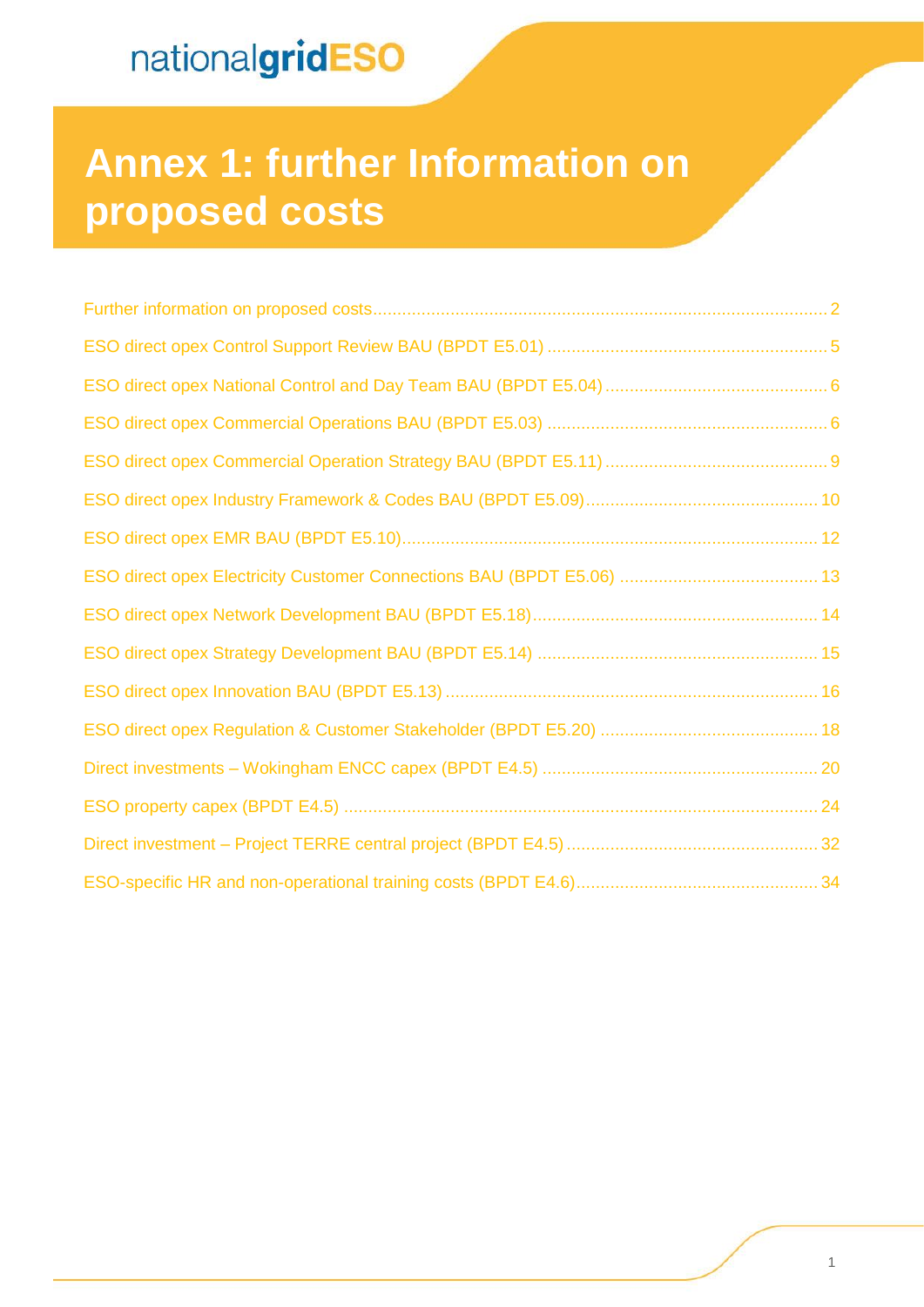-

### <span id="page-1-0"></span>**Further information on proposed costs**

This annex provides further information and justification for a number of cost areas where Ofgem has proposed either an efficiency reduction, or that costs are too uncertain to consider now. These are as follows:

| Investment line Business plan                                    | data table<br>(BPDT) reference | <b>Amount</b><br>proposed in<br>business plan<br>$(\text{Em})$ | <b>Proposed</b><br>efficient cost<br>$(\text{Em})$ | <b>Efficiency</b><br>reduction $(\text{Em})^1$ | <b>Uncertain</b><br>costs for future<br>consideration<br>$(\text{Em})$ |
|------------------------------------------------------------------|--------------------------------|----------------------------------------------------------------|----------------------------------------------------|------------------------------------------------|------------------------------------------------------------------------|
| ESO opex -<br>role 1                                             |                                |                                                                |                                                    |                                                |                                                                        |
| ESO direct opex E5.01<br><b>Control Support</b><br>Review        |                                | 5.6                                                            | 4.5                                                | 1                                              |                                                                        |
| ESO direct opex E5.04<br><b>National Control</b><br>and Day Team |                                | 35.7                                                           | 33.8                                               | 1.9                                            |                                                                        |
| ESO direct opex E5.03<br>Commercial<br>Operations                |                                | 7.3                                                            | 6                                                  | 1.3                                            |                                                                        |
| ESO direct opex E5.11<br>Commercial<br>Operation<br>Strategy     |                                | 5.2                                                            | 3.9                                                | 1.3                                            |                                                                        |
| <b>Total role 1</b>                                              |                                | 53.8                                                           | 48.2                                               | 5.5                                            |                                                                        |
| ESO opex -<br>role 2                                             |                                |                                                                |                                                    |                                                |                                                                        |
| ESO direct opex E5.09<br>Industry<br>Framework &<br>Codes        |                                | 10.4                                                           | 9.2                                                | 1.2                                            |                                                                        |
| ESO direct opex E5.10<br><b>EMR</b>                              |                                | 6.3                                                            | 5.1                                                | 1.2                                            |                                                                        |
| <b>Total role 2</b>                                              |                                | 16.7                                                           | 14.3                                               | 2.4                                            |                                                                        |
| ESO opex-<br>role 3                                              |                                |                                                                |                                                    |                                                |                                                                        |
| ESO direct opex E5.06<br>Electricity<br>Customer<br>Connections  |                                | 6.7                                                            | 5.5                                                | 1.2                                            |                                                                        |

<sup>1</sup> The efficiency reduction for each Role in Table 1 and Table 2 sums to the efficiency reductions set out in Ofgem's ESO draft determinations document, table 22.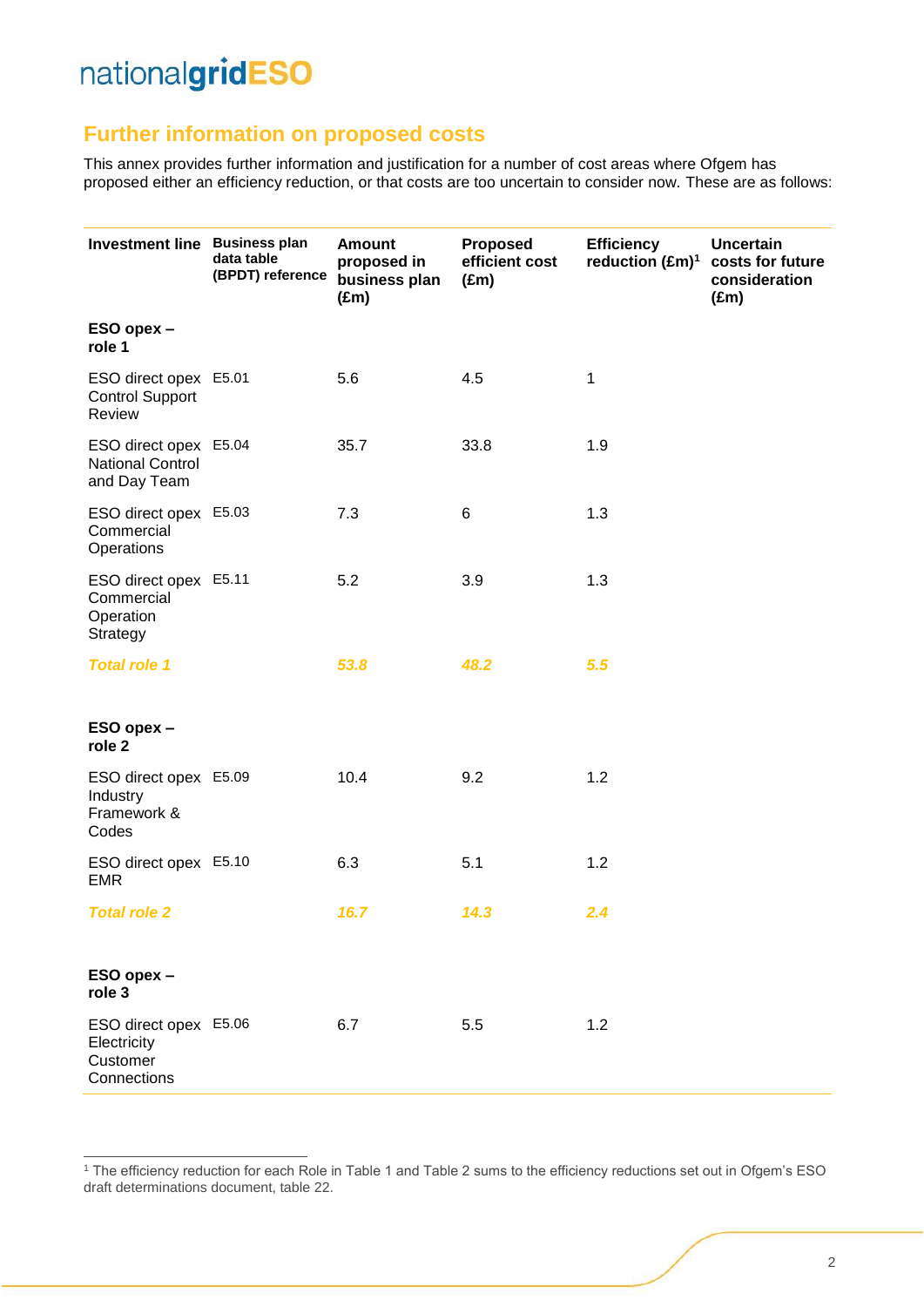| Investment line Business plan                                                        | data table<br>(BPDT) reference | <b>Amount</b><br>proposed in<br>business plan<br>$(\text{Em})$ | Proposed<br>efficient cost<br>$(\text{Em})$ | <b>Efficiency</b><br>reduction (£m) <sup>1</sup> | <b>Uncertain</b><br>costs for future<br>consideration<br>$(\text{Em})$ |
|--------------------------------------------------------------------------------------|--------------------------------|----------------------------------------------------------------|---------------------------------------------|--------------------------------------------------|------------------------------------------------------------------------|
| ESO direct opex E5.18<br><b>Network</b><br>Development                               |                                | 5.3                                                            | 4.3                                         | 1.1                                              |                                                                        |
| ESO direct opex E5.14<br>Strategy<br>Development <sup>2</sup>                        |                                | 4.9                                                            | 4.3                                         | 0.6                                              |                                                                        |
| <b>Total role 3</b>                                                                  |                                | 16.9                                                           | 14.1                                        | 2.9                                              |                                                                        |
| ESO opex -<br>supporting<br>operational<br>costs                                     |                                |                                                                |                                             |                                                  |                                                                        |
| ESO direct opex E5.13<br>Innovation                                                  |                                | 1.5                                                            | 0.7                                         | 0.7                                              |                                                                        |
| ESO direct opex E5.20<br>Regulation &<br>Customer<br>Stakeholder                     |                                | 7.5                                                            | 6.1                                         | 1.4                                              |                                                                        |
| <b>Total</b><br><b>supporting</b>                                                    |                                | $\boldsymbol{9}$                                               | 6.8                                         | 2.1                                              |                                                                        |
| Capex                                                                                |                                |                                                                |                                             |                                                  |                                                                        |
| Wokingham<br>Electricity<br><b>National Control</b><br>Centre (ENCC)<br>capex Role 1 | E4.5 line 37                   | $\overline{2}$                                                 |                                             |                                                  | $\overline{2}$                                                         |
| <b>Project TERRE</b><br>central project<br>Role 2                                    | E4.5 line 36                   | 1.7                                                            |                                             |                                                  | 1.7                                                                    |
| Property capex                                                                       | E4.5 line 28                   | 6.6                                                            | 2.7                                         | 3.9                                              |                                                                        |
| <b>Total capex</b>                                                                   |                                | 10.3                                                           | 2.7                                         | 3.9                                              | 3.7                                                                    |
| <b>Business</b><br>support costs                                                     |                                |                                                                |                                             |                                                  |                                                                        |
| HR and non-<br>operational<br>training (opex)                                        | E4.6 line 29                   | 4.8                                                            | 3.7                                         | 1.1                                              |                                                                        |

 $2$  While Strategy Development is a cross cutting team, this activity (market insights) directly supports Role 3 so has been allocated to Role 3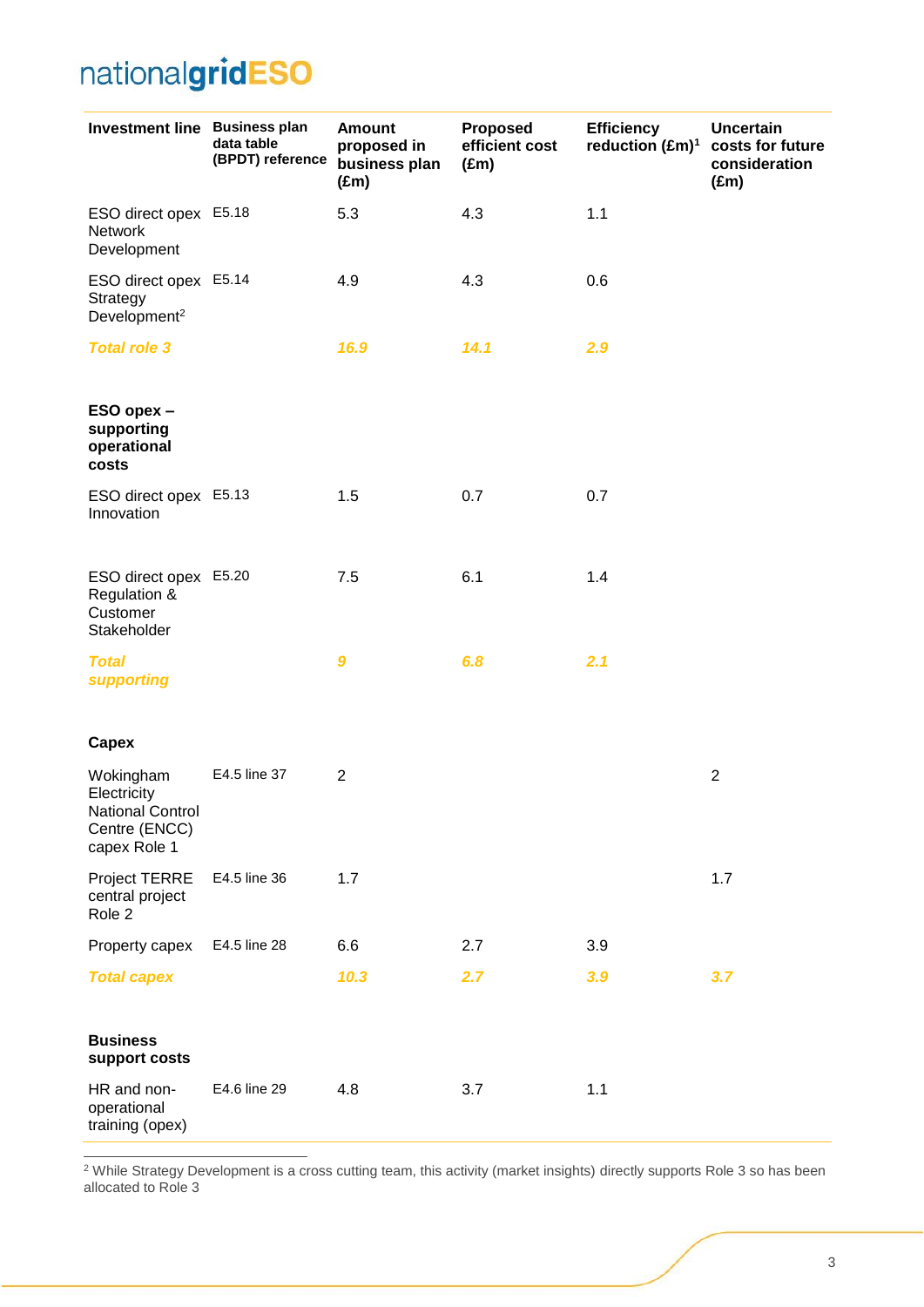| <b>Investment line</b>                  | <b>Business plan</b><br>data table<br>(BPDT) reference | Amount<br>proposed in<br>business plan<br>(£m) | <b>Proposed</b><br>efficient cost<br>$(\text{Em})$ | <b>Efficiency</b><br>reduction $(\text{Em})^1$ | <b>Uncertain</b><br>costs for future<br>consideration<br>$(\text{Em})$ |
|-----------------------------------------|--------------------------------------------------------|------------------------------------------------|----------------------------------------------------|------------------------------------------------|------------------------------------------------------------------------|
| <b>Total business</b><br><b>support</b> |                                                        | 4.8                                            | 3.7                                                | 1.1                                            |                                                                        |
| <b>Total</b>                            |                                                        | 111.5                                          | 89.8                                               | 17.9                                           | 3.7                                                                    |

*Figure 1: Draft determinations proposals – areas for further justification*

We welcome Ofgem's recognition that, based on discussions to date, £3.2 million of costs can already be added to its ex ante view of efficient costs. This comprises:

- £1.9 million costs in National Control & Day Team relating to a new contract for managing inertia
- £0.6 million in Commercial Operations reflecting resources moving from capex to opex activities.
- £0.6 million in Network Development to reflect:
	- Resources moving from capex to opex activities
	- An increase in opex to cover the costs of 1 FTE who was seconded to the European Network of Transmission System Operators for electricity (ENTSO-e) in RIIO-1
	- The ESO requiring its own subscription to the Institute of Engineering and Technology.

In addition to the items listed in Figure 1 above, a number of immaterial reductions have also been proposed by Ofgem to different cost lines. These are a combination of ongoing, or business-as-usual (BAU) costs and costs related to our transformational activities. We have been unable to ascertain the reason for these reductions so they are not included in the table above. However given the small materiality of these amounts and the importance of a robust, agreed baseline for the ESO's RIIO-2 costs, we consider that they should be included in Ofgem's ex ante view of efficient costs.

| <b>Investment line</b>        | <b>Business</b><br>plan data<br>table<br>reference | <b>Efficiency</b><br>reduction (£m) not<br>included in Table<br>1 <sup>1</sup> | <b>BAU costs</b><br>efficiency<br>reduction (£m) | <b>Transformational</b><br>costs efficiency<br>reduction (£m) |
|-------------------------------|----------------------------------------------------|--------------------------------------------------------------------------------|--------------------------------------------------|---------------------------------------------------------------|
| ESO opex - role 1             |                                                    |                                                                                |                                                  |                                                               |
| Control support review        | E5.01                                              | 0.1                                                                            |                                                  | 0.1                                                           |
| Control system support        | E5.02                                              | 0.2                                                                            | 0.1                                              | 0.1                                                           |
| <b>Total role 1</b>           |                                                    | 0.3                                                                            | 0.1                                              | 0.2                                                           |
| ESO opex - role 2             |                                                    |                                                                                |                                                  |                                                               |
| Market developments           | E5.08                                              | 0.4                                                                            | 0.2                                              | 0.2                                                           |
| Industry frameworks and codes | E5.09                                              | 0.3                                                                            |                                                  | 0.3                                                           |
| <b>EMR</b>                    | E5.10                                              | 0.1                                                                            |                                                  | 0.1                                                           |
| <b>Total role 2</b>           |                                                    | 0.8                                                                            | 0.2                                              | 0.6                                                           |

**ESO opex – role 3**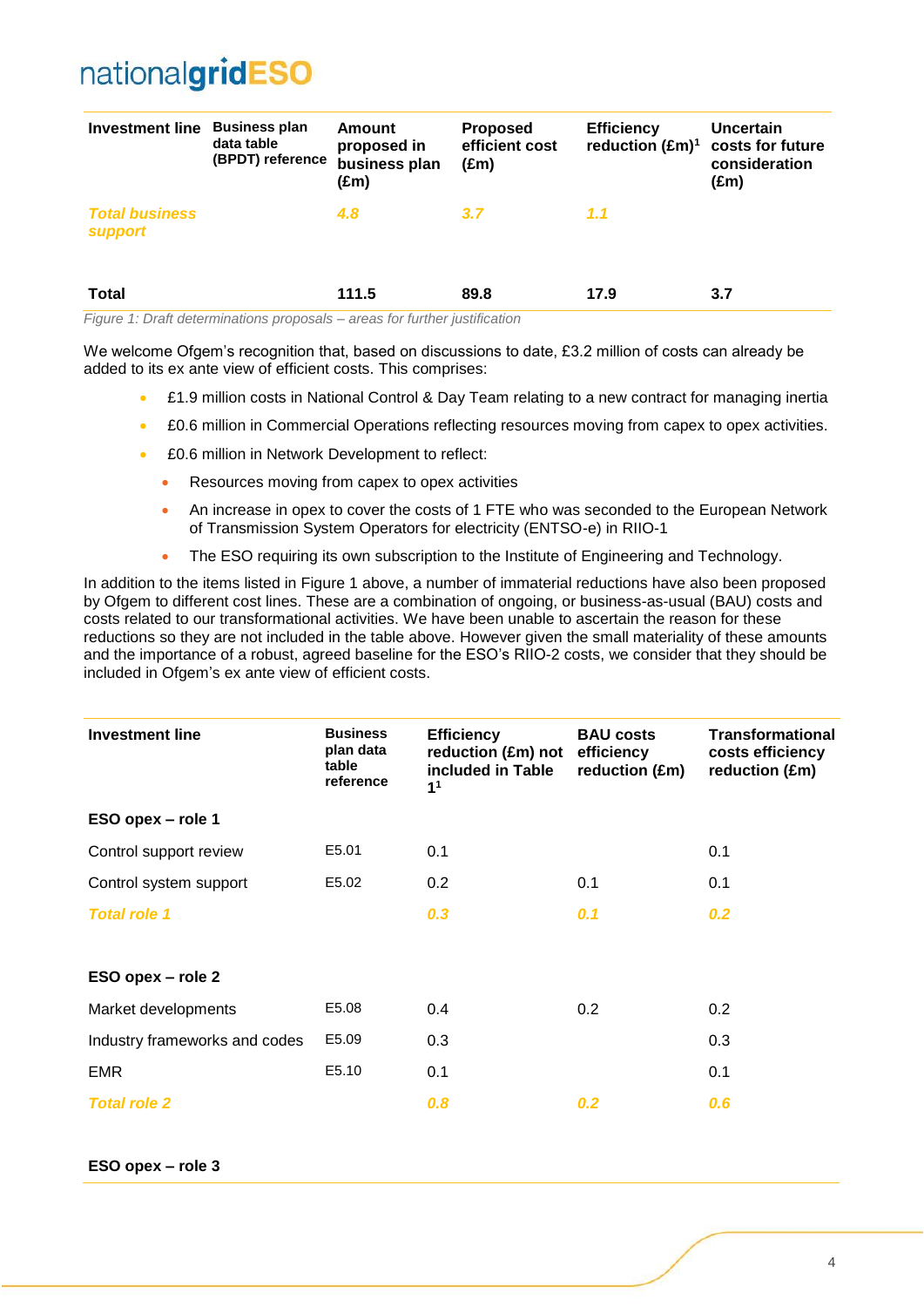| <b>Investment line</b>                     | <b>Business</b><br>plan data<br>table<br>reference | <b>Efficiency</b><br>reduction (£m) not<br>included in Table<br>1 <sup>1</sup> | <b>BAU costs</b><br>efficiency<br>reduction (£m) | <b>Transformational</b><br>costs efficiency<br>reduction (£m) |
|--------------------------------------------|----------------------------------------------------|--------------------------------------------------------------------------------|--------------------------------------------------|---------------------------------------------------------------|
| <b>Electricity Customer</b><br>Connections | E5.06                                              | 0.3                                                                            |                                                  | 0.3                                                           |
| Network access planning                    | E5.07                                              | 0.1                                                                            |                                                  | 0.1                                                           |
| Energy analysis                            | E5.17                                              | 0.1                                                                            | 0.1                                              |                                                               |
| Network development                        | E5.18                                              | 0.1                                                                            |                                                  | 0.1                                                           |
| Network operability                        | E5.19                                              | 0.3                                                                            |                                                  | 0.3                                                           |
| <b>Total role 3</b>                        |                                                    | 0.9                                                                            | 0.1                                              | 0.8                                                           |

*Figure 2: Additional reductions not explained by Ofgem*

As set out in our answer to ESOQ20, the transformational cost items subject to an efficiency reduction have been treated inconsistently to the capex associated with these projects. The capex has been classed as 'uncertain costs for future assessment'. It is not appropriate to impose an efficiency reduction on the opex when the capex for the same project has not yet been assessed.

The remainder of this Annex provides justification for the costs listed in Figure 1.

### <span id="page-4-0"></span>**ESO direct opex Control Support Review BAU (BPDT E5.01)**

We requested £6 million over two years for our Control Support Review team. In the draft determinations £4.8 million over two years was allowed in the efficient benchmark, with £1.1 million<sup>3</sup> proposed as an efficiency reduction.

The average RIIO-1 spend for control centre training and simulation was £2.4 million (eight-year average) and BAU restoration £0.7 million. Restoration costs started in 2017/18 so this reflects a four year RIIO-1 average. Ofgem has based its efficiency reduction on an eight-year average for both control room training and restoration, which understates the baseline because restoration costs did not begin until 2017/18.

Taking the Control Support Review team costs excluding Restoration, our proposed funding in RIIO-2 is £2.1 million average per year. This is £0.3 million lower than the RIIO-1 average levels of £2.4 million and reflects the efficiencies we expect to deliver in our training programmes.

The demand and requirement for training in the control rooms, is not decreasing or is any less important than it was in RIIO-1. The speed of change of the power system means that learning from experience is less relevant – we need to simulate the network and increasingly use scenarios to ensure we maintain the quality of our engineers. The current control training unit in Wokingham is focused on technical transmission training and this has been our primary training, delivered in an offline environment. In RIIO-2 we need to reflect new training needs to reflect the more agile, decentralised market we operate in. We aim to improve the time it takes to train, the quality of training and also deliver training using live data. Currently a lot of training involves shadowing control room staff which is sub-optimal. We want to enable trainees to learn using live data, freeing up control room staff to concentrate on their job in the more challenging energy landscape we operate in. Our proposed costs also include provision for partnerships with universities that will add ESO-specific content to electricity engineering degree courses. This will help with recruitment of new talent and capability into the control room.

For both activities – Control Support Review and Restoration – the correct RIIO-1 average should be £3.1 million. This reflects an eight-year average for control room training and a four-year average for restoration BAU. Our proposed average cost in RIIO-2 is £2.8 million for these activities, lower than this average.

 $\overline{a}$ 

<sup>&</sup>lt;sup>3</sup> This does not sum with the £4.8 million to £6 million due to rounding.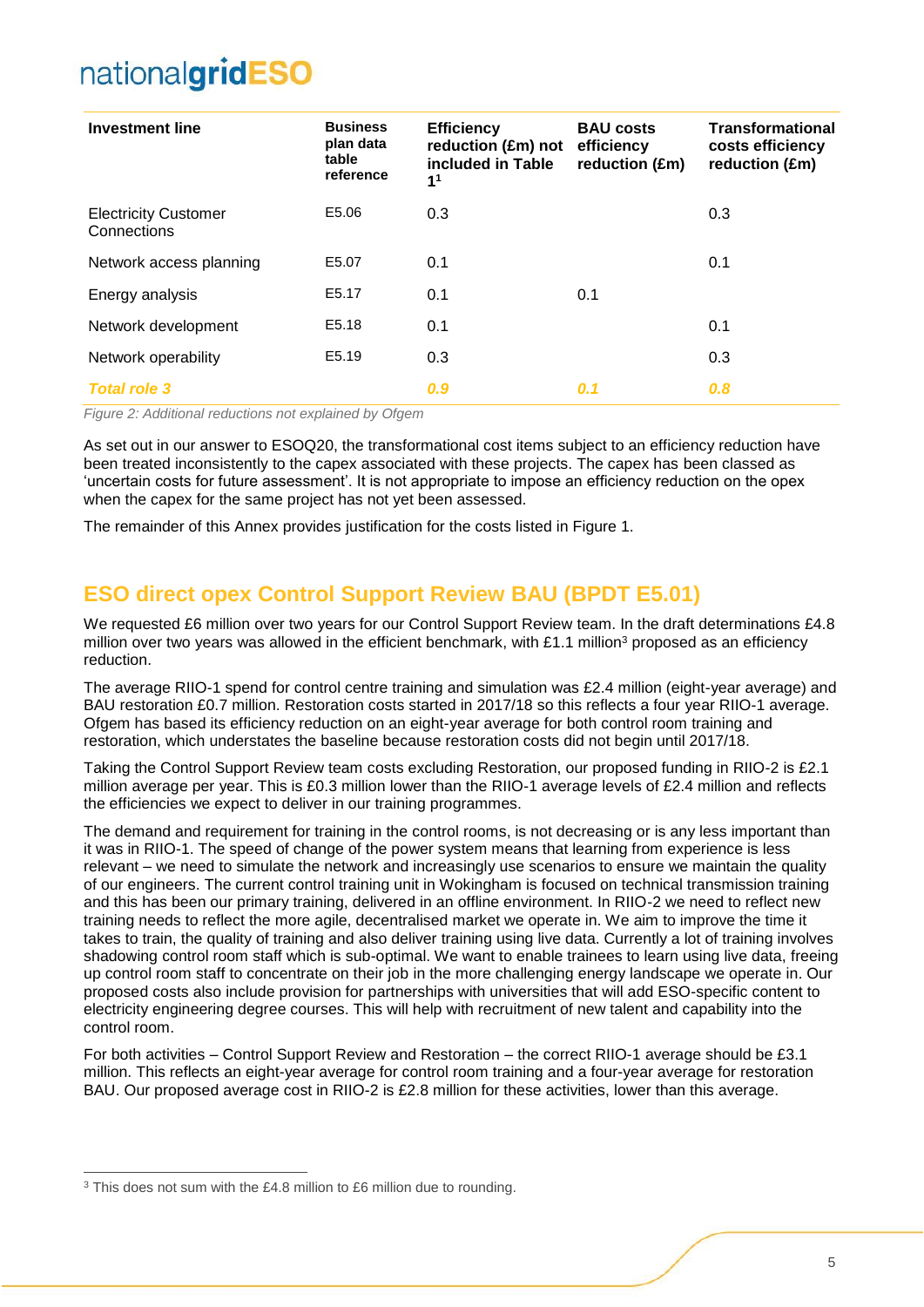### <span id="page-5-0"></span>**ESO direct opex National Control and Day Team BAU (BPDT E5.04)**

We requested £35.7 million over two years for National Control and Day Team. In the draft determinations £33.8 million over two years was considered efficient, with a £1.9 million efficiency reduction. The £1.9 million related to insufficient evidence for the increase in costs to measure inertia on the system or how the value of this increase had been derived.

The inertia investment has a signed contract and is currently in progress. The opex costs we requested in RIIO-2 reflected these costs. In follow-up discussions with Ofgem, we have provided a copy of the contract and a screenshot of the opex numbers in the inertia investment paper that went to our ESO investment committee. **Ofgem has agreed that this is sufficient evidence that these £1.9 million costs should be added back into the proposed efficient cost for this activity.** 

### <span id="page-5-1"></span>**ESO direct opex Commercial Operations BAU (BPDT E5.03)**

We proposed to spend £7.3 million over two years for Commercial Operations consisting of £3.6 million for Modelling and Insights and £3.7 million for Commercial Operations.

In the draft determinations, £6 million over two years was allowed in the efficient baseline, with £1.3 million efficiency reduction. The £1.3 million related to £0.65 million in the Modelling and Insights team and £0.6 million in the Commercial Operations team.

#### **Modelling and insights**

Modelling and Insights requested an increase of £0.7 million each year on the two-year RIIO-1 average, which reflected the need for £0.4 million additional data subscriptions and £0.3 million due to RIIO-1 resources changing their focus from capex activities to opex activities in RIIO-2. The £0.4 million additional data subscriptions have been included in Ofgem's view of efficient costs.

The remaining £0.3 million annual cost is explained by a change in 1 full-time equivalent (FTE) moving from capex to opex activities, correctly reflecting the requirements of that role in RIIO-2. From the costing model below the £0.3 million change from capex to opex can clearly be seen, on the timesheeting line. **Ofgem has agreed this is sufficient evidence to include the additional £0.65m (over two years) in its ex ante view of efficient costs.** 

| Modelling and Insight £                                                   | 2021                    | 2022              | 2023              |  |
|---------------------------------------------------------------------------|-------------------------|-------------------|-------------------|--|
| <b>Gross Salary Costs</b><br>Staff Timesheeting / Capitalised Salaries    | 1,122,918<br>(302, 785) | 1,041,427         | 1,034,666         |  |
| <b>Net Salary Cost</b>                                                    | 820,133                 | 1.041.427         | 1,034,666         |  |
| Other employee costs                                                      | 39,500                  | 37,455            | 37,455            |  |
| <b>Total Employee Costs</b>                                               | 859,633                 | 1.078.881         | 1.072.120         |  |
| Legal and Professional Costs                                              | 150,000                 | 150,000           | 150,000           |  |
| Communication and Stationery Costs                                        | 6,000                   | 5,545             | 5,545             |  |
| <b>Subscriptions</b><br>Misc. Costs excl. Recruit, and Subscription Costs | 25,000                  | 400,000<br>23,864 | 400,000<br>23,864 |  |
| Efficiency                                                                |                         |                   | (16, 515)         |  |
| <b>Total Other Costs</b>                                                  | 181.000                 | 579,409           | 562,894           |  |
| <b>Total Controllable Costs</b>                                           | 1.040.633               | 1,658,290         | 1,635,014         |  |

*Figure 3: Modelling and insights*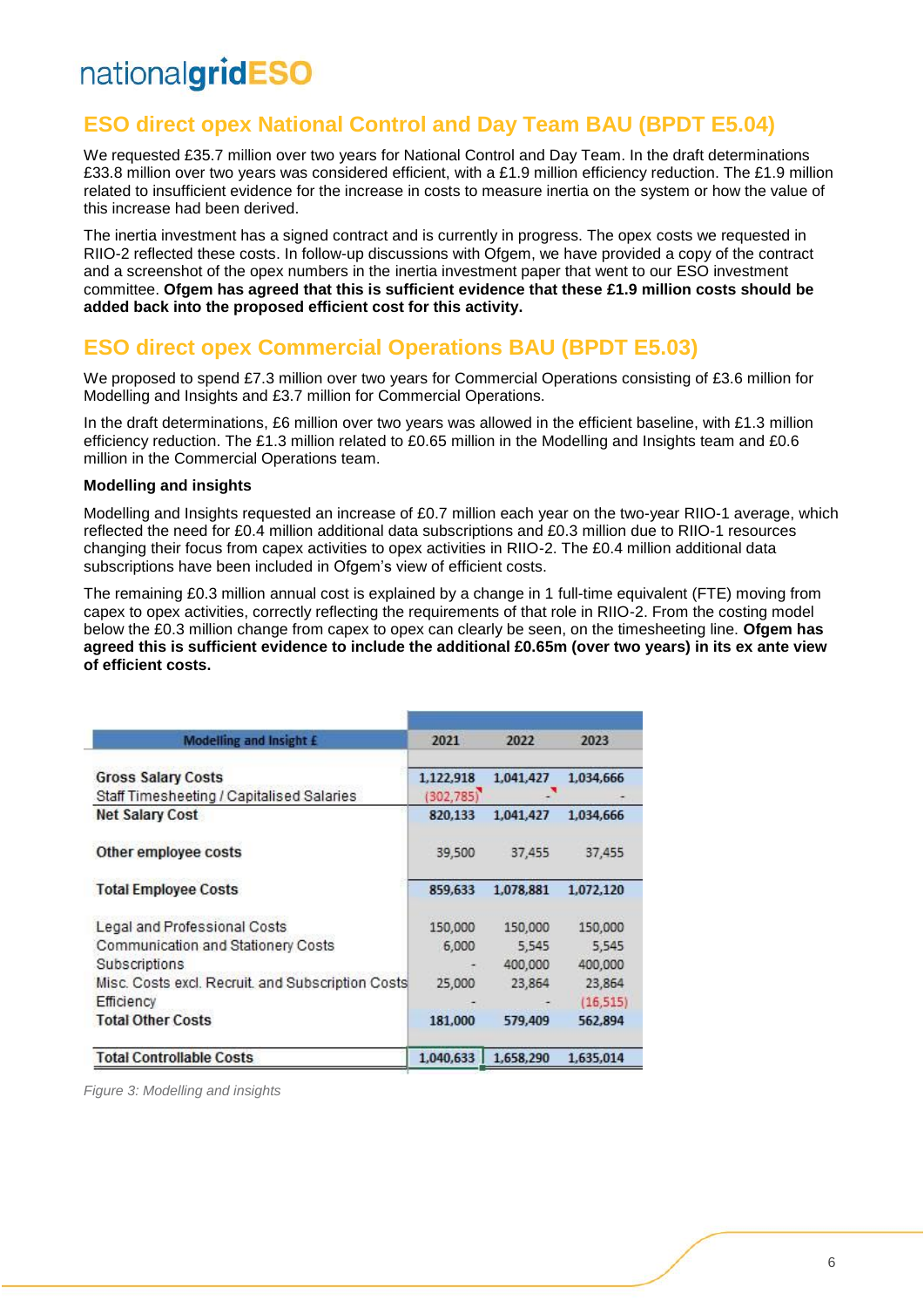#### **Commercial operations**

Commercial operations requested £0.3m increase each year for 2 new FTEs: 1 FTE to support greater trading volumes due to the delivery of new interconnectors and 1 FTE to support a greater number of Regional Development Programmes which explore innovative ways to address network constraints.

#### **Interconnector trading**

Trading on interconnectors helps to meet system requirements while also using cheaper energy from Europe. Interconnector trading volumes have been growing year on year as shown in the graphs below. The increase in trading is more pronounced in 2019 and 2020 due to the addition of Nemo Link creating an intraday market in late 2019. Since then we have seen a 25 per cent increase in the volumes traded on interconnectors. The volumes for the first seven months of 2020 is almost as much as was traded during the whole of 2019.





This is a trend that is expected to continue as additional interconnectors connect to the GB system (see the table below). This is not only because each additional interconnector's flow must be secured therefore increasing the number of megawatts (MWs) traded, but when added to the overall mix of lower demands, lower system inertia and a more congested network at the connection location, there is an increasing reliance on interconnector trading to manage these challenges. Growth isn't necessarily a problem on its own, but the pace of this growth is the driving force behind the increased FTE. To accommodate this increasing volume of trades whilst maintaining a consistently high level of delivery requires additional support over and above current levels as we continually refine and automate our processes and tools.

| Interconnector   | <b>Capacity</b> | <b>Estimated start date</b> |
|------------------|-----------------|-----------------------------|
| IFA <sub>2</sub> | 1000 MW         | 2020                        |
| ElecLink         | 1000 MW         | 2021                        |
| <b>NSL</b>       | 1400 MW         | 2021/22                     |
| Viking Link      | 1500 MW         | 2022                        |
| <b>FAB Link</b>  | 1400 MW         | 2023                        |
| Green Link       | 500 MW          | 2023                        |
| <b>Grid Link</b> | 1500 MW         | 2023/24                     |
| Aquind           | 2000 MW         | 2023/24                     |

*Figure 5: Interconnector joining dates*

#### *Wider projects above BAU*

Each new interconnector and market change comes with its own specific set of challenges and commercial arrangements that need extensive support from the trading team. Whilst there is a template of standard services, each one connects into a different area, with a different set of stakeholders that have different requirements. Furthermore, the end of the EU Exit transition period is likely to compound this problem with greater divergence of regulations and issues.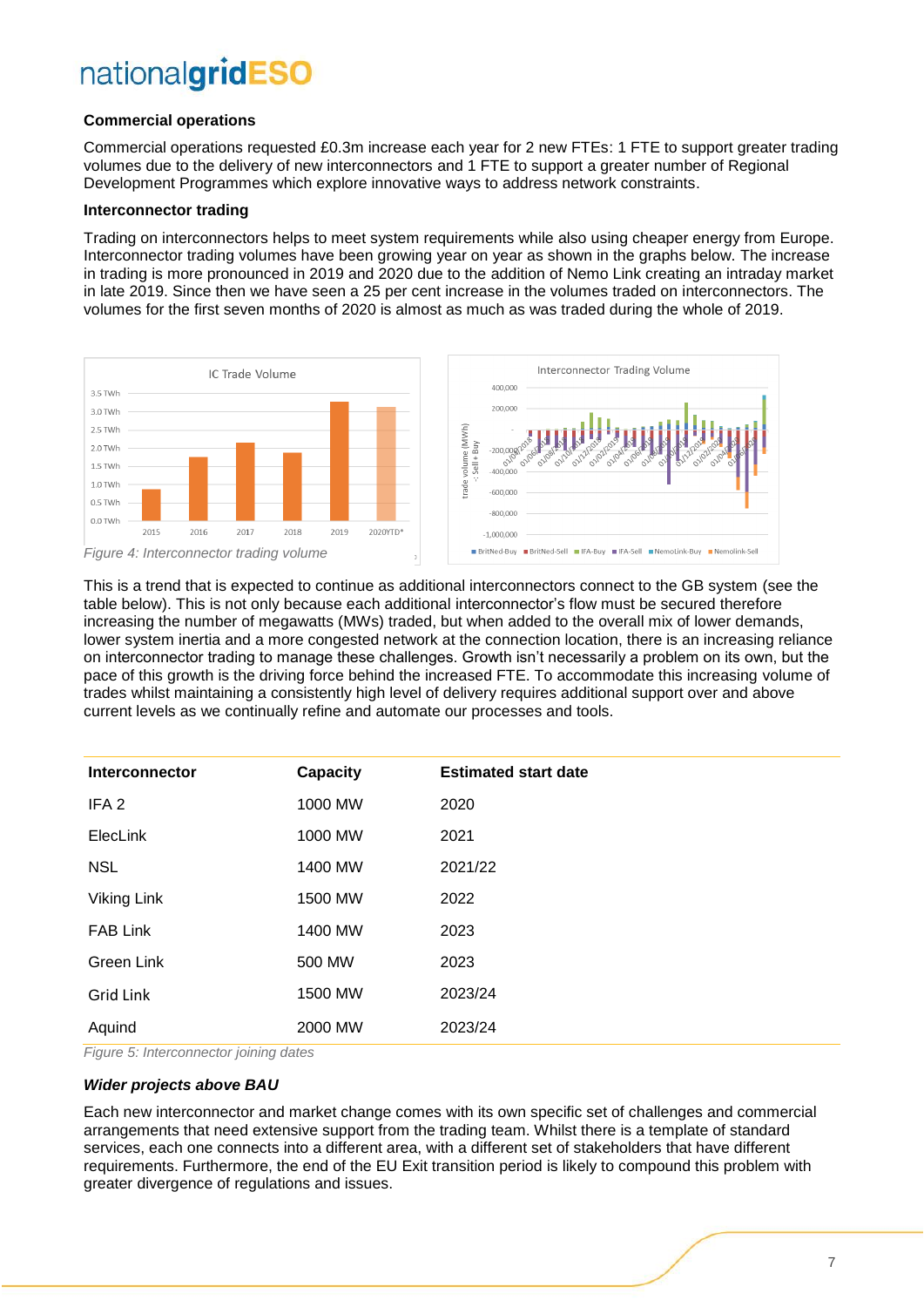In parallel, extensive work is being undertaken to standardise the range of services on interconnectors and create an increased set of market-based services. This should bring greater harmonisation in the long run, however increases the workload on the existing team. Additionally, as more trading activity occurs a keen focus is always kept on increasing competition. This delivers substantial cost savings as the last forward plan report demonstrated but working with a greater number of providers and stakeholders requires more support and time given to enable these relationships to form.

#### *Business resilience and succession training*

The recent lockdown period has led to this role being reclassified as 'operationally critical' due to the level and nature of support provided to the electricity control centre. A thorough training and authorisation process to perform this role takes at least one year to complete. The ESO trading function operates a 24 hours a day, seven days a week rota and it is therefore critical that appropriate steps are taken to provide adequate resilience for leavers and movers, proactive recruitment and advanced training whilst safeguarding the wellbeing of existing staff. The current FTE allowance doesn't accommodate this and so the increased FTE will facilitate the necessary resilience and succession planning for this operationally critical role.

#### **Regional development programmes**

Our ground-breaking Regional Development Programmes involve working closely with distribution network operators to tackle constraints on specific parts of the network. This affects our Commercial Operations teams, particularly those responsible for ensuring all non-energy balancing services (frequency, voltage, thermal and stability services) are effectively and efficiently procured. As we progress through the development of Regional Development Programmes and related initiatives such as pathfinders<sup>4</sup> and our reserve and response roadmap<sup>5</sup> the number of products we will procure and the frequency at which we procure them will increase.

Our overall forecast is for a further 1-1.5 FTE to support the procurement strategy of the new products that are developed. These new products and services are outlined on our operability strategy<sup>6</sup>, and include:

- **Stability** 
	- Stability Pathfinder Phase 2 (In development)
	- Stability Pathfinder Phase 3 (Not yet started begins 2021)
	- Stability Market (Not yet started begins 2021)
- **Response** 
	- Dynamic Containment Daily auctions (In development)
	- Dynamic Moderation Daily Auctions (Not yet started)
	- Dynamic Regulation Daily Auctions (Not yet started)
- Reserve
	- CEP 6(9) compliant STOR (In development)
	- Reserve Reform Products likely to be 3 new ones
- Thermal
	- Constraint Management Pathfinder developed tools (In development)
- Voltage

-

- Mersey Pathfinder Long Term (running)
- Pennies Pathfinder Long Term (about to start)
- Mersey Short Term.

<sup>4</sup> [https://www.nationalgrideso.com/research-publications/network-options-assessment-noa/network](https://www.nationalgrideso.com/research-publications/network-options-assessment-noa/network-development-roadmap)[development-roadmap](https://www.nationalgrideso.com/research-publications/network-options-assessment-noa/network-development-roadmap)

<sup>5</sup> https://www.nationalgrideso.com/document/157791/download

<sup>6</sup> <https://www.nationalgrideso.com/research-publications/system-operability-framework-sof>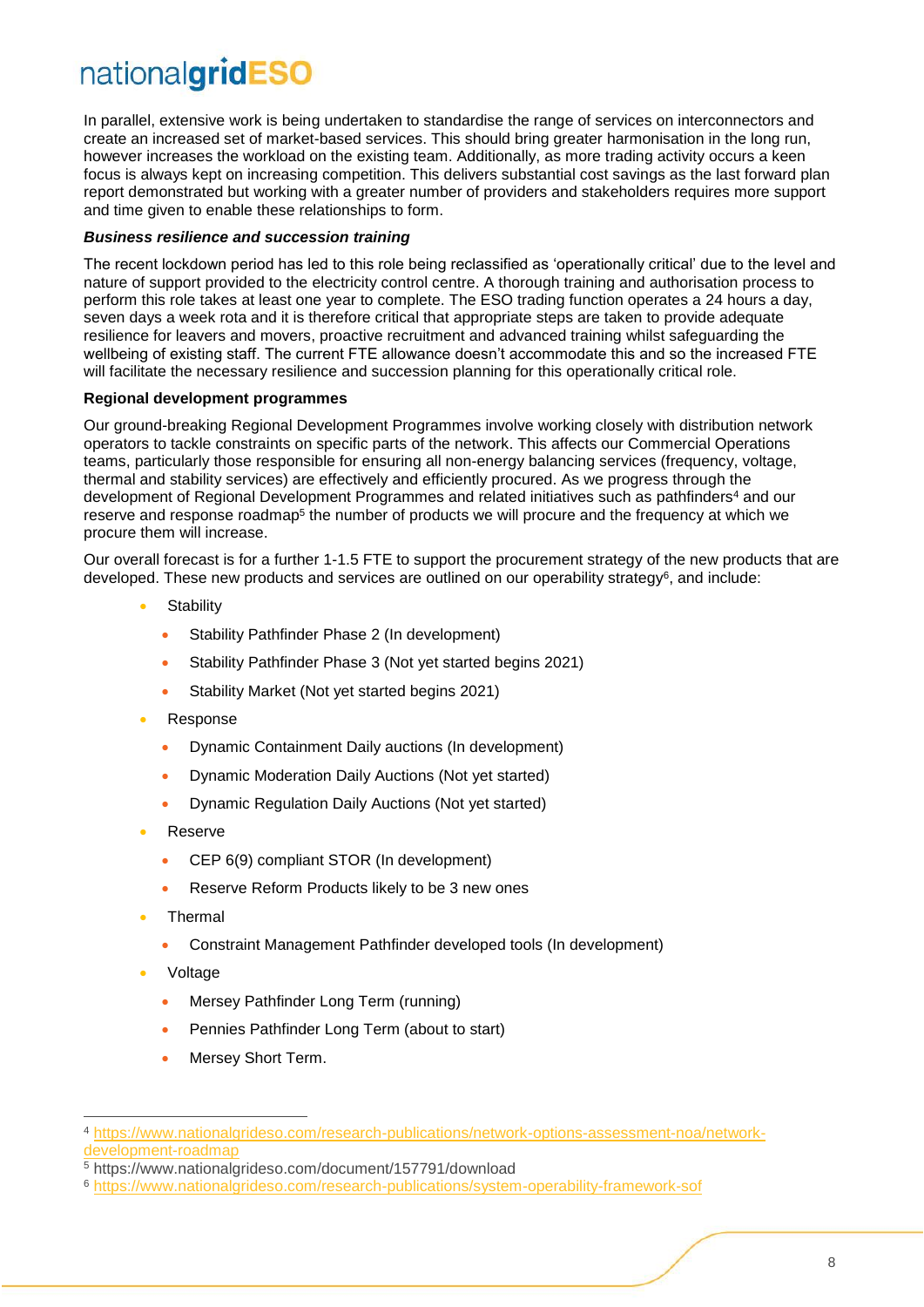### <span id="page-8-0"></span>**ESO direct opex Commercial Operation Strategy BAU (BPDT E5.11)**

We requested £5.2 million over two years for the commercial operations strategy team. In the draft determinations £3.9 million was allowed in the ex-ante view of efficient costs, with a £1.3 million efficiency reduction. We believe the efficiency reduction was reducing the spend to RIIO-1 eight-year average levels.

The eight-year average baseline should only be applied to the commercial operation strategy BAU team, and not to the new Data Stewardship team which begins in RIIO-2.

For the commercial operations strategy BAU team we asked for £1.7 million each year which is lower than the £2 million RIIO-1 eight-year average.

#### **Commercial operations strategy team – justification for two new FTEs**

Ofgem asked for further details of the two new FTEs included in our proposed £1.7 million cost. The commercial operations strategy team will support our transformational activities throughout the period in delivering the key elements of Roles 1, 2 and 3 which will ensure that critical system services can be sourced from new and existing providers in the most efficient way. The first phases of the operability challenges have focused on small scale regional developments in new services. During RIIO-2 these will be expanded to more complex nationwide services such as pathfinder phase  $3^7$ , stability market $^8$ , further voltage pathfinders and the further development of the Response and Reserve Roadmap<sup>9</sup>. These larger and more complex projects will require two additional resources to manage the interactions and overcome framework blockers to ensure that the services can be delivered for the lowest costs.

#### **Data Stewardship team**

 $\overline{a}$ 

This is a new team in RIIO-2 so we don't think that a comparison against RIIO-1 average costs is appropriate. Justification for this team and the number of FTEs required is given below.

With our current systems, data management and validation is performed when required, suitable for the limited size and complexity of the datasets we currently manage. Dataset sizes will increase in RIIO-2 as interactivity increases, with huge amounts more data as increasing numbers of smaller-scale providers interact with our systems. This also renders the analysis to be performed much more complex. This, combined with enabling data technologies, will allow more information to flow from all providers. There will be increasing requirements for this data to be interpreted by more systems and we will need a new Data Stewardship team as highlighted in section 8.3 of our RIIO-2 Business Plan.

Our new, underlying data management capability will be extendable, scalable and interoperable. It will integrate with the data portal, enabling rapid and scalable publication of our operational data.

Our proposals require two data analysts to:

- Administer data platform management and operate cataloguing tools to ensure a single source of operational data is used across multiple systems, applications, and/or processes.
- Carry out master data profiling and analysis to review source data and understand its structure, content and interrelationships.
- Maintain guidelines and ensure proper training of end users of data sources.
- Lead and/or support projects related to master-data management and drive further improvements as part of continuous progress.
- Investigate gaps around the creation and change of master data, which leads to inaccurate reporting. Our analysts will initiate measures for improvement and support the IT team during development and implementation.

The team will also include two data engagement and transformation officers to:

• engage with stakeholders on new data requirements

<sup>7</sup> [https://www.nationalgrideso.com/research-publications/network-options-assessment-noa/network](https://www.nationalgrideso.com/research-publications/network-options-assessment-noa/network-development-roadmap)[development-roadmap](https://www.nationalgrideso.com/research-publications/network-options-assessment-noa/network-development-roadmap)

<sup>8</sup> [https://www.nationalgrideso.com/news/national-grid-eso-outline-new-approach-stability-services-significant](https://www.nationalgrideso.com/news/national-grid-eso-outline-new-approach-stability-services-significant-step-forwards-towards)[step-forwards-towards](https://www.nationalgrideso.com/news/national-grid-eso-outline-new-approach-stability-services-significant-step-forwards-towards)

<sup>9</sup> <https://www.nationalgrideso.com/document/157791/download>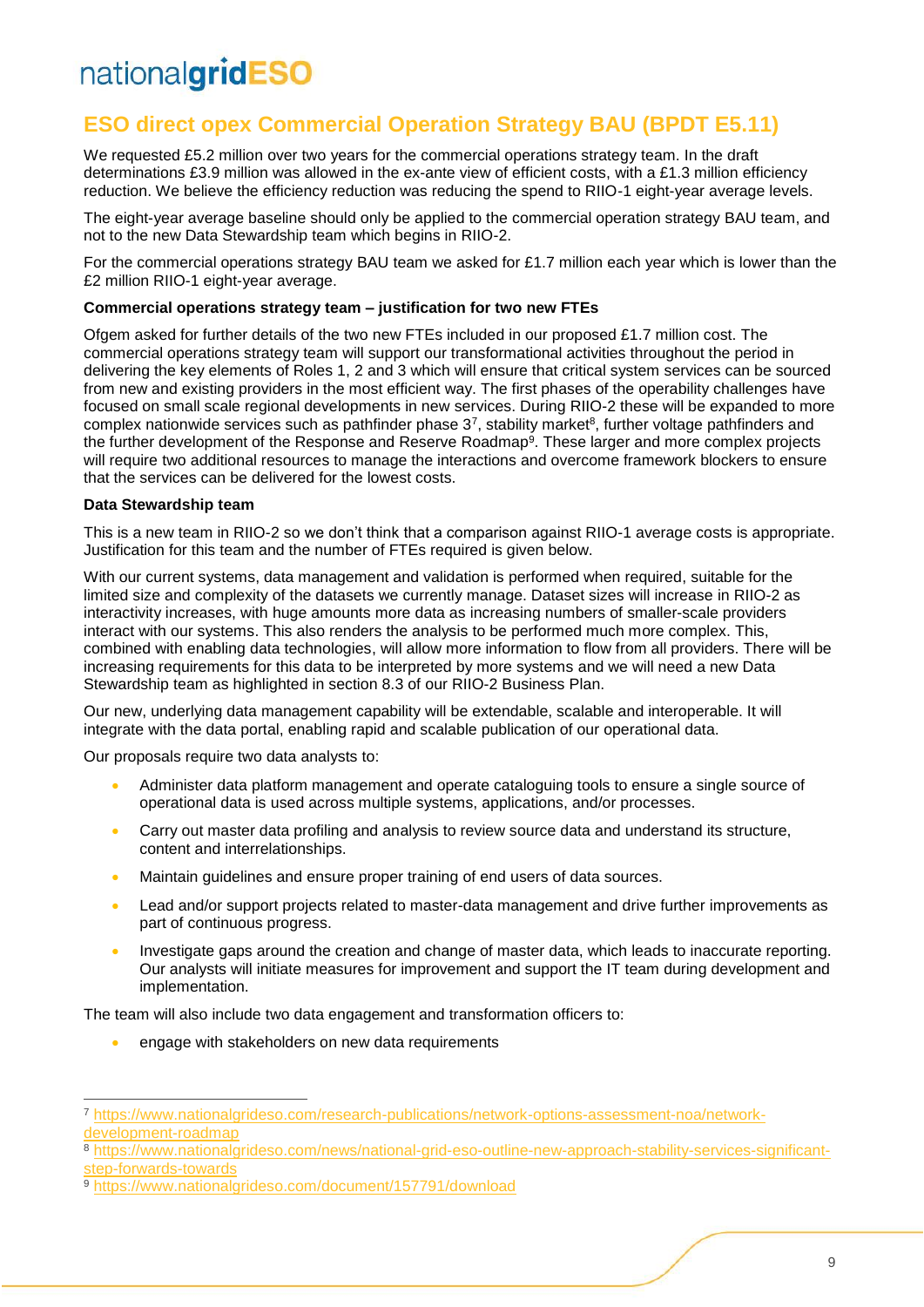- lead on code changes needed to support sharing of new datasets
- create new datasets on the portal
- maintain existing datasets
- respond to internal and external queries and comments
- manage our data publishing pipeline
- carry out external engagement to support future developments.

It will also include two data quality and assurance officers to:

- ensure appropriate governance and standards for data publishing
- analyse data to ensure it meets agreed standards
- lead on exercises which improve data quality
- create data assurance reports
- liaise with stakeholders and IT to progress change, and maintain and improve data integrity
- guide and support data cleansing projects for older and less accessible data
- ensure the data dictionary, the set of information describing the contents, format, relationships and structure of data, and metadata standards, descriptive or contextual information for a piece of data, are applied correctly
- manage and monitor the access rights to datasets via the data portal.

We are confident that this team is the right size and structure as our views here are informed by the experiences of organisations that have embarked on similar transformations, such as the Office for National Statistics (ONS). The ONS is currently undertaking a digital and technology transformation. This includes an upgrade to user experience, efficient and secure platforms for data processing, and simpler and cheaper ways for data to be collected and verified. To deliver these changes, for transformation alone, the UK Statistics Authority has forecasted an average of 253 FTEs per year over a five-year period<sup>10</sup>. While this activity is not directly comparable with the data transformation we are undertaking, there are many similarities.

Additionally, our needs have been informed by the evolving Energy Data Taskforce (EDTF)<sup>11</sup> outputs, and our expectations of what we will need to continue to deliver the EDTF best practices and recommendations.

### <span id="page-9-0"></span>**ESO direct opex Industry Framework & Codes BAU (BPDT E5.09)**

We requested £11.5 million over two years for the Industry Framework & Codes Team. In the draft determinations £10.1 million was included in Ofgem's ex ante view of efficient costs, with a £1.5 million efficiency reduction. The efficiency reduction was for £1.2 million on BAU activities and £0.3 million on transformational activities. This £0.3 million is included in Table 2.

Of the £1.2 million BAU efficiency reduction, £0.9 million represents an increase to the RIIO-1 average to allow for the implementation of European Regulation EBGL (Electricity Balancing Guidelines). Under this regulation all transmission system operators (TSOs) are mandated to participate in the creation of shared IT platforms for the exchange of reserve products, namely the Trans-European Replacement Reserves Exchange (TERRE) and Manually Activated Reserve Initiative (MARI) European requirements. This £0.9 million represents ongoing IT maintenance (also known as run the business (RTB)) costs and legal costs. It is linked to the mandatory Project TERRE capex costs that are discussed later in this annex.

The remaining £1.1 million that was considered inefficient relates to year 2022/23 where we asked for three additional FTEs and £0.75 million consultancy costs for two expert advisers on codes. Additional interconnectors (IFA2, NSL and ElecLink) are coming on line over the early part of RIIO-2, which will increase the number and complexity of relationships with connecting TSOs. This increases our requirement for legal

[Booklet\\_FINAL\\_WEB-4.pdf](https://gss.civilservice.gov.uk/wp-content/uploads/2018/03/6.3908_SA_Better-Statistics-Better-Decisions-A5-Booklet_FINAL_WEB-4.pdf) page 9

<sup>-</sup><sup>10</sup> [https://gss.civilservice.gov.uk/wp-content/uploads/2018/03/6.3908\\_SA\\_Better-Statistics-Better-Decisions-A5-](https://gss.civilservice.gov.uk/wp-content/uploads/2018/03/6.3908_SA_Better-Statistics-Better-Decisions-A5-Booklet_FINAL_WEB-4.pdf)

<sup>11</sup> <https://www.gov.uk/government/groups/energy-data-taskforce>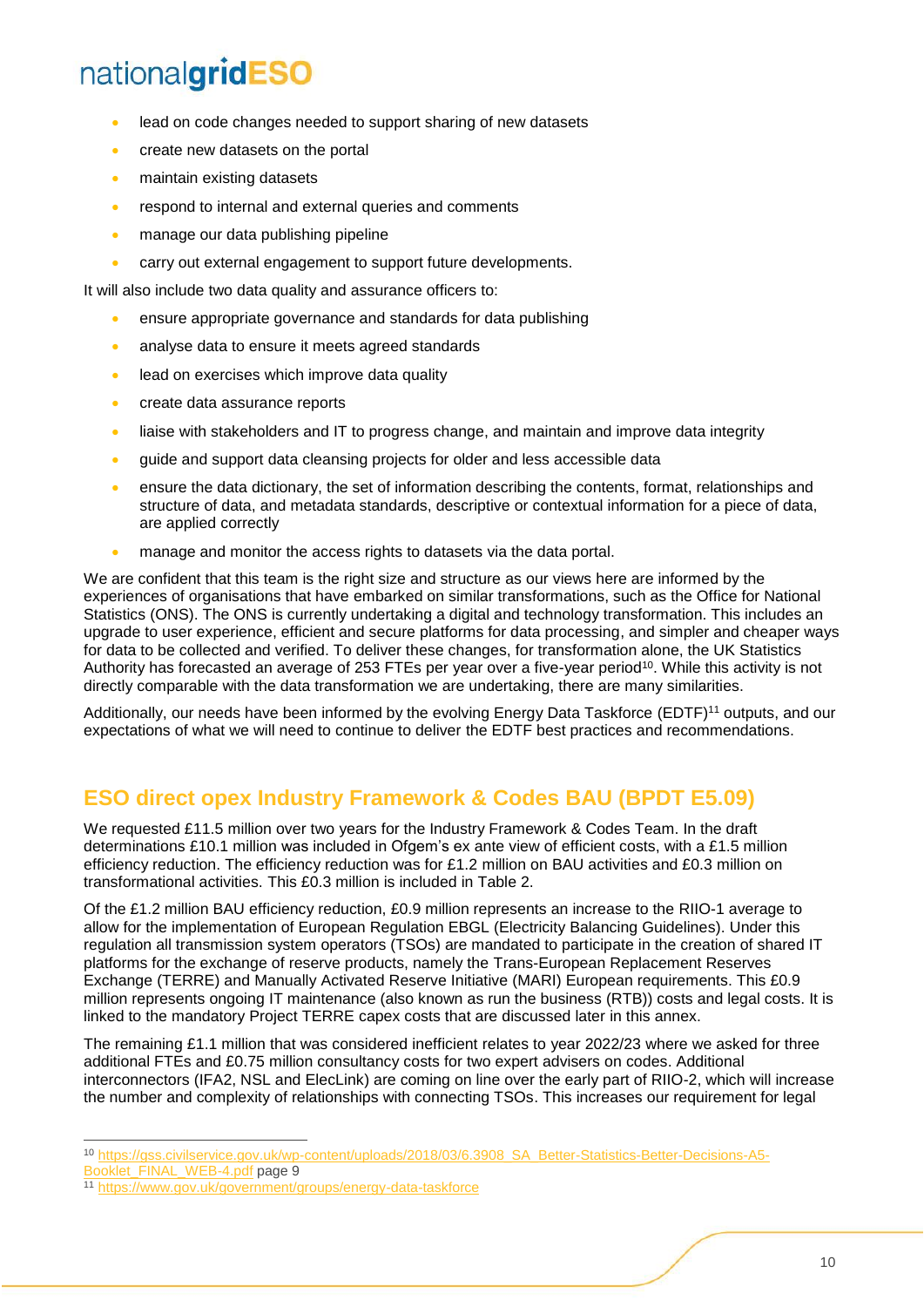resource so that we can ensure that contracts and operating protocols reflect both GB and European codes. Please see Figure 5 for a list of the interconnectors that will be coming online in RIIO-2.

The nature of GB's EU exit will necessitate a different relationship with the European Network of Transmission System Operators for electricity (ENTSO-e) and the regional coordination centres. We have observed that other third country TSOs such as Swissgrid and European Economic Area (EEA) members such as Statnet have to provide significant additional resources to not only participate in, but also convene, ENTSO-e work groups and engage with the EU Commission in order to have any kind of influence in development of European regulations and policy. We need additional resource to ensure the specificities of the GB energy system are considered in the development of new methodologies and codes in a world where we do not have voting rights at a TSO, National Regulatory Authority or Governmental level. It is crucial that the ESO has the right resource for European engagement in RIIO-2. Managing the design and development of policy and codes requires significant stakeholder management, and getting this right delivers disproportionate benefits for GB consumers. This is particularly important where our engineering challenges (of an island network) diverge from those of the large alternating current European systems, exacerbated by the loss of voting/veto rights after the end of the EU exit transition period.

Our approach reflects our aspiration to be a code manager rather than a code administrator, reflecting the service required by our stakeholders and the feedback we received as we were developing our Business Plan proposals. This means we will:

- create and own a strategic and incremental industry change plan for our codes.
- seek more explicit powers to assess and prioritise code change to ensure the delivery of more strategic change which is expected to be of benefit to consumers.
- seek more explicit powers for managing the change process. This will help ensure change is delivered at pace, relevant modelling is undertaken if not available, and we have more ownership of change development and delivery throughout the process.
- place more emphasis on engagement with wider stakeholders outside our standard working groups. For example, by continuing to embed and learn lessons from the approach taken through Charging Futures.
- make better use of technology through initiatives such as code digitalisation, a more customerfriendly and accessible website, and better information management and communication channels.
- provide better user guidance and supporting documents that support self-service, but also have a service-focused and well-resourced team available to be a great critical friend where stakeholders require. Support could include an allocated code account manager as well as industry training events on certain elements of the code.
- take on additional responsibilities for developing code modification and directing incremental improvements for our own codes. For example, analysing and modelling change proposals, engaging stakeholders on proposals and developing options.

Building on the foundations of market development and change, we will also:

- place extra emphasis on larger and more coordinated programmes of work for our codes, in line with wider industry strategy. For example, we would take a more active and leading role in strategic change, particularly in relation to ongoing charging and access reforms, and Charging Futures responsibilities.
- give more focus to other industry change, which is less directly relevant to ESO but where we feel we could add value to the process. For example, for incremental and strategic change we could become more involved in other markets and codes, such as the Balancing and Settlement Code (BSC86) or DCUSA changes as and where we believe we could add value as ESO. In one example, Elexon is currently leading a design working group for market wide settlement reform. This is expected to have significant positive consumer impact, unlock flexibility and impact our own codes and processes, but we have had limited involvement to date. In our transformed position, we would aim to be much more involved in similar programmes in the future and bring an additional ESO perspective.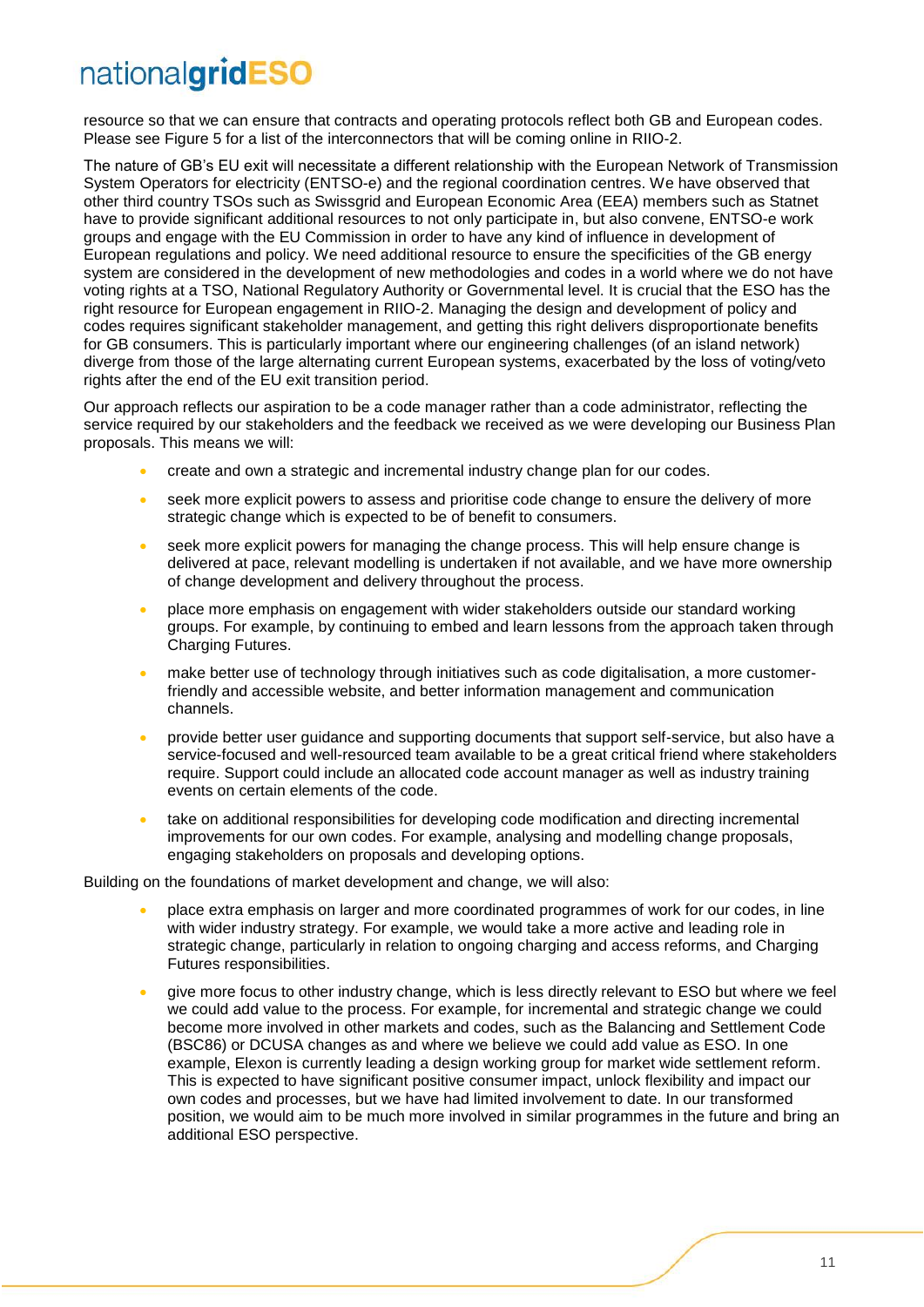Therefore, in 2021 and 2022 we will enhance our code management powers and responsibilities and, in parallel, further drive the agenda for both strategic and incremental code change. Our resource proposals for RIIO-2 reflect these new ambitions.

### <span id="page-11-0"></span>**ESO direct opex EMR BAU (BPDT E5.10)**

We requested £6.7 million over two years for the Electricity Market Reform (EMR) team. In the draft determinations £5.3 million over two years was considered efficient, with £1.3 million removed as an efficiency reduction. The efficiency reduction was for £1.2 million on BAU activities and £0.1 million on transformational activities. This £0.1 million is in Table 2.

Ofgem has determined the efficient cost by using the average of the last three years of RIIO-1. We disagree that this is an appropriate comparator as the previous three years are not a direct comparison to the workload expected in 2021/22 and 2022/23. This is due to the increased volume of capacity market (CM) and contracts for difference (CFD) participants expected, the additional support and guidance those participants require and the significant forward plan of government regulatory change (UK and Europe) that we are due to deliver. Further, Ofgem has clearly stated that it wants the ESO, as Delivery Body, to provide a greater level of customer support and to facilitate all future change faster. This cannot be done with historic funding levels

The growth in our workload is in two key areas:

- The number of capacity market applicants. The introduction of a 1MW de-minimis threshold opens the CM open to a new tranche of applicants, including demand-side response (DSR) providers. DSR providers, by virtue of their structure, can contain separate components which can number in the 100s per applicant. Whilst this is great news for market liquidity and consumer value, these new applicants tend to have less knowledge of the CM and require a greater amount of time to support them through the pre-qualification and agreement management processes. This is a fundamental change – moving from simply running the CM processes to providing extensive advice and guidance to participants – in our role since the beginning of RIIO-1. In Ofgem's 2019 EMR re-opener decision it gave us a clear steer that we should be spending more opex to support participants in this way<sup>12</sup>.
- The growing complexity of the CM regulations and rules. There have been large numbers of significant and complex changes to the rules and regulations over the past four years, as can clearly be seen in Appendix 2 of Ofgem's August 2019 consultation on EMR Delivery Body funding<sup>13</sup>. With both the Ofgem and BEIS five-year reviews, implementation of foreign participation in capacity markets and the government white paper being finalised in the near future, significantly more are envisaged over the next two years. As rules are rarely applied retrospectively and the lead time from auction to delivery year is four years, this means we will have to maintain four sets of live rules and processes at any one time. This then leads to greater resource to develop processes for the business and guidance for applicants, including a greater number of new and inexperienced applicants as detailed above. Ofgem has given us a clear steer in RIIO-1 that we should be facilitating timely change to the markets.<sup>14</sup>

The Contracts for Difference (CfD) Market is also envisaged to grow with a forecast growth rate of between 2000% and 2500% in 2021 compared to the 2019 auction. This will require an increase in resource to accommodate this and so support Government's net zero targets. At this stage we have not provided for these costs in our RIIO-2 plan as we are still at early stages of discussion with BEIS to understand the full impacts of forward CfD proposals. However this illustrates the general pressure on our role as EMR delivery body.

-

13

<sup>&</sup>lt;sup>12</sup> Ofgem 'Adjustments to the EMR delivery body allowances' September 2019

[https://www.ofgem.gov.uk/system/files/docs/2019/09/decision\\_on\\_adjustment\\_to\\_allowances\\_for\\_the\\_emr\\_delivery\\_body](https://www.ofgem.gov.uk/system/files/docs/2019/09/decision_on_adjustment_to_allowances_for_the_emr_delivery_body_0.pdf) **0.pdf Executive Summary p. 4: "We... encourage the DB to increase opex spend if appropriate to deliver the requested** service to EMR applicants"

[https://www.ofgem.gov.uk/system/files/docs/2019/08/consultation\\_on\\_proposals\\_for\\_adjustments\\_to\\_revenues\\_for\\_the\\_e](https://www.ofgem.gov.uk/system/files/docs/2019/08/consultation_on_proposals_for_adjustments_to_revenues_for_the_emr_delivery_body.final_.pdf) [mr\\_delivery\\_body.final\\_.pdf](https://www.ofgem.gov.uk/system/files/docs/2019/08/consultation_on_proposals_for_adjustments_to_revenues_for_the_emr_delivery_body.final_.pdf)

<sup>&</sup>lt;sup>14</sup> For example in the latest draft performance report for the EMR delivery body.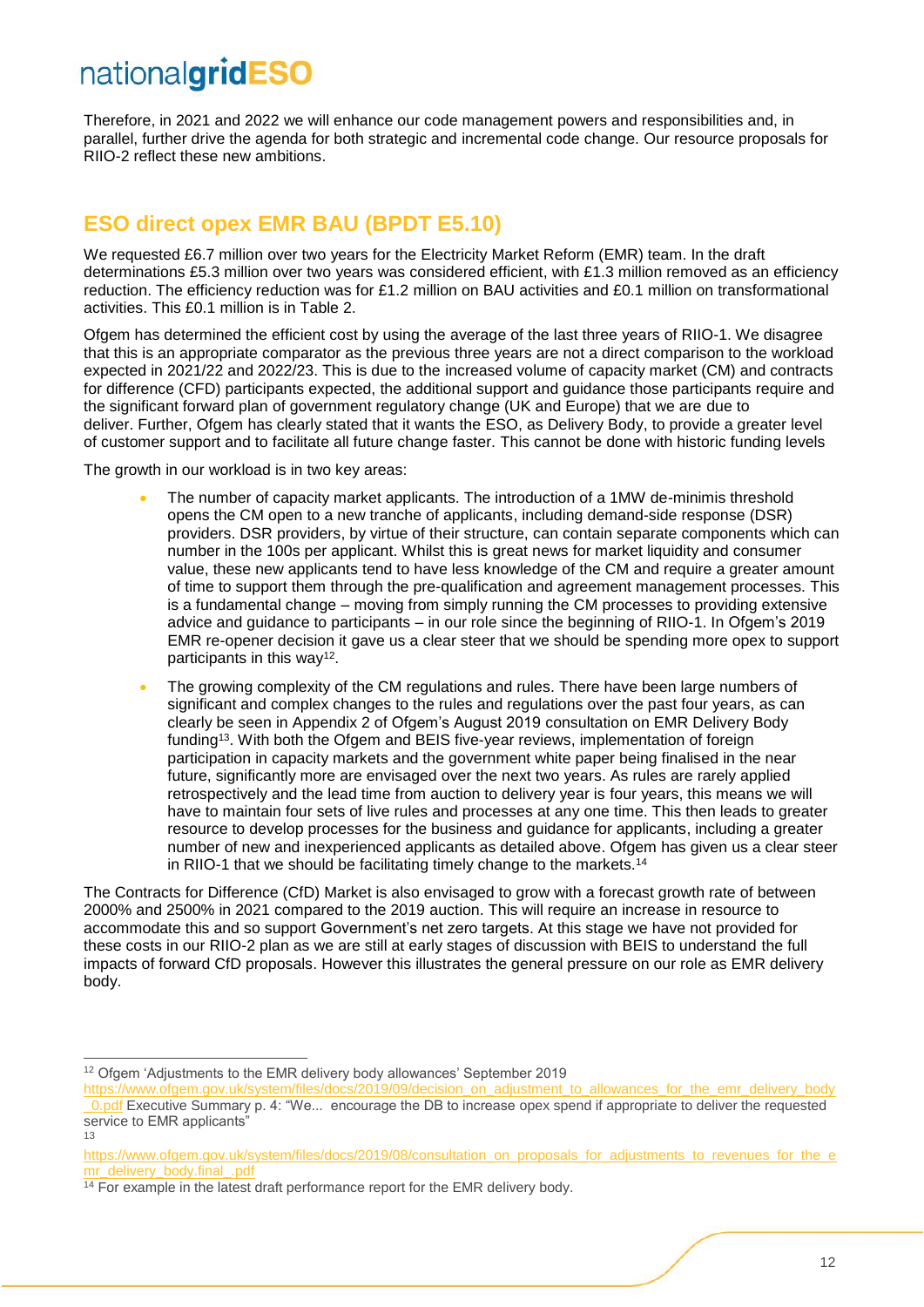### <span id="page-12-0"></span>**ESO direct opex Electricity Customer Connections BAU (BPDT E5.06)**

We requested £7.9 million over two years for our Electricity Customer Connections Team. In the draft determinations £6.3 million over two years was allowed in Ofgem's view of efficient costs, with a £1.5 million efficiency reduction. The efficiency reduction was for £1.2 million on BAU activities and £0.3m on transformational activities. This £0.3 million is included in Table 2.

For BAU costs we asked for an average of £3.3 million each year. Ofgem compared this to a RIIO-1 threeyear average of £2.7 million and proposed the £0.6 million annual efficiency reduction.

We would like to make the case for three additional FTEs in RIIO-2. The overriding driver for this change is to enable us to accommodate increasing distributed energy resource (DER) connections, consistent with a whole system approach and the UK's low carbon targets. We are seeing a wider range and number of customers wishing to connect. Many of these are smaller and new to the industry frameworks, so they require additional support. In the past 12 months, we have seen a 60 per cent increase in applications from new market participants from 210 to over 350. This is primarily driven by new, small generation units for battery storage and solar connections, new interconnectors and new demand points for data centres. We expect this trend to continue into RIIO-2 as the increased activity and interest in developing distributed energy resource and the move away from centralised generation continues, with distributed capacity expect to increase to at least 48 GW by 2030, from 31 GW today. In RIIO-1 the activity in this area commenced in the south-east and south-west of the UK, this has continued to increase and move through the country geographically. Through RIIO-1 we have managed this increase through efficiency gains including customer journey mapping to improve outcomes and the quality of experience. However, given the continued changing nature of our customer base and level of support we need to give to these customers, we need to increase our resources by three FTEs from 2021/22 levels to maintain an appropriate level of dedicated service.

Some of the new activities we need to undertake are:

- Putting in place contracts with DER parties, some of whom will be totally inexperienced in the connections process. There will potentially be hundreds if not thousands of additional customer parties to deal with, including:
	- engagement with new customer parties on the process
	- putting in place contracts
	- answering queries
	- ongoing management of contracts
- Supporting industry code changes in relation to DER.
- Developing and maintaining the new ESO customer portal

The graph below shows the actual and forecasted increase in connection applications.



*Figure 6: Actual and forecasted connection applications*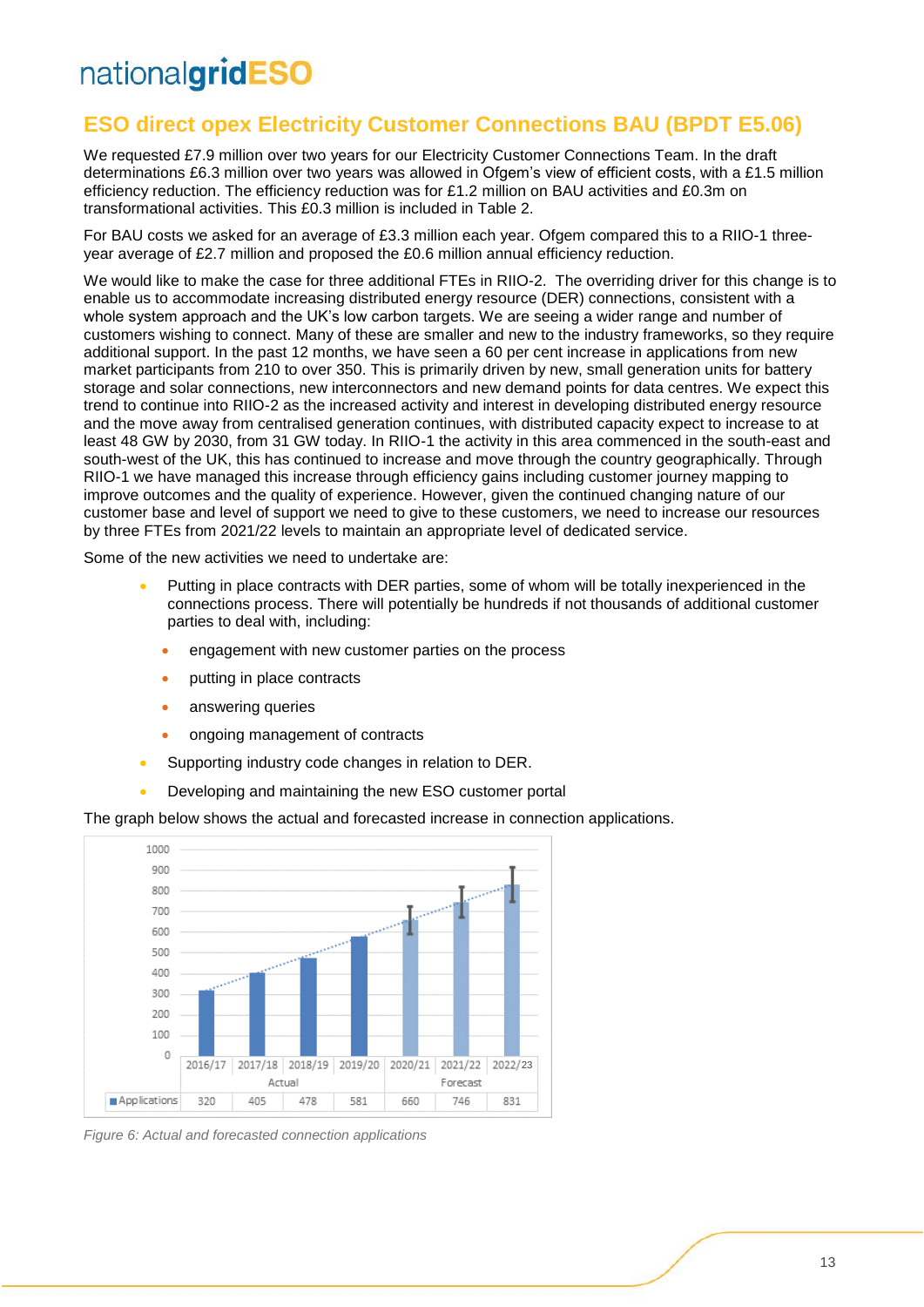### <span id="page-13-0"></span>**ESO direct opex Network Development BAU (BPDT E5.18)**

We requested £5.8 million over two years for Network Development. In the draft determinations £4.6 million was considered efficient, with a £1.2 million efficiency reduction comprising £1.1 million of BAU and £0.1 million of transformational costs).

The £0.5m in 2021/22 and £0.56m in 2022/23 (£1.1 million over two years) that has been removed as an efficiency reduction represents annual costs for:

- 1 FTE in RIIO-1 who was working on a capex investment that ends in 2020/21. In RIIO-2 this individual will be working on opex activities and the costing model below shows this £0.1m move of costs from opex to capex.
- 1 FTE in RIIO-1 was seconded to ENTSO-e and we recovered the costs from ENTSO-e. This arrangement ends in 2020/21 so in RIIO-2 we must cover this £0.1m cost.
- In RIIO-2 we need to pay for the Institute of Engineering and Technology £75,000 subscription, that had previously been paid for by National Grid Electricity Transmission (NGET).
- £0.2 million increased cost for two additional FTEs that are required to support pathfinder projects and evaluation of third party options.

**In follow-up conversations, Ofgem has agreed to include £0.6 million (over two years) in the efficient cost benchmark to cover the costs listed in the first three bullet points above.**

| <b>NOA £</b>                                      | 2021      | 2022                | 2023      |  |
|---------------------------------------------------|-----------|---------------------|-----------|--|
|                                                   |           |                     |           |  |
| <b>Gross Salary Costs</b>                         | 1,784,060 | 2,001,699 1,987,805 |           |  |
| Staff Timesheeting / Capitalised Salaries         | (99, 529) |                     |           |  |
| <b>Net Salary Cost</b>                            | 1.684.531 | 2,001,699           | 1.987.805 |  |
|                                                   |           |                     |           |  |
| <b>Other Staff Related Costs</b>                  | 51,207    | 64,899              | 64,899    |  |
|                                                   |           |                     |           |  |
| <b>Total Employee Costs</b>                       | 1,786,945 | 2,131,497           | 2,117,602 |  |
|                                                   |           |                     |           |  |
| Communication and Stationery Costs                | 3.755     | 14,503              | 14.503    |  |
| Property                                          | 1,440     | 890                 | 890       |  |
| Cost Recovery                                     | (73, 183) |                     |           |  |
| Subscriptions                                     | 2,740     | 77,945              | 77,945    |  |
| Misc. Costs excl. Recruit. and Subscription Costs | 6,703     | 7,201               | 7,201     |  |
| <b>Total Other Costs</b>                          | (58, 545) | 100,539             | 79,006    |  |
|                                                   |           |                     |           |  |
| <b>Total Controllable Costs</b>                   | 1,728,400 | 2,232,036           | 2,196,609 |  |
|                                                   |           |                     |           |  |

*Figure 7: Network development costing model*

We would like to justify the £0.2 million for two extra FTEs, outlined in the last bullet point above. These additional resources will enable us to:

- Analyse double the number of network solutions we intend to increase our capability to assess more options to support our ambition to increase the diversity of options within the *network options assessment (NOA)* and respond to the requirements on the network driven by the broad range of credible pathways for the future of energy over the next 30+ years.
- Study more of the GB network. Historically, under RIIO1, the *NOA* has been limited to studying a set of defined boundaries. We have suggested increasing, and being more flexible, with the number of boundaries studied so as to focus on a wider area – approximately ten per cent bigger – to reap greater benefits for the consumer from the *NOA* process. This will require more resources across our system analysis, economic assessment and stakeholder engagement activities that vary according to the size of the area and the number options studied.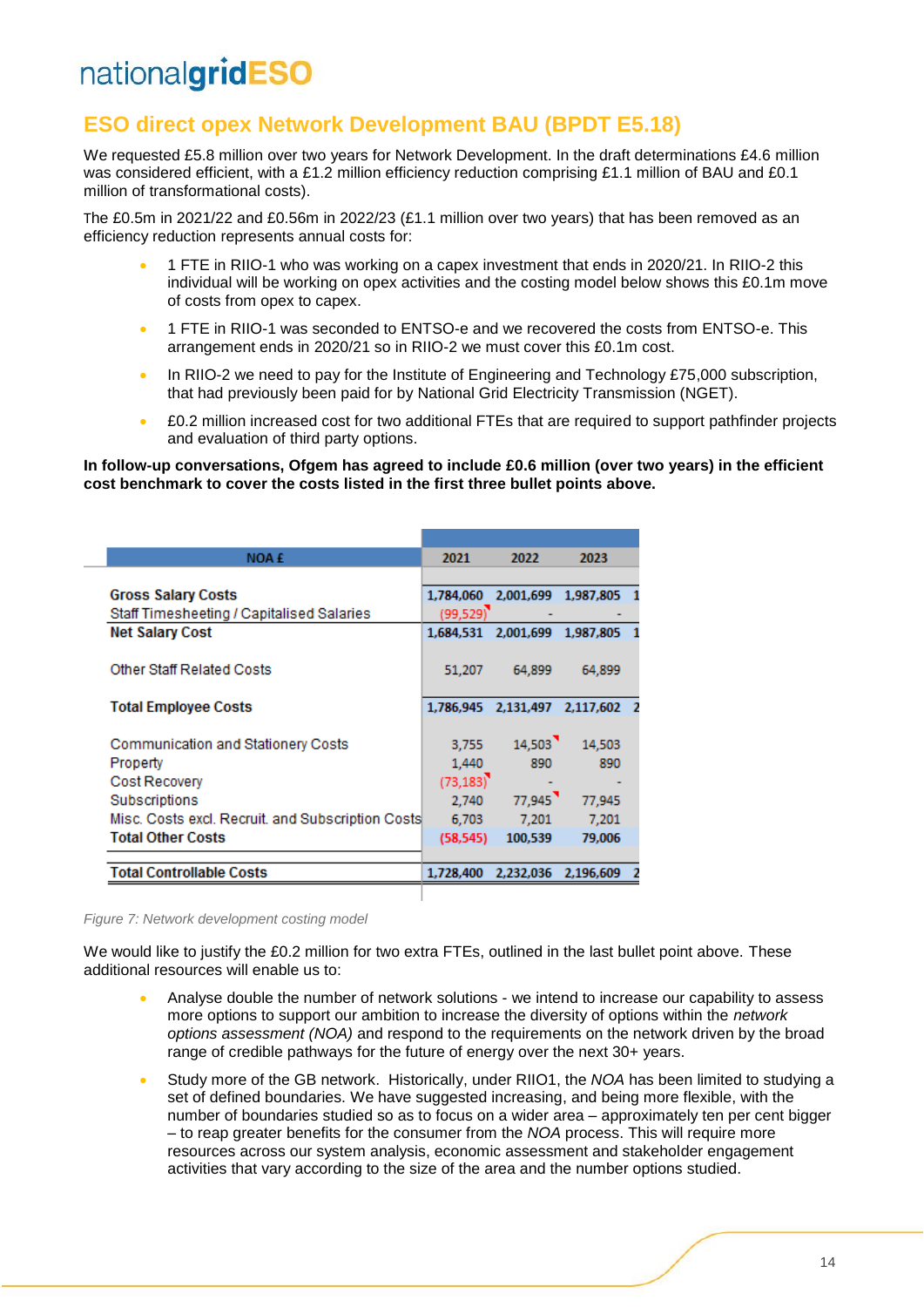- Manage a significant increase in the complexity of the network needs we will model. This complexity is driven by the continuing growth of distributed generation and new technologies, which create operability challenges such as system inertia and reactive power demand - we intend to increase our capability to understand these changes and assess them to the required level of granularity so we can quantify the network requirements as well as enhancing how we communicate these requirements and the range of options to meet them to our stakeholders through the *Electricity Ten Year Statement* and *NOA* publications.
- Accommodate the potential for integrated offshore networks and interactions between different energy sources, such as gas and electricity. The projected growth in both offshore wind and interconnection and the drive towards integration mean the number and complexity of options that will be assessed through the *NOA* will increase significantly and we intend to increase our capability in assessing these options and understanding their technical and economic benefits. There will also be a requirement to consider interactions between different sectors such as gas and electricity and we want to increase our capability to assess the most cost-effective solutions for the transportation of energy to the end-consumer.

In addition to in the above, we foresee an increase in the resource requirement for the team based on Ofgem's new approach to large onshore transmission investment (LOTI). The threshold for projects to be include in the LOTI approach is £100 million, reduced from £500 million under the RIIO-1 strategic wider works process. We anticipate that the new threshold will result in increased workload for the team who will have to conduct cost-benefit analyses and assess a greater number of projects. This is not included in our analysis above.

### <span id="page-14-0"></span>**ESO direct opex Strategy Development BAU (BPDT E5.14)**

We proposed £4.9 million over two years for the Strategy Development team. In the draft determinations Ofgem proposed that £4.3 million over two years was efficient benchmark, with a £0.6 million efficiency reduction. We understand this efficiency reduction was based on an eight-year RIIO-1 average cost. We would welcome further discussions with Ofgem to understand its assumptions and rationale for this efficiency reduction.

We believe that our proposed costs are efficient and reflect the strategic inputs needed to address the increased volume of work required from a more frequent ESO RIIO-2 cycle and ensure alignment to external changes. These include:

- Support implementation and ongoing operation of whole system *FES* analysis which is currently being developed through the Open Networks programme. Increased FTE required to liaise and coordinate with DNOs to ensure that ESO *FES* and distribution future energy scenarios (DFES) analysis have appropriate inputs and feedback loops to deliver continuous improvement through analysis cycles.
- Increase in scope of *FES* due to market changes and net zero target means that the team needs to model more sectors of the economy, and needs to conduct more stakeholder engagement and research on these sectors as well. Examples of new sectors which require analysis since the net zero target was introduced are shipping and aviation, and market changes mean that there is an increasing breadth of stakeholders and technological solutions expected in the future which require research, engagement and analysis (for example: developments in different storage, carbon removal, and hydrogen production technologies).
- Development and operation of more specialised, bespoke software models to replace existing Excel tools. For example, we are currently developing a new heat model, which has much more detailed inputs which will require greater effort to source and test inputs for. We also intend to increase the granularity of our modelling for other demand sectors such as transport, residential, industrial and commercial – so this requirement will continue to increase.
- The increasing importance of *FES* in network planning and investment has increased the level of engagement and oversight by BEIS, Ofgem, and industry throughout the *FES* process. For example, for the 2020 *FES* we had weekly meetings with Ofgem with a higher level of reporting, sharing of documentation, inputs and stakeholder feedback than we have experienced before. We welcome this level of interest and scrutiny, as it improves the robustness and quality of our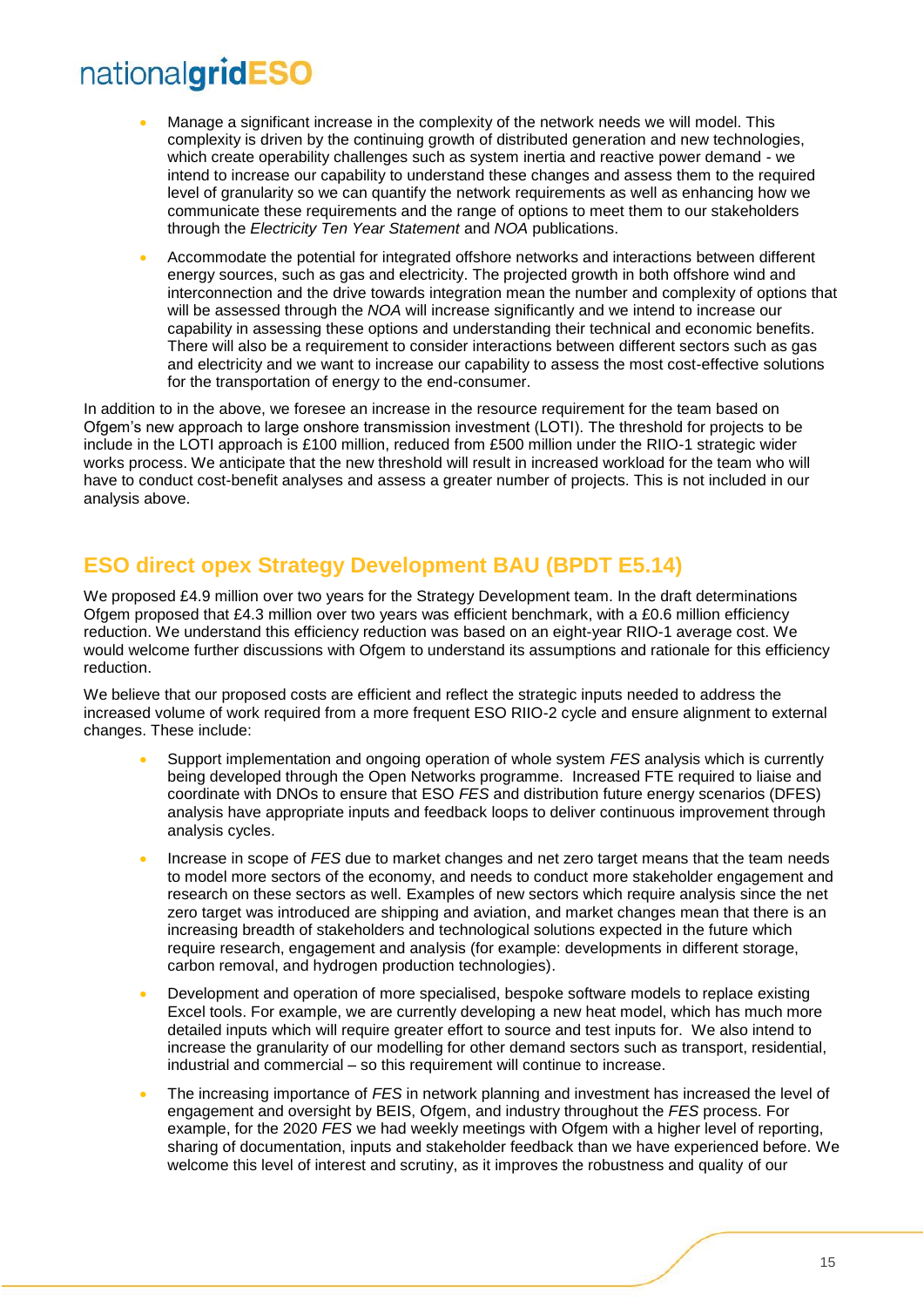outcomes, but it adds a significant time and resource burden on our analysis teams, and we are keen to be able to resource these asks from our stakeholders appropriately.

### <span id="page-15-0"></span>**ESO direct opex Innovation BAU (BPDT E5.13)**

We requested £1.5 million over two years for the innovation team. In the draft determinations £0.7 million over two years was proposed, with an £0.8 million efficiency reduction. We believe the efficiency reduction was based on RIIO-1 eight-year average spending levels which is not appropriate because the innovation team did not exist in its current form until 2015/16. (More information on the legacy arrangements are given below). Revising this baseline would imply an increase in Ofgem's proposed efficient cost to £1m over the 2 years.

We would like to provide further information for our proposed size and structure of Innovation team in RIIO-2

#### **Proposed increase in innovation Team for RIIO-2**

Given the scale of the energy transformation challenge, including newer whole system considerations, and in line with our innovation funding proposals, our innovation team will need to be further strengthened and restructured (from 6 FTE in 2020/21 to a minimum of 9 FTE in RIIO-2). This will enable us to better plan and respond more effectively to opportunities, use innovation funding even more efficiently, and reprioritise our strategic challenges as new ones arise.

Greater innovation in the industry is needed to achieve the ambition of net zero. The ESO has a pivotal role and our innovation function needs to be fit-for-purpose to deliver this. This will mean building up the team in a modest way (with our proposed team still significantly smaller in size to the typical innovation teams of network companies), to ensure there are sufficient innovation resources capable of the increased workload and to be able to run the innovation process for the new network innovation allowance (NIA) conditions (e.g. increased reporting, collaboration and dissemination). Furthermore, the larger team will allow us to support i the definition of subject areas for the new Strategic Innovation Fund, as well as ensure greater collaboration with other entities within and outside the energy industry in line with Ofgem's ambition for RIIO-2. To date, the size of the team has proven inadequate in establishing wide industry collaboration, while ensuring proper project oversight and providing the required level of reporting.

Our preferred option is to retain a dedicated innovation team in RIIO-2, which will keep our focus on an overarching system strategy and further enhance our innovation capability across the ESO while facilitating wider industry collaboration across all areas.

Our model features:

- A **central innovation team** (5 FTE) with increased focus on cost-benefit analysis and stakeholder engagement. Stakeholder feedback has highlighted the need to focus resources on broader industry engagement. This will unlock our open innovation ambitions, allowing us to share internal knowledge, while leveraging industry insights and ingenuity. This team will also ensure more detailed and wider dissemination of the content generated by our projects, increasing the number of our external events such as Open Innovation days or Hacks. The team will also be responsible for continued portfolio governance and project management.
- New, dedicated **innovation business partners** (4 FTE) semi-embedded in the ESO business departments. This will drive the growth of our innovation culture, streamline the discovery of new ideas from our internal teams, and help to connect external ideas from our stakeholders with the right subject matter experts within the ESO. Having dedicated innovation business partners will also help ensure that innovative solutions are successfully deployed into ongoing activities (i.e. more effective planning from early stage innovation into BAU activity). They will achieve this by staying close to our business operations, and by providing a clear link between ongoing and planned innovation activities and the teams responsible for implementing these.

We will continue to operate an efficient, matrix team structure that does not monopolise innovation for the entire business, but instead governs activities that are delivered from our various business lines from a central team. We refer to this structure as Business Partnering; where innovation leads within each business department report to a central innovation team for the innovation activities, while remaining under direct management of their original teams for all other activities. This ensures close links between the business departments with the subject-matter experts and the innovation function, helping to further embed an innovation culture and making efficient use of opex.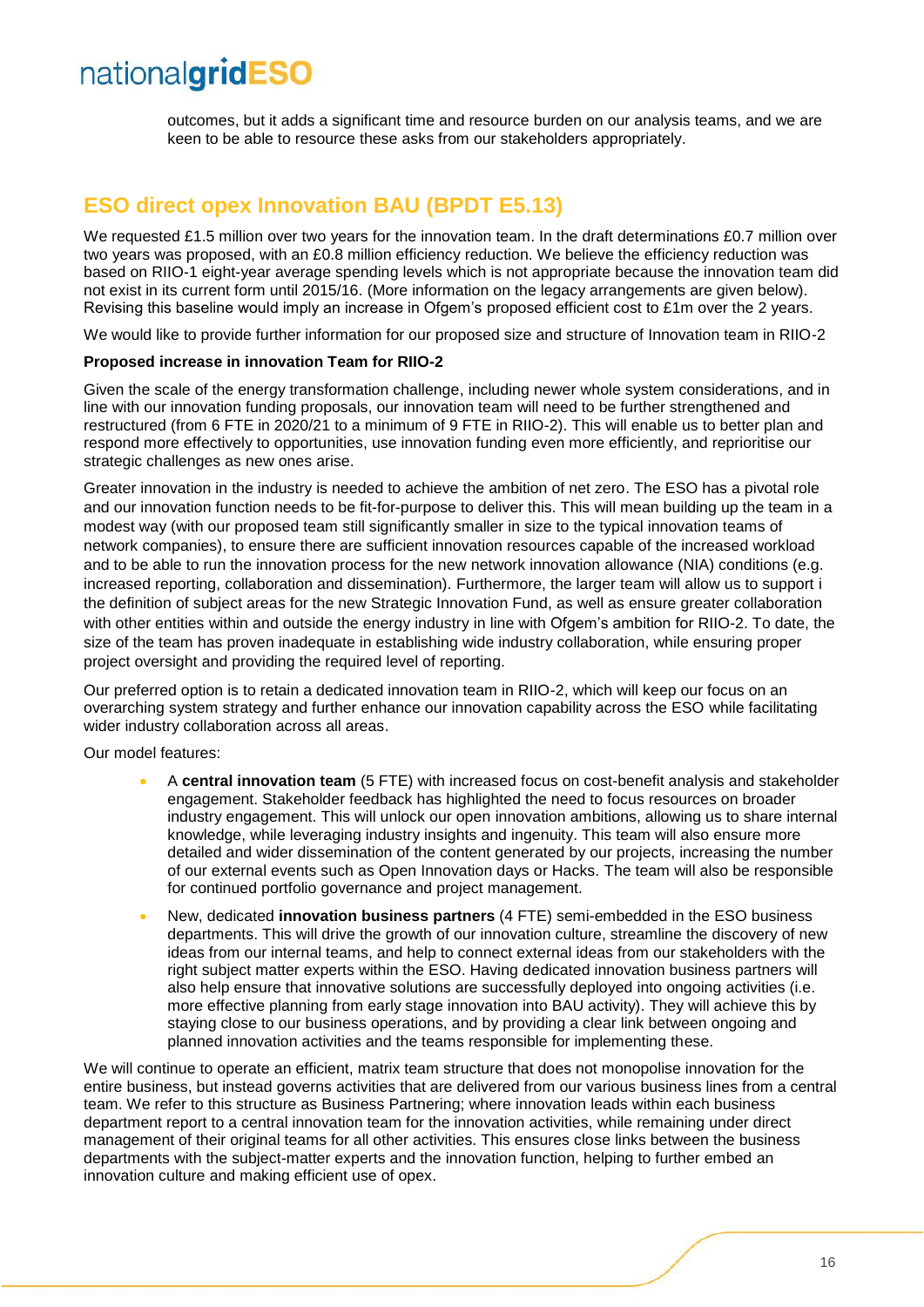The central innovation team will continue to govern the funding (including our innovation process), have full ownership of our annual innovation strategy, be responsible for ensuring an open innovation approach with stakeholders, and manage the portfolio in a cost-efficient way. Having a central team in place frees the project teams from many of the administrative responsibilities that are essential to running successful innovation projects – such as contract negotiations, completing CBAs, regulatory reporting and organising stakeholderengagement events. It allows them, and innovators within our partner organisations, to use their time more effectively and focus on innovation activities that add the most value.

We will embed an innovation culture throughout the ESO and extend our external engagements to ensure we deliver our strategic priorities and, through collaboration, maximise benefits for consumers and energy industry stakeholders.

The innovation team will liaise between the subject matter experts and stakeholders to source new project ideas, ensure learnings are disseminated, and help implement successful solutions into the business. Projects will continue to be carefully planned, with steps taken to ensure successful outputs are effectively implemented into ongoing activities. This will include better coordination with our IT function to ensure sufficient resources are available for implementation. The team will also ensure there is committed buy-in from the relevant teams and senior management, to successfully realise benefits from our innovation projects.

#### **Legacy of the ESO Innovation team in RIIO-1**

The current size of the ESO innovation team is a consequence of business separation, where the Electricity Transmission (ET) innovation function had FTEs transferred out to become the new ESO innovation team. The size of the team was based on the existing portfolio of ESO projects (about 10-15 projects each year, compared with 30 today) and didn't take into account the duplication needed in some roles (e.g. the same level of resources is now required for regulatory reporting in both the ET and ESO innovation team), or the size of the ESO's NIA budget and future increase in the number of projects.

The refresh of the ESO innovation process, following this separation from ET, meant that there was an increasing requirement for resources to assess, develop, then ensure projects deliver and report more effectively. This was not planned in the original team structure which was based on the existing process and number ESO projects within the larger ET innovation portfolio (e.g. there were only 10-15 small ESO projects, undertaken by a limited number of internal collaborators at the time).

Throughout RIIO-1 the ESO innovation team has had difficulty in undertaking all the ambitions it has set out to achieve, due to limited team size. Running the governance for the NIA funding and innovation process, as well as business partnering and ensuring projects deliver successfully, has been difficult to manage with the increasing requests from external stakeholders to participate in innovation activities with the ESO. With the increasing focus on whole system and achieving net zero, the level of interest from academia, networks and third parties to innovate with the ESO will only continue to increase in RIIO-2. We need to make sure we have the right capabilities and resources in the team to ensure we can engage externally, as effectively as we engage with our internal stakeholders, to innovate and solve the increasing challenges of the energy transition.

#### **More activity, collaboration and stakeholder engagement requires more resources**

The ESO will have more NIA funding for projects in RIIO-2 (increasing from approx. £3.2 million pa in RIIO-1 to currently £8 million proposed just for the first two years of RIIO-2 (including ten per cent ESO internal funding), and £50 million for the full five years) which aims to solve the increasingly complex challenges faced by the energy system. This bigger budget will require more people to manage the portfolio of projects and the complexities that will arise from it. The new NIA funding conditions, focused on lower technology readiness level activities (e.g. research and early stage development), will likely result in more projects rather than a few, large projects. It is expected that the ESO will be undertaking about 40-50 projects per year to fully utilise the new NIA allowance. This compares to around 30 live projects today.

The additional four innovation team members will be able to better leverage the technical knowledge of our ESO subject matter experts. These new innovation business partners will also take on some of the project management, which is currently a resource constraint on our innovation activities (in RIIO-1 it has been difficult to free up BAU resources for managing innovation projects).

These new innovation business partners will help us form an even closer link with ESO teams and help instil a culture of innovation, so project ideas will come from a greater variety of ESO subject matter experts (RIIO-1 saw a lot of the same experts repeatedly proposing and undertaking NIA projects).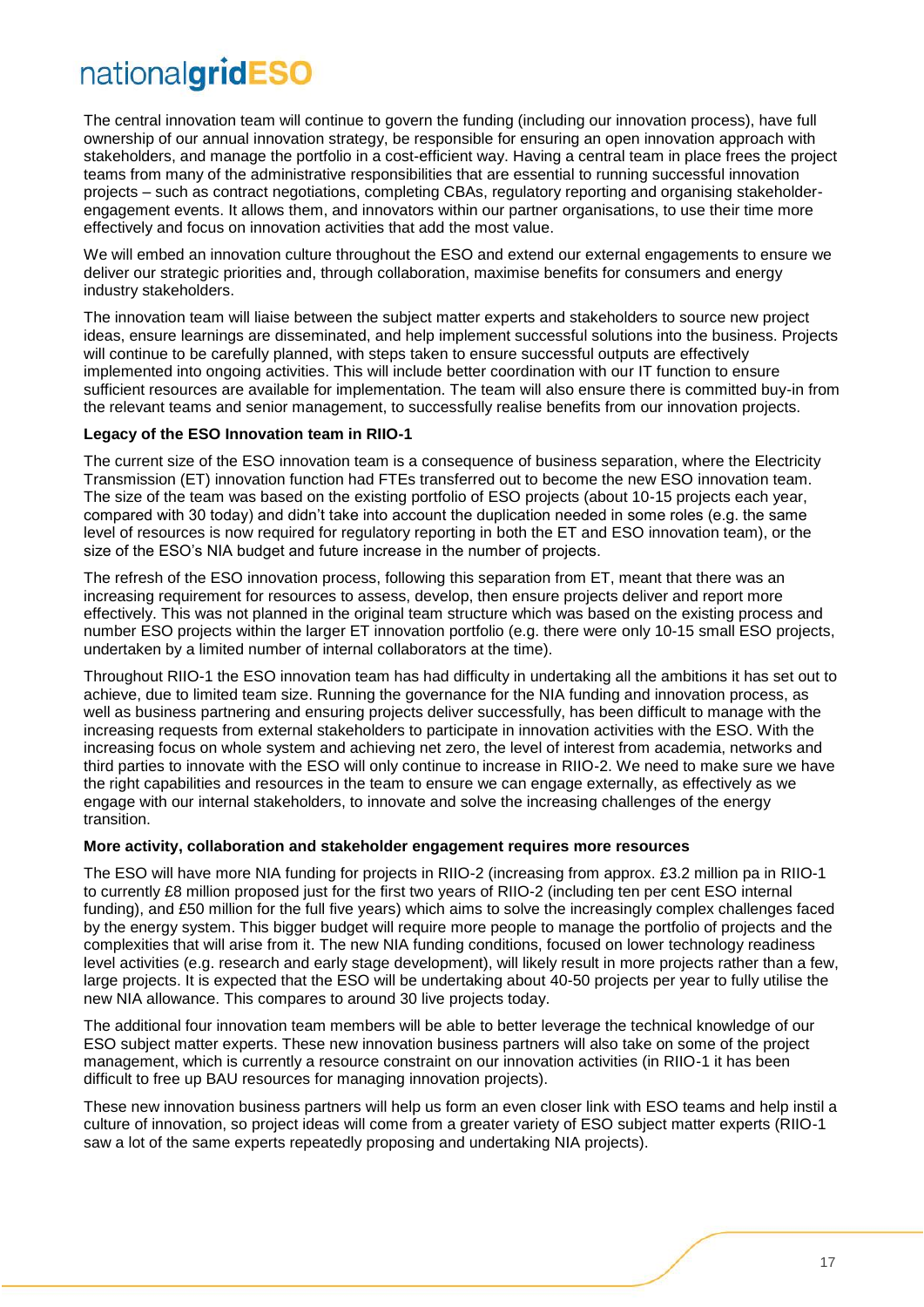There will be a push for increased stakeholder engagement and more collaborative innovation in RIIO-2. This increased engagement requires more resources, including organising events, more regular communication of outcomes and new opportunities for collaboration, as well as better reporting and dissemination of ESO innovation activities (which is required to increase in RIIO-2).

#### **More resources will help enable the ESO to participate in wider, third party-led innovation**

The Flexibility Exchange (FleX) demonstration competition was established last year by BEIS, which we were asked to support. This provided us with an opportunity to show how we could work with the energy industry and their innovation efforts. The original BEIS guidance to participants was to engage with the ESO, which resulted in numerous flexibility platform providers contacting us and wanting to partner with us. However, we did not have the resources necessary to engage with all of them. As a result, BEIS had to change the terms of the competition such that the ESO would only be involved in the final stages. With more resources we could have played a greater part and worked with all the participants.

#### **More requirements on the innovation team under the new NIA conditions**

The changes to NIA conditions proposed by Ofgem will mean that the type of projects able to be funded is more limited, and the assessment, then reporting of these projects will also increase. This includes the new benefits reporting framework being developed through the electricity networks association (ENA), which requires more team resources to assess benefits of innovation projects in greater detail, then continue monitoring projects for longer after they have completed, to calculate actual financial and non-financial benefits that have been delivered.

Potential new requirements to increase the level of peer review of new projects, and third-party audits of completed projects, will also increase the amount of team resources diverted to focus on this reporting. Greater sharing of innovation project outcomes, including more stakeholder engagement opportunities and dissemination events, will be resource-intensive for the innovation team in RIIO-2. To free up capacity to do these activities effectively, some responsibilities, such as business partnering with every department within the ESO, will need to be delegated to new innovation team members.

#### **Budget for an increased innovation team frees up NIA for higher-risk innovation activities**

NIA funding has a 25 per cent cap on internal spend. If this is used to fund the innovation team in place of BAU funding there will be less available for the innovation projects this funding is intended for. As the ESO is a service-based business, without expensive asset-heavy projects that require large external costs, the internal costs of ESO innovation projects are already higher than other NIA-funded licensees (i.e. the ESO has a higher proportion of internal/external costs). Funding the innovation team through the ESO's baseline funding will allow the necessary internal experts in the ESO to be resourced appropriately through the NIA. More internal ESO costs will be needed on projects in RIIO-2, as the demand for ESO expert to partner with academia, networks and third parties on collaborative innovation projects increases.

Freeing up NIA funding by covering the cost of the ESO innovation team through the ESO's baseline funding will allow NIA to remain focused on new, higher risk innovation opportunities as they arise in RIIO-2 (outside of the business planning cycle). BAU funding is more appropriate to cover the lower risk aspects of the ESO innovation function, including the business partnering process and governance of NIA funding.

#### **Comparison with other innovation teams**

[content redacted for publication].

### <span id="page-17-0"></span>**ESO direct opex Regulation & Customer Stakeholder (BPDT E5.20)**

We requested £7.5 million over two years for our cross-cutting Regulation and Customer and Stakeholder teams. In the draft determinations Ofgem proposed £6.1 million over two years, with £1.4m efficiency reduction. The RIIO-1 two-year average that Ofgem used is an appropriate baseline as both teams were new post legal separation. We think the efficiency reduction relates to £0.3 million in 2021/22 for Regulation and £1m for the Customer and Stakeholder team over two years.

Further explanation of our proposed costs for these teams is given below.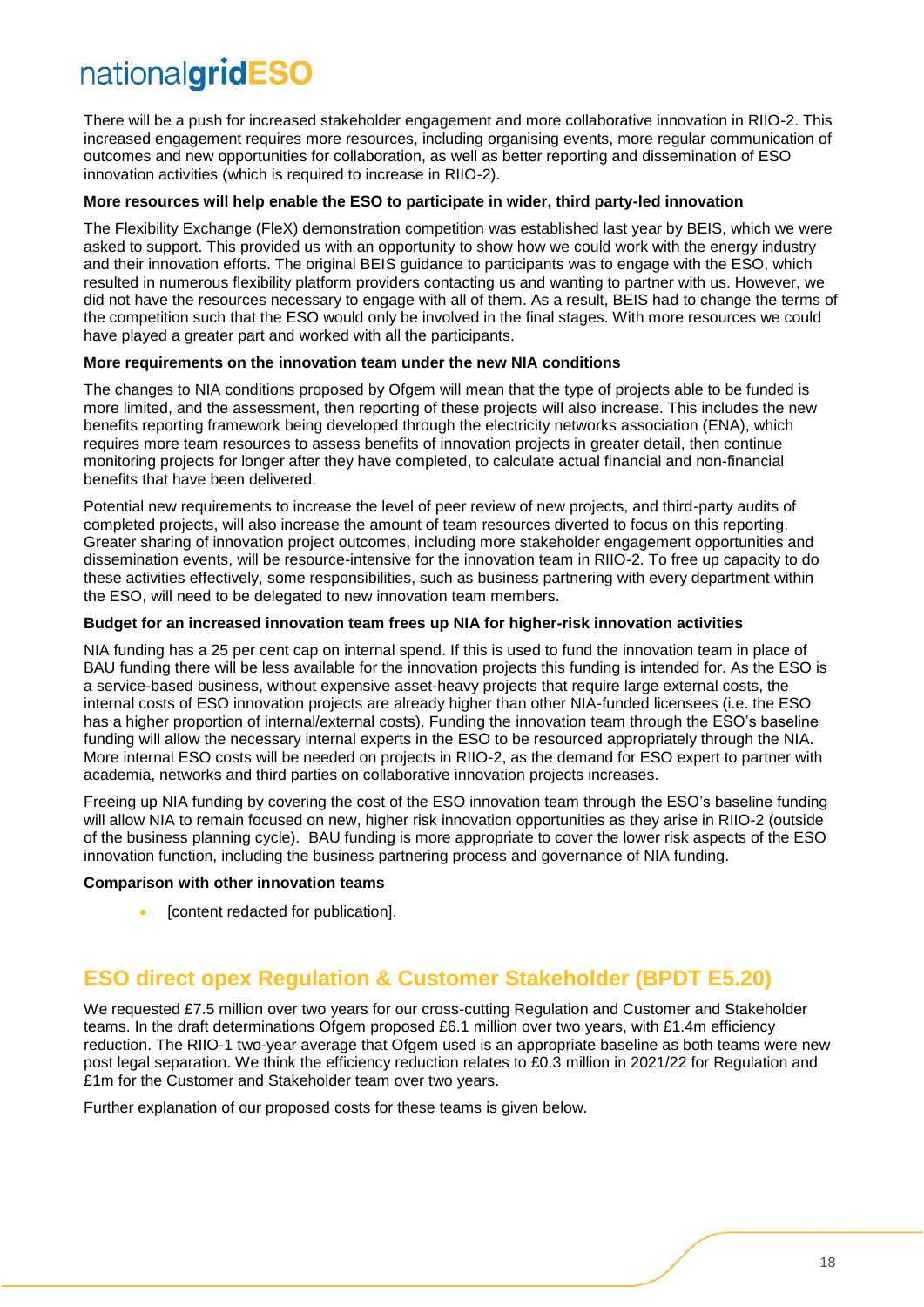### **Customer & Stakeholder**

In RIIO-2 we propose to introduce a new team called the Consumer Engagement which will cost £0.5m each year. This is made up of 3 FTEs (1 band D manager, and 2 staff members), costing £0.2 million, with an additional £0.3 million of marketing and communication costs. These marketing and communication costs are derived from similar work done by our Power Responsive team, whose marketing and communication costs were around £0.5 million.

This new team would have three main roles:

- To enable the ESO to be a champion for the consumer
- To empower consumer understanding of the energy transformation
- To drive decarbonisation

#### **To enable the ESO as a champion for the consumer**

We want to be a Centre of Excellence within the ESO, providing advice, insight, support and education. We will focus on highlighting the impacts that the ESO can have on consumers (domestic, industrial, commercial) through its activities, and working with the delivery teams to identify how these impacts can be improved. This will include the provision of toolkits to enable segmentation and impact assessments. By undertaking this activity, we believe the ESO will be better placed to champion the consumer in our wider interactions across the energy sector.

#### **To empower understanding of the energy transformation**

Building on the work of the Future Energy Scenarios (what the energy landscape of the future could look like) and Bridging the Gap to Net Zero (what needs to happen now to meet net zero by 2050), the new team will undertake a communication and engagement programme with consumers. This would seek to:

- help consumers to understand how their behaviour and systems within homes and businesses can both enable and benefit from the energy transition;
- understand current levels of knowledge as well as consumer views and preferences, to identify quick wins and areas likely to be blockers.

The intention is to start with a programme of research into the views, behaviours and interests of energy consumers, to understand how this could inform, drive or hinder the energy transition. In the interests of efficiency, this will include information-gathering about research and work already undertaken by other energy sector participants, think-tanks and academia, as well as undertaking our own research where we identify gaps. This will enable us to identify key areas of interest or knowledge gaps we can then seek to address. We anticipate that this will support our long term work under Role 3 (system insight, planning and network development).

#### **To drive decarbonisation**

We will use the findings and outputs of the engagement programme to understand what products and services the ESO could offer or encourage to enable consumer decarbonisation. For example, what data could the ESO provide, to help people to make the right decisions? What opportunities might there be for us to highlight opportunities for individual homes or businesses to save (or even make) money, thereby incentivising change? How can we make active and conscious engagement in energy more accessible to a wider audience? What role could we play in supporting more local or community energy initiatives? How could we involve participants from across the whole energy system in this debate?

Whilst the ESO has considerable experience of engaging our direct customers and stakeholders, this has historically been predominantly confined to organisations or groups who already have an active interest in the energy sector. We can learn from programmes like Power Responsive, which has gone some way towards this by involving businesses interested in demand side response, but engaging with a much broader group of consumers and 'lay' audiences will require expertise we do not currently have in-house, for example PR and community engagement.

#### **Cost information**

We anticipate that consultant support is required to advise on best practice and processes, run some of our consultation events, branding of the external engagement programme. We hope to partner with other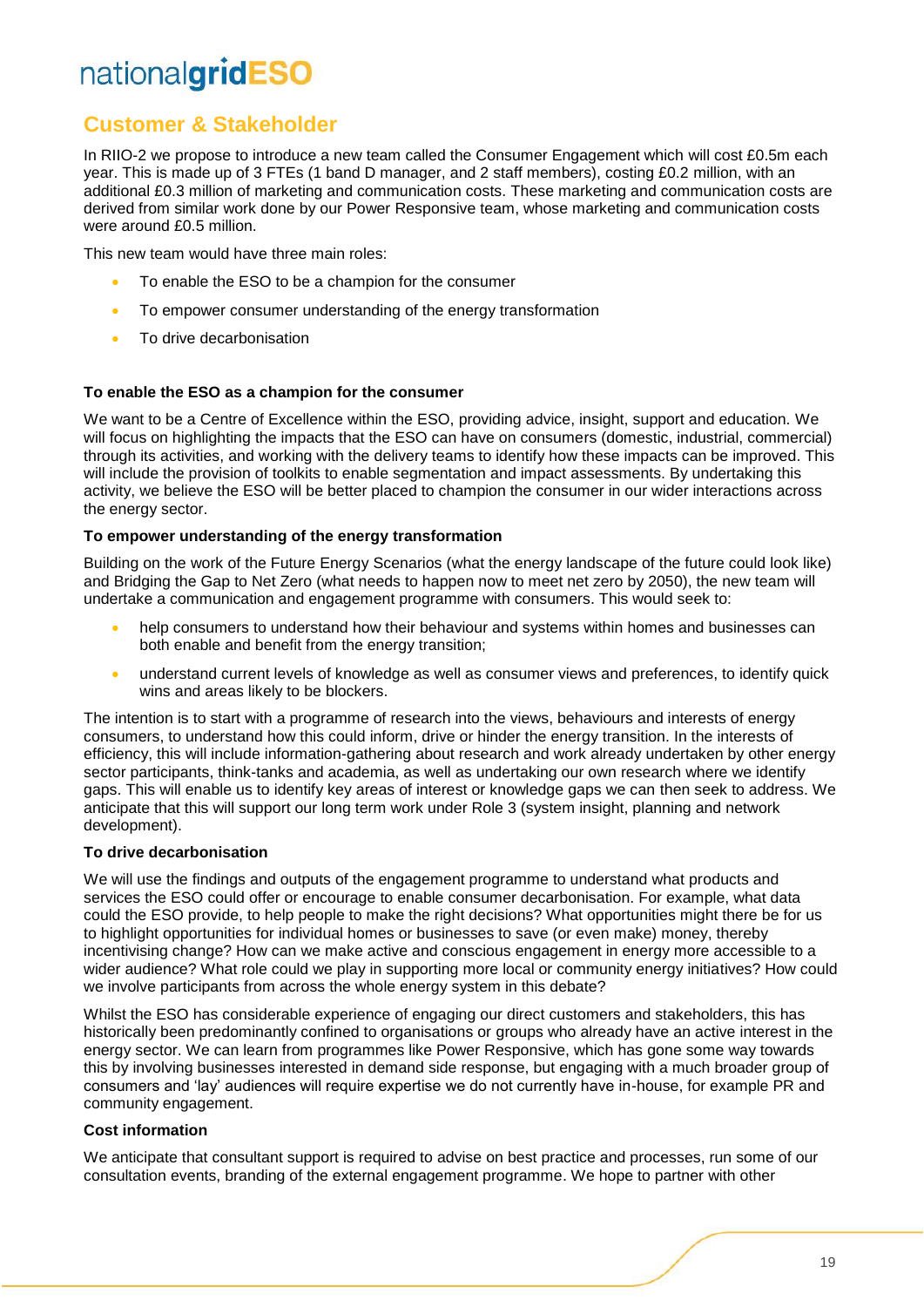organisations where this would drive higher engagement levels or increase trust in the process and outcomes. We may also opt for new approaches such as working with social media influencers or vloggers in order to ensure we engage with the energy consumers of the future. We also want to ensure that we consider a diverse audience, including traditionally 'hard-to-reach' or vulnerable groups, as well as groups whose voices may have historically not been heard so loudly in the energy debate (e.g. the elderly, black and minority ethnic, and understanding the role of women in the energy transition).

Our costing assumptions have been based on the £0.5 million Power Responsive campaign, with additional efficiency assumptions built in which we believe demonstrates good value for money. The outputs of our initial research phase will inform the next steps and consequently also drive any subsequent requirement for consultant support.

Our proposed team structure of 3 FTEs is based on a role-by-role plan for the work required and the capabilities needed. We compared our team plan to the Power Responsive team to ascertain that we have the appropriate resources in place.

### <span id="page-19-0"></span>**Direct investments – Wokingham ENCC capex (BPDT E4.5)**

We requested £2 million investment in RIIO-2, which Ofgem set aside for future assessment as there was insufficient information within the ESO Business Plan for a full assessment to be carried out.

The ESO control rooms in Wokingham and Reading have a specific capex budget investment line, separate to the property and IT capex budgets. The control rooms are unique and have bespoke requirements and therefore these requirements are managed by experts in the control room, not through the property and IT shared functions.

Please see in the table below (in 2018/19 prices) the RIIO-1 spend and the requested spend in RIIO-2.

|                                                                          | 2014 | 2015 | 2016 | 2017 | 2018 | 2019 | 2020 | 2021 | 2022 | 2023 |
|--------------------------------------------------------------------------|------|------|------|------|------|------|------|------|------|------|
| <b>Direct</b><br>investme 0.5<br>$nts -$<br><b>ENCC</b><br>$(\text{Em})$ |      | 2.7  | 0.1  | 0.0  | 0.1  | 0.1  | 0.5  | 0.5  | 0.5  | 1.5  |

*Figure 8: RIIO-1 spending and RIIO-2 forecast spending*

In RIIO-1 the spend primarily related to:

- 2014 viewing gallery refurbishment
- 2015 Control Room upgrade and refurbishment
- 2021 Improving accessibility to Control Room 1 for people with physical disabilities or limited mobility

At the start of RIIO-2 the ESO's control rooms will have old equipment, lighting, fixtures and communication equipment. This equipment needs updating for new ways of working in RIIO-2.

Our proposed costs are generally based on previous levels of spend which in turn are assured for efficiency by a third party. Investments over £20,000 would be sourced competitively in line with National Grid's procurement policies.

Below we provide further details of the proposed spending in the first two years of RIIO-2.

| £'000             |             | <b>Control RIIO-2</b> |         |  |
|-------------------|-------------|-----------------------|---------|--|
|                   | <b>Room</b> | 2021/22               | 2022/23 |  |
| Kitchen equipment | 1 & 2       | -5                    | 5       |  |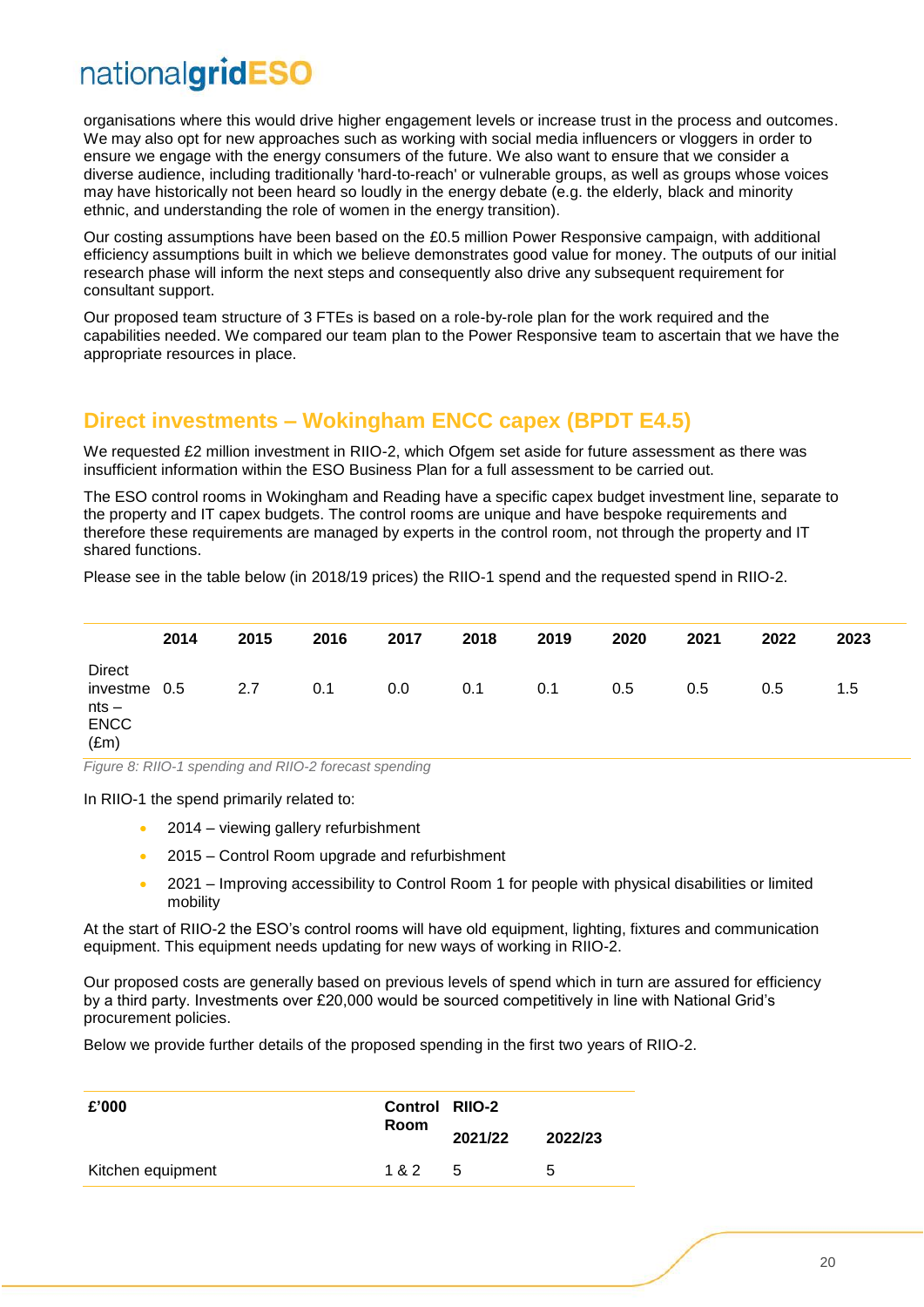| £'000                                               | <b>Control</b> | <b>RIIO-2</b> |         |  |
|-----------------------------------------------------|----------------|---------------|---------|--|
|                                                     | Room           | 2021/22       | 2022/23 |  |
| Chairs and pedestals                                | 1 & 2          | 5             | 5       |  |
| Other equipment                                     | 1 & 2          | 15            | 15      |  |
| Lighting - Control Room 1                           | 1              | 258           |         |  |
| Lighting - Control Room 2                           | 2              |               | 258     |  |
| Control room audio visual comms                     | 1 & 2          |               | 31      |  |
| IT hardware - Building Local Area<br>Network (BLAN) | 1 & 2          | 10            | 10      |  |
| IT hardware - monitors                              | 1 & 2          | 46            | 46      |  |
| Viewing gallery / visitor areas                     | 1              |               | 206     |  |
| Silver Command upgrade                              | 1 & 2          | 41            | 62      |  |
| Control Training Unit (CTU) upgrade                 | 1 & 2          |               | 412     |  |
| CTU hardware upgrades (inc. Monitors)               | 1 & 2          | 10            | 103     |  |
| IT hardware - other                                 | 1 & 2          | 21            |         |  |
| Security improvements                               | 1 & 2          | 21            | 21      |  |
| <b>ENCC</b> communications improvements             | 1 & 2          |               | 10      |  |
| Décor                                               | 1 & 2          | 11            | 11      |  |
| Control room layout changes                         | 1 & 2          | 21            | 21      |  |
| Control room building enhancements                  | 1 & 2          |               | 232     |  |
| Branding and signage                                | 1 & 2          | 10            | 10      |  |
| Annual total (£'000)                                |                | 474           | 1458    |  |

*Figure 9: ENCC proposed spending*

#### **Kitchen equipment**

The cost has been kept in line with RIIO-1 spending levels. The control rooms have their own kitchen facilities to allow them to cater for themselves outside of normal office hours where the onsite catering is not available. As the equipment is in constant use, the equipment is heavily used and regularly needs replacing. Across the two sites there are 9 fridges or fridge freezers, 4 ovens, 4 hobs and 2 dishwashers.

#### **Chairs, pedestals & other equipment**

The cost has been kept in line with RIIO-1 spending levels. The control rooms have high specification office chairs which are in constant use, during the day and night. There are 60 chairs across the two control rooms, which have a 6-year asset life, and cost £500 per chair. Other equipment such as IT peripherals are also in constant use and require replacement regularly.

#### **Control room 1 & 2 – lighting**

The current control room lighting is 15-20 years old, at end of life and out of support, in both control rooms, where spares are hard or impossible to obtain anymore. The current systems were designed to vary lighting levels according to circadian rhythms to help the health of shift workers by varying lighting levels such as those you might get during normal daylight hours. This also reduces eye strain. The replacement system would use LED lighting which will reduce energy consumption and last longer reducing the need for maintenance.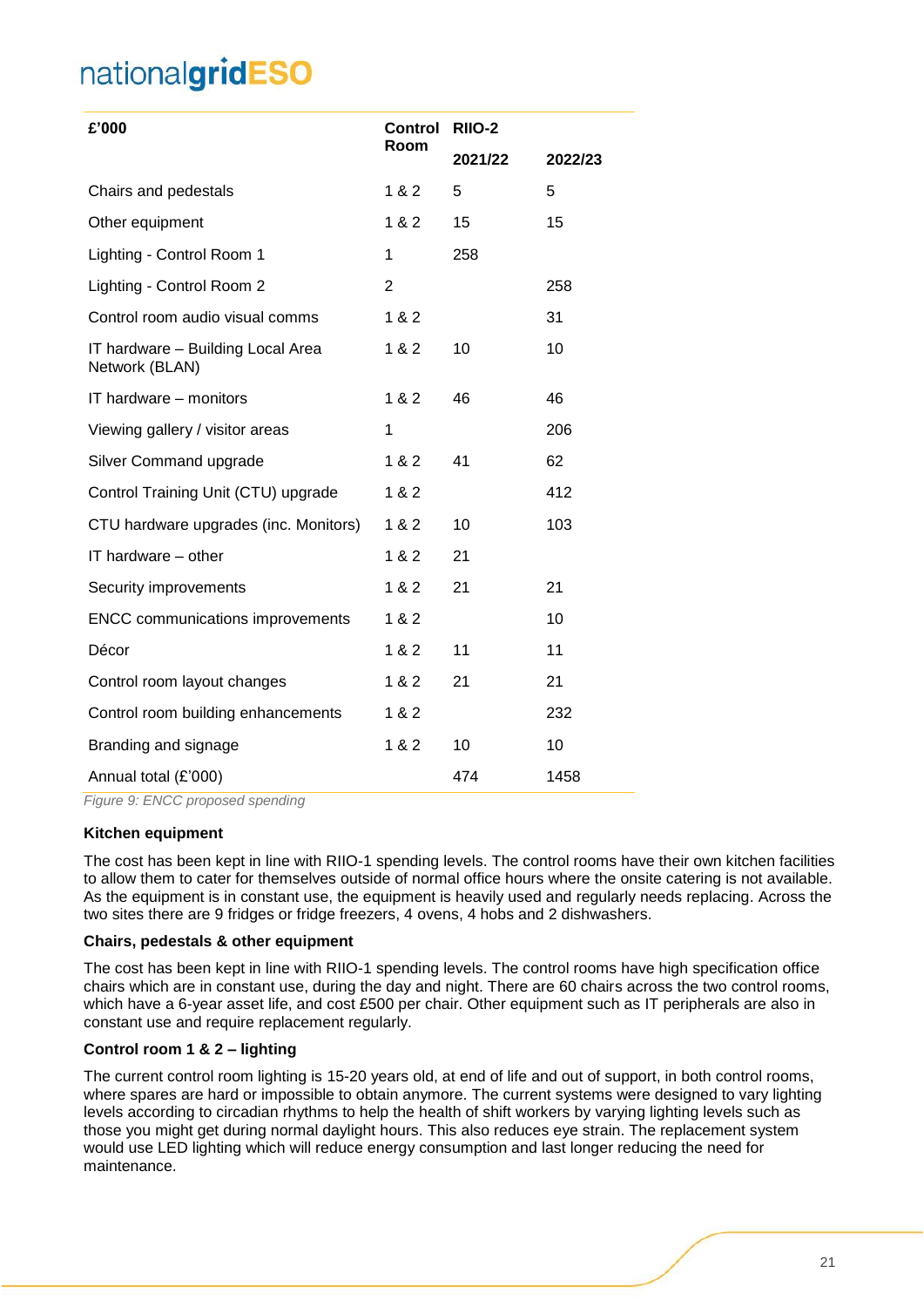#### **Control room audio visual communications**

Working across two live control rooms means some of the operational teams work remotely to each other. Systems introduced such as the intercom system (which allows immediate communication for the energy team even if their main telephone is in use) and the surface hubs (a surface hub is a Microsoft smart device, a large touchscreen monitor with built in computer, we use them to communicate and share information between the control rooms) have improved the cross-site communications for the control rooms. These systems will have finite life and will need to be replaced to maintain effective communication.

The proposed investment is also to replace the smartboards that were last installed in 2018, information screens last installed in 2010-13 and the intercoms that were installed in 2012.

Inter-control room communications spent £88,000 in RIIO-1 to replace an intercom system used for instant communications between the two control rooms. Having investigated different options, we found a cheaper solution using regular VOIP (voice over internet protocol) phones. The cost for six devices will be £11,000 with configuration and installation. In addition, in RIIO-2 investment is required for the replacement of the surface hub smart boards (two boards at £9,000 each) and to replace some wall mounted screens (large monitors at around £400 each, with eight across the two control rooms). Totalling this up comes to £32,000, with the RIIO-2 budget set at £31,000.

#### **IT hardware - Building Local Area Network (BLAN)**

BLAN last had a major replacement in 2015 and now, as hardware is ageing and beginning to have failures, replacements are required. There are approximately 80 BLAN (non-CNI) terminals across the two control rooms, and other pieces of hardware such as faxes. As items fail they need replacing.

The budget is to replace hardware that fails. Each terminal cost around £500-£1,200 depending on the specification, so this would allow us to replace somewhere between 10-20 computers across the two sites (around a ten per cent annual replacement rate).

#### **IT hardware – monitors**

Control room monitors were last replaced in 2011 and now are ageing hardware that need to be replaced. These monitors are in constant use and need to be of high specification. Across the two control rooms there are around 220 monitors on desks or wall-mounted.

We have around 130 30 inch monitors and 90 24 inch monitors. The original monitors were around £3,000 for a 30" model, lately we have ordered from Dell at around £1,000 per monitor (last order was in Feb 2020, so prices are recent). The cost of the 24" monitors is much lower at around £500. The costs are higher than for average monitors as we are buying professional grade equipment designed for 24 hours a day, 7 days a week usage. The budget would allow for around 10-15 monitors to be replaced per year (equivalent to a 7 per cent failure rate, with some monitors being 8-9 years old now).

#### **Viewing gallery / visitor areas**

Viewing gallery refurbishment was previously completed in 2013 at a cost of £250,000. The viewing gallery in control room 1 is a high-profile area of the St Catherine's Lodge building where ESO host a large number of external visitors and is heavily used for visits to the ENCC and for media filming. Since the refurbishment in 2013, there was some minor spend as part of ESO legal separation to update to the new ESO branding. This budget is to update the facilities in this area to improve the visitor experience, maintaining the ESO's relationships with industry and education. While we do not have a quote for the next update, we have reduced the budget and would review any requirements against this budget to ensure we do not exceed this amount.

#### **Silver Command Upgrade**

The ENCC Silver Command is a meeting room within the control room secure area used in emergency situations to manage control room communications with other areas of National Grid and external parties such as Ofgem and BEIS. It is also used frequently as a meeting room as it enables control room staff to meet others without leaving the control room itself. It was last updated in 2008, and the proposed investment will be used to bring the facilities in the room up-to-date and to ensure we have the latest communication systems needed to ensure system incidents are managed in the most effective way.

The spend in 2008 was £60,000, and included remodelling the room, providing new furniture and technology updates (audio visual services for incident management – television, projectors, etc). No quote has been requested, so this is based on historic information, and expectations. Requirements would be managed to stay within budget.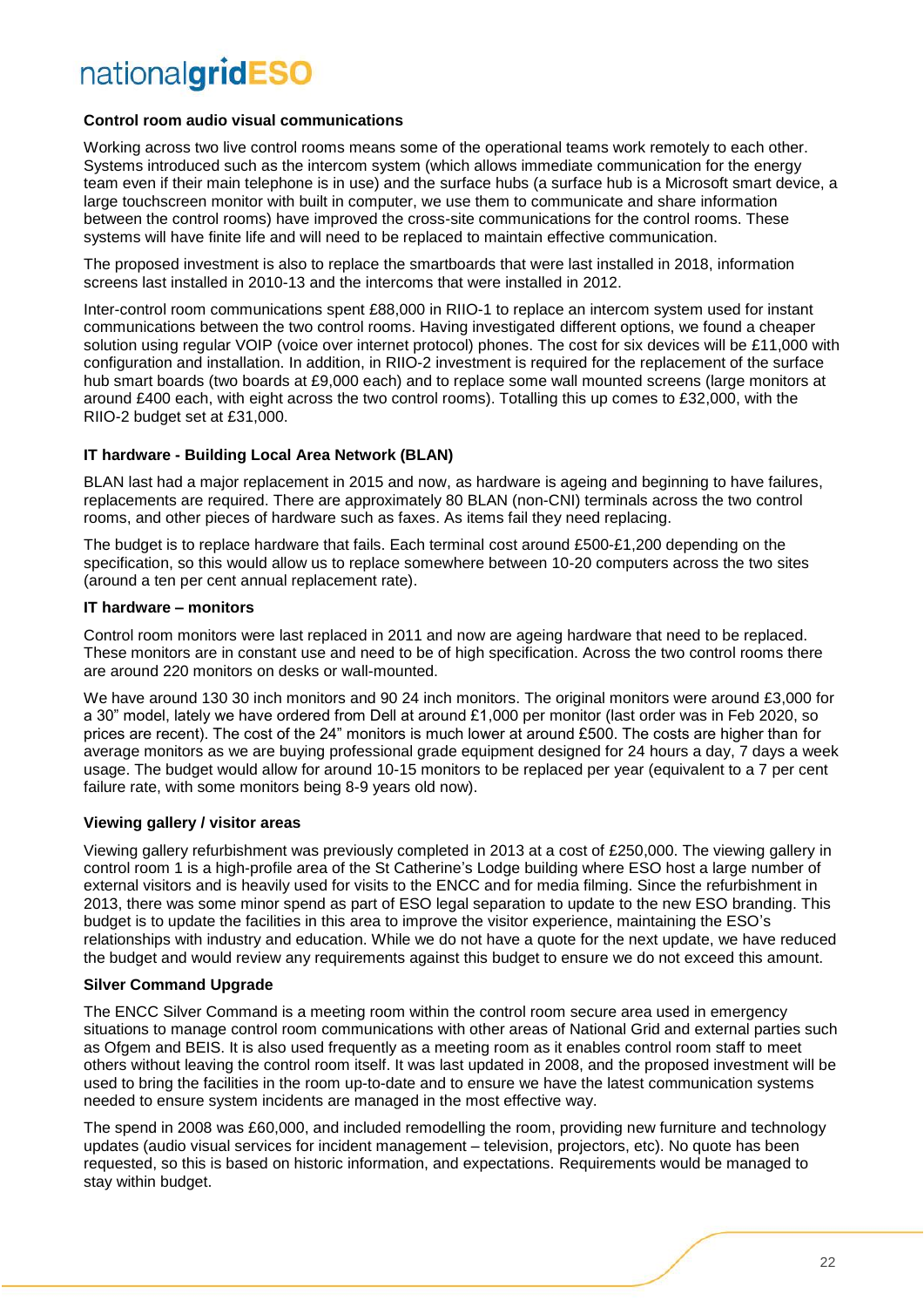#### **Control Training Unit (CTU) upgrade**

The current CTU facilities were last replaced in 2009, with redecoration and modification to the room layouts done in 2017. The CTU provides the offline training capacity to train our control room engineers and is critical to maintaining a workforce that is authorised to operate the power system. The last update in 2018 rearranged some of the rooms and created a better training environment. The rooms were also redecorated and recarpeted at this time. This was the first update since the facility was created in 2009. The budget here will be used to replace the desks as they are no longer fit-for-purpose, as well as to ensure the room meets our future training requirement. The 2018 refurbishment cost around £190,000, so the £400,000 budget has been estimated from this to include the desk replacements.

#### **CTU hardware upgrades**

Aligning with the CTU upgrade, a major replacement of the IT hardware has been planned at the same time.

With around 25 desks designed to replicate the control room environment, they require the same equipment on the desks to allow people to be trained effectively. Some of the equipment may not be to the same standard however (for instance the monitors will not be in use 24 hours a day, seven days a week). This budget is to replace the IT hardware (BLAN PCs and monitors in the room). Some of the monitors are over 10 years old and we are seeing increasing numbers of failures. The monitors are also much smaller than in the control room so it does not allow the trainee to get as much information on the screen as they would in the control room which reduces the effectiveness of the training, (30 BLAN PCs – between £15,000 and £30,000 based on the current prices, and 125+ monitors £70,000). Annual budget of £10,000 to replace failed items in addition to the main replacement project.

#### **IT hardware**

This budget is to allow for replacement as other items of ENCC hardware fail, including fax replacement with electronic storage/auditable emails, and changes to printers on each of the segregated networks. There are six fax machines per control room, 18 in total, as we have to supply those for evacuation to the transmission national control centre too. We were using Canon fax machines which were around £1,000 each (high capacity and auditability) but have since found that we can get a more basic model for £300 from Xerox. The printers too are the standard supplied by Xerox, but we have to have resilience in the control room, and across the three different and physically segregated networks: BLAN, ION and IEMS. BLAN is the Business LAN (the primary IT network for National Grid); ION is the Integrated Operational Network; IEMS is the Integrated Energy Management System. The last two are the critical networks used to manage the power system. They have high resilience and are separated from the main network for security reasons. All three networks are used in the control room and require their own IT equipment There are around 10 high capacity printers in the control rooms which need to be maintained.

#### **Security improvements**

The ENCC security is paramount to the safe operation of the power system. This budget will allow us to maintain the existing security systems in line with the latest recommendations from our security teams. This includes improvements to access controls, security doors, blast blinds, passes / lanyards / card holders and card reader upgrades.

There are two identified areas for improvements, recording who is in the control room at any given time and restricting use of non-authorised electronic devices in the control room. The current airlock system allows more than one person in at a time, and only one person needs to swipe for access. We currently use a visitor's book for those people who do not have an access card, but this means that it is not always possible to know who was in the room should an incident occur. We want to look for ways to improve this situation on the recommendation of our security team. Similarly, visitors could also bring in (and potentially leave) unauthorised electronic devices, such as mobile phones which could be used to record and transmit confidential information. We would like to investigate ways to improve this as well. **ENCC communications improvements**

Within the control room there are a number of non-electronic communication methods: whiteboards, pinboards etc. This budget will allow us to replace as needed and to upgrade the facilities if required, with installation.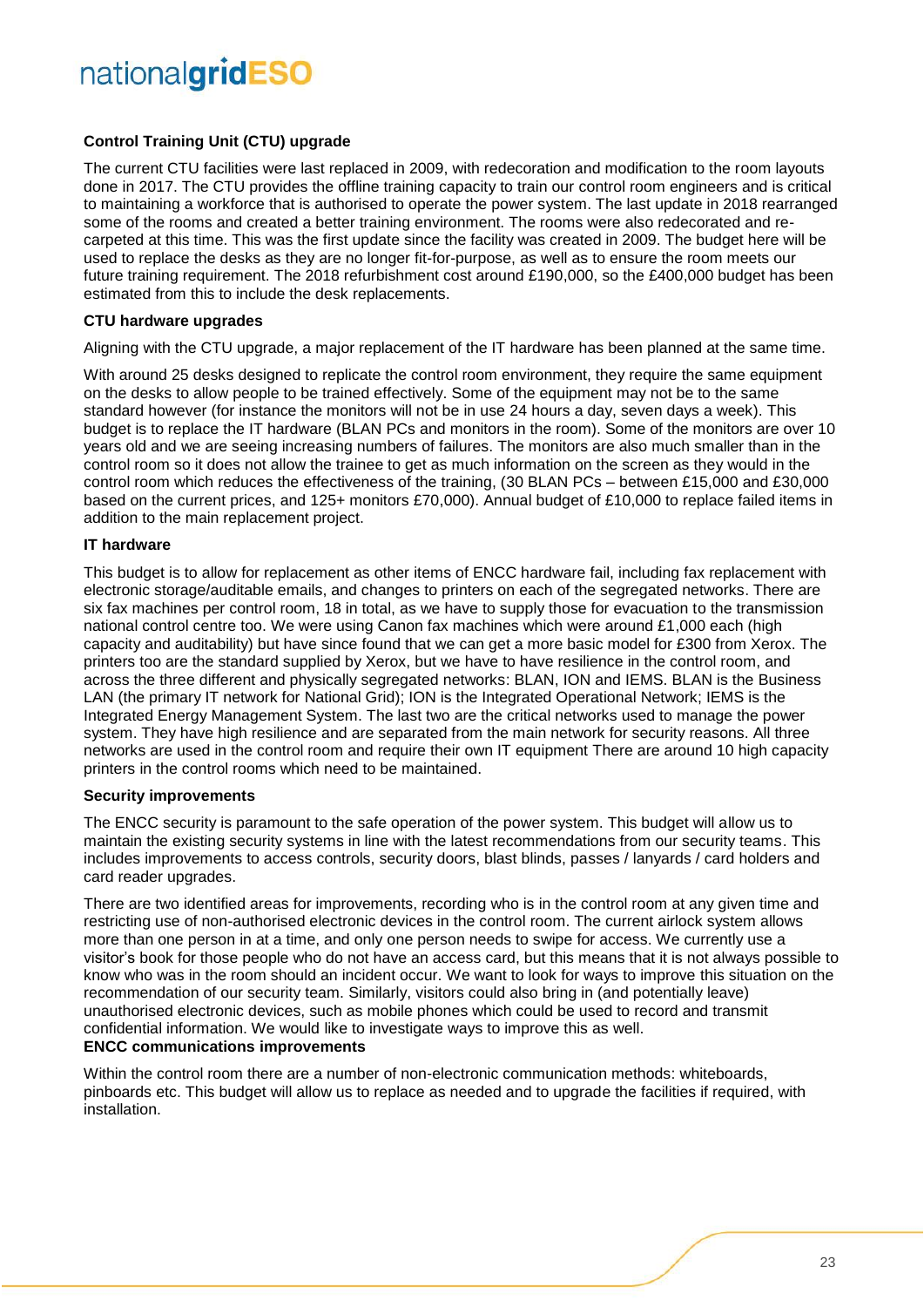#### **Décor**

This budget will allow us to replace existing parts of the control room fabric as needed to maintain a safe and healthy working environment for our 24 hours a day, seven days a week shift teams. Examples of this type of spend include changes to sound-reducing cladding, and ancillary furniture.

#### **Control room layout changes**

With the energy landscape constantly evolving and the ESO changing in RIIO-2 to deliver more and be more innovative, there is a need to keep the ways of working under review. Changing operational needs, and changes to the ways shift teams work, results in a need to ensure the control room is laid out in the correct way for health and safety as well as efficiency.

This is a budget to allow us to change the layout of the desks in each control room, to reflect the latest working arrangements. The costs here are based on recent experience with the carpet replacement project. The desk supplier charged £12,000 to move the desks around as the carpet is replaced. It is worth noting these are not standard office desks but electrically height adjustable both on work surface and monitors. They require a team of people to move each one without damaging it. The additional costs are to cover moving network and power connections to new locations.

#### **Control room building enhancements**

Similar to the above, but this is for a more significant change to the layout of the room itself, moving walls or partitioning up the control room to reflect the latest best practice. The costs here are largely unknown as we do not have any firm requirements at this stage. As we have seen with other building work, such as the current accessibility changes being made to control 2 (circa £870,000), the £225,000 would not make a significant change to the building but could be used to look at improving areas such as the acoustics in the room and providing partition walls if needed.

#### **Branding and signage**

The ENCC is used as a backdrop to many interviews that are broadcast. This budget is to maintain the corporate branding used within the ENCC and to maintain a professional appearance. The main branding was replaced as part of the replacement of the wall coverings last year, so the costs are known. This would only be used should our corporate brand change during these times, or should the existing branding become damaged or faded.

### <span id="page-23-0"></span>**ESO property capex (BPDT E4.5)**

We proposed £6.6 million of property capex in RIIO-2. Ofgem considered £2.7 of this to be efficient and made an efficiency reduction of £3.9 million. Below we provide full details of how our proposed £6.6 million would be spent and why it is efficient.

We have three properties that need to be maintained: Faraday House (National Grid House Warwick), Wokingham (contains Control Room 1) and Reading (contains Control Room 2). These costs are managed by National Grid group property and do not include refurbishments to the control rooms outlined in the previous section.

**Faraday House** was newly converted as part of Legal Separation in FY19 and does not need any major investment in RIIO-2. The ESO pays for any property capex required at Faraday House which in 2021/22 includes a proposal for the lift to be refurbished.

The **National Grid House** property capex spend follows the Unified Cost Allocation Methodology and ESO receives an allocation to reflect its use of the security infrastructure, grounds and car parks as well as the overhead relating to National Grid's property management business support function.

Our Reading and Wokingham sites require investment in RIIO-2 due to the ageing buildings and CNI asset health policies. The Reading site was constructed around 1996 and the Wokingham site around 1989, with many assets being in place since the original construction.

Many assets are aged and are classified as 'at end of life' in-line with recommendations within the industry standard, the Chartered Institution of Building Services Engineers Maintenance Engineering and Management Guide M (CIBSE) and will need to be replaced to ensure resilience to our buildings is maintained.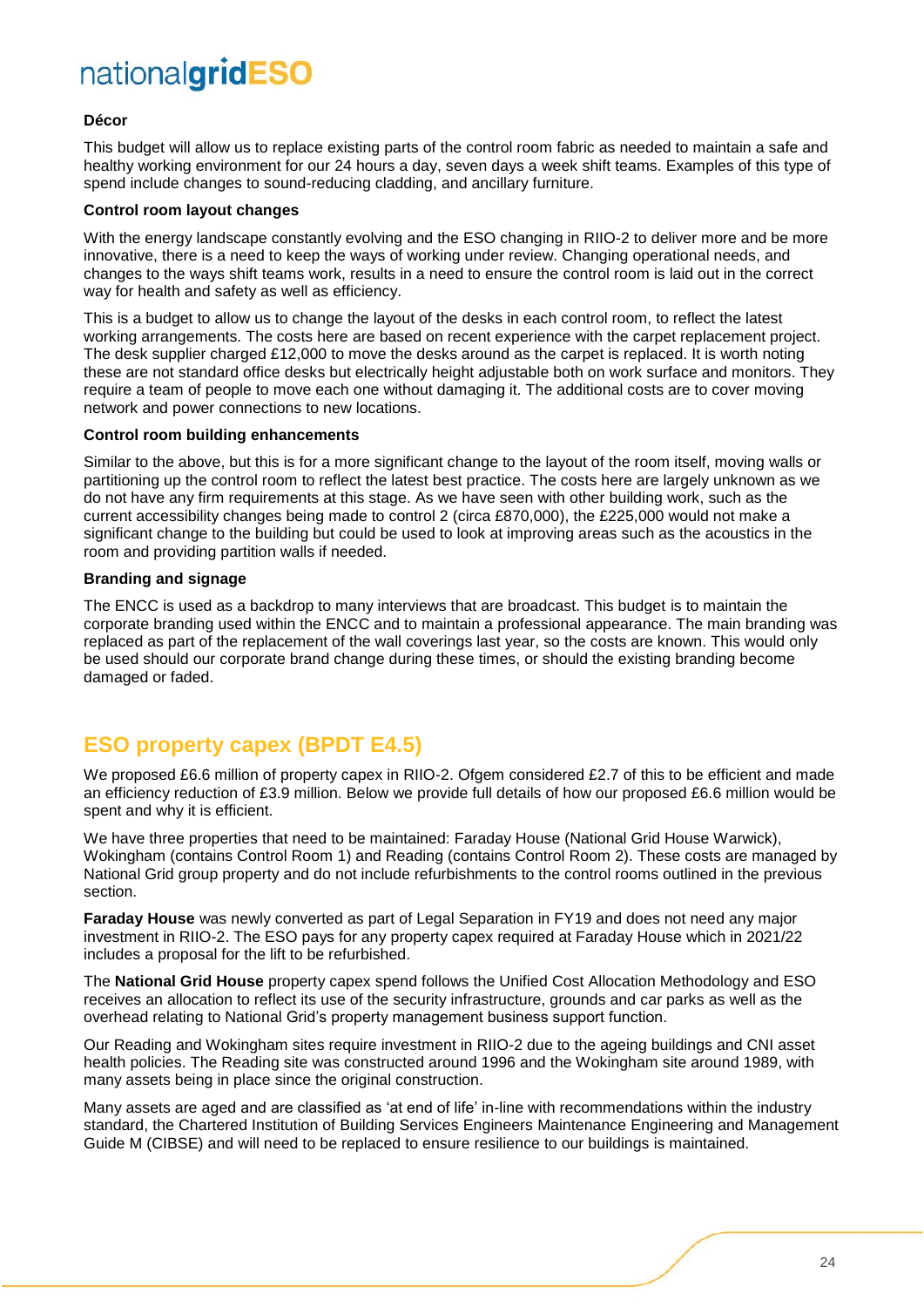Replacing aged assets and the introduction of new technologies such as solar panels and electric vehicle charging points will improve sustainability with the assets running more efficiently, which will also assist with our requirement to meet sustainability targets and to reduce carbon emissions.

The table below shows the investment required in these buildings and the estimated cost. Our call-off consultant, the engineering and sustainability specialists Cundall, and their quantity surveyors assisted with the budget costs and provided cost advice by utilising historical benchmark data and recent market-tested data for similar projects. Additionally, we used industry standard Quantity Surveyor £ per square metre rates in the budgets.

|         | <b>Location Investment</b>                         | CN <sub>1</sub> ? | Category       | <b>Description of the investment</b>                                                                                                                                                                                                                                                                                                                                                                                                                                                                                                                                                                                                                                                                                                                                                                                                                                                                                                                                                                                                                                                        | 2021/2<br>2 (£k) | 2022/23<br>(£k) |
|---------|----------------------------------------------------|-------------------|----------------|---------------------------------------------------------------------------------------------------------------------------------------------------------------------------------------------------------------------------------------------------------------------------------------------------------------------------------------------------------------------------------------------------------------------------------------------------------------------------------------------------------------------------------------------------------------------------------------------------------------------------------------------------------------------------------------------------------------------------------------------------------------------------------------------------------------------------------------------------------------------------------------------------------------------------------------------------------------------------------------------------------------------------------------------------------------------------------------------|------------------|-----------------|
| Reading | Sustainability<br>improvements                     | No                | Sustainability | To fund carbon reduction and energy<br>efficiency measures as discrete<br>projects and to enhance wider,<br>planned mechanical, electrical and<br>fabric repair and replacement works.<br>Identified investments include: LED<br>lighting and controls, heating,<br>ventilation, air conditioning<br>modifications and optimisations, solar<br>panels, electric vehicle charging<br>points and motor and drive upgrades.                                                                                                                                                                                                                                                                                                                                                                                                                                                                                                                                                                                                                                                                    | 75               | 10              |
| Reading | Floors -<br>Replace tiles<br>in the server<br>room | Yes               | Fabric         | The floor tiles in the server rooms<br>cover approximately 200m <sup>2</sup> .<br>Approximate age, 30 plus years.<br>Standard, imperial heavy-duty metal<br>pan measuring 5990mm/sq. Tiles<br>and pedestals have exceeded life<br>expectancy, and all need replacing.<br>The IT cabinets resting on the metal<br>pan tiles will need to be lifted in-situ<br>to enable the flooring to be replaced.<br>Budget costs include replacing with<br>metric 600mm/sq. heavy duty antic-<br>static computer type metal pan<br>flooring with corresponding pedestal<br>supports. Due to the age of the<br>flooring, health, and safety risks (and<br>potential loss of IT cabinets) it is<br>proposed to start phase 1 of this<br>project immediately. Please note,<br>material costs of anti-static raised<br>flooring is £95m <sup>2</sup> . However, the tasks<br>are labour intensive, because IT<br>Cabinets will need to be lifted/jacked<br>up, existing pedestals removed, new<br>installed, and cabinets lowered. The<br>budget cost reflects the nature and<br>complexity of labour tasks. | 45               |                 |
| Reading | Major<br>overhaul of<br>passenger lift             | Yes               | Lift           | The lift is more than 25 years old and<br>has exceeded life expectancy by<br>increasing, frequent maintenance.<br>The hydraulic lift will need to be<br>replaced or overhauled to meet<br>current standards and legislation for<br>safety and components. It is more                                                                                                                                                                                                                                                                                                                                                                                                                                                                                                                                                                                                                                                                                                                                                                                                                        |                  | 75              |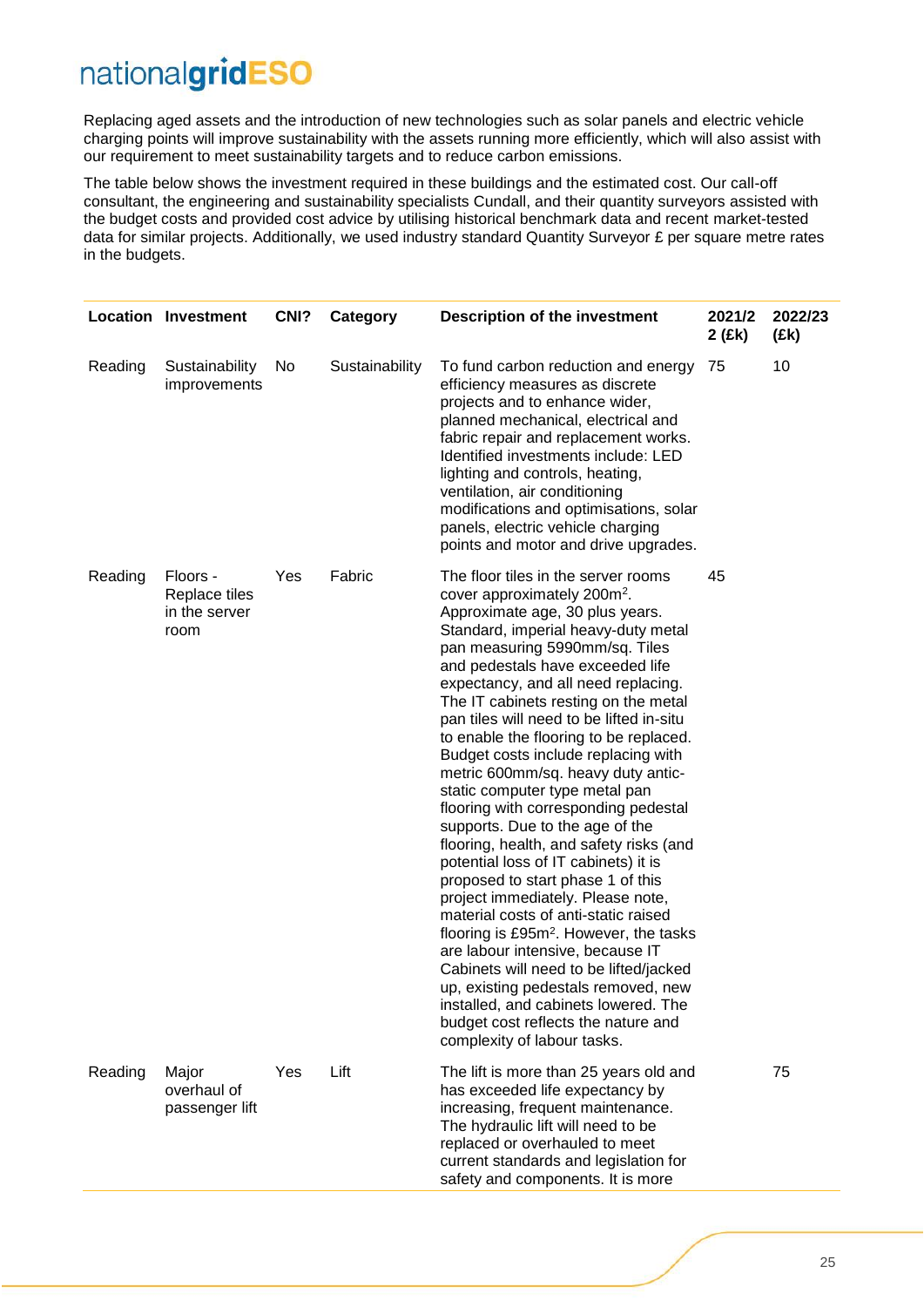|         | <b>Location Investment</b>                                                                                                                                                   | CN <sub>1</sub> ? | Category   | <b>Description of the investment</b>                                                                                                                                                                                                                                                                                                                                                                                                                                                                                                                                                                                                                                                                                                                                                                                                                         | 2021/2<br>2(Ek) | 2022/23<br>(£k) |
|---------|------------------------------------------------------------------------------------------------------------------------------------------------------------------------------|-------------------|------------|--------------------------------------------------------------------------------------------------------------------------------------------------------------------------------------------------------------------------------------------------------------------------------------------------------------------------------------------------------------------------------------------------------------------------------------------------------------------------------------------------------------------------------------------------------------------------------------------------------------------------------------------------------------------------------------------------------------------------------------------------------------------------------------------------------------------------------------------------------------|-----------------|-----------------|
|         |                                                                                                                                                                              |                   |            | economically viable to replace with<br>new. Budget cost allows for new 6-<br>person passenger lift and hydraulics<br>but maintaining shaft construction.<br>New shaft lighting and safety features<br>such as lift over-run, auto-dial are<br>required to meet current lift<br>regulations.                                                                                                                                                                                                                                                                                                                                                                                                                                                                                                                                                                  |                 |                 |
| Reading | Power -<br>Uninterruptible<br>Power Supply<br>$(UPS)$ /<br><b>Batteries</b><br>$(15/5) -$<br>System 1 (A)<br>& Power -<br>UPS/<br><b>Batteries</b><br>$(15/5) -$<br>System 2 | Yes               | Electrical | An upgrade of the power supply is<br>required following a fire at the<br>Reading site, which led to the loss of<br>two units and the loss of CNI<br>functionality. The standards for the<br>replacement works are equivalent to<br>those for our Wokingham control<br>room, namely, Piller Hybrid Rotary<br>UNIBLOCK™ UPS modules. The<br>budget costs are based on the<br>Wokingham quotations.                                                                                                                                                                                                                                                                                                                                                                                                                                                             | 350             |                 |
| Reading | <b>CNI Electrical</b><br>upgrades /<br>replacements                                                                                                                          | <b>Yes</b>        | Electrical | This is to upgrade two generators.<br>Our CNI policy is that generators<br>must be upgraded every 20 years.<br>The existing generators were<br>installed in 1996 and 2007 so an<br>upgrade is overdue for one of the<br>generators. (It was not carried out<br>due to constraints associated with<br>other asset works). In order to<br>maintain N+1 resilience (N+1 is a<br>form of resilience that ensures<br>system availability in the event of<br>component failure where components<br>have at least one independent<br>backup component), larger<br>generators are required. Efficiencies<br>will be achieved by procuring and<br>replacing two units as opposed to<br>one in 2021 and another in 2026.<br>Budget costs are based on 500kva<br>Gensets with associated day and<br>bulk diesel fuel tanks, associated<br>cabling, alarms and controls. | 150             | 150             |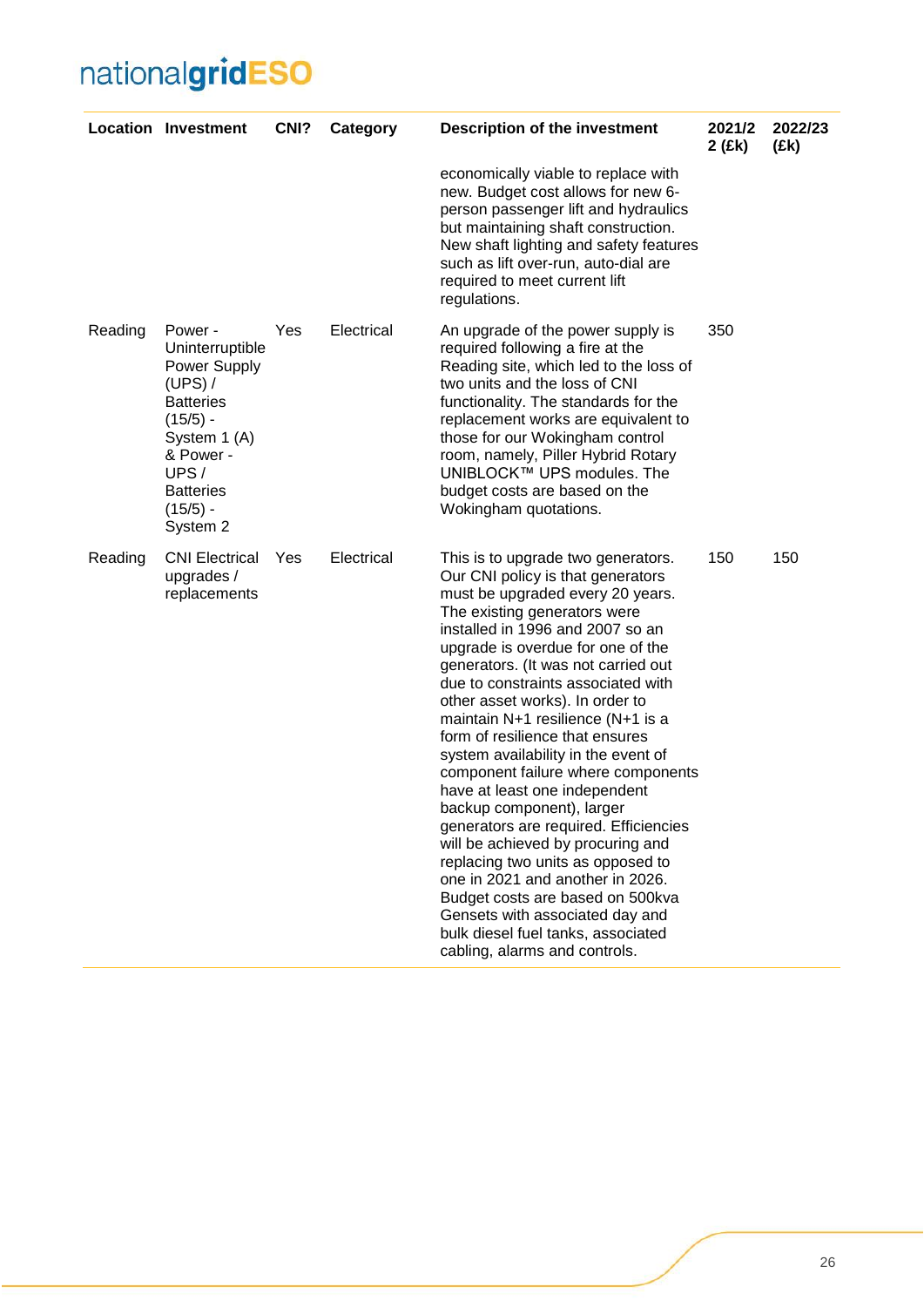|         | <b>Location Investment</b>                             | CN <sub>1</sub> ? | Category   | <b>Description of the investment</b>                                                                                                                                                                                                                                                                                                                                                                                                                                                                                                                                                                                                                                                   | 2021/2<br>2 (£k) | 2022/23<br>(Ek) |
|---------|--------------------------------------------------------|-------------------|------------|----------------------------------------------------------------------------------------------------------------------------------------------------------------------------------------------------------------------------------------------------------------------------------------------------------------------------------------------------------------------------------------------------------------------------------------------------------------------------------------------------------------------------------------------------------------------------------------------------------------------------------------------------------------------------------------|------------------|-----------------|
| Reading | <b>CNI</b><br>Mechanical<br>upgrades /<br>replacements | Yes               | Mechanical | There are numerous standalone air<br>conditioning units within our Reading<br>site. These are now at the end of<br>their economic life expectancy and<br>require increasing maintenance.<br>They are also inefficient in<br>comparison to modern units. The<br>benefits of upgrading this equipment<br>are reduced energy consumption,<br>protection of the environment,<br>reduced down time due to equipment<br>failure, and lower maintenance costs.<br>Budget costs are based on a mixture<br>of wall and ceiling mounted DX units,<br>typically ranging from 5kw to 10kw<br>rating using environmentally friendly<br>refrigerants with N+1 resilience and<br>associated controls. | 100              | 100             |
| Reading | Electrical<br>upgrades /<br>replacements               | Yes               | Electrical | This is to replace power distribution<br>units and distribution boards. These<br>boards are no longer compliant with<br>current (2019) Institution of<br>Engineering and Technology (IET)<br>Regulations and/or have been<br>around since base build and are over<br>25 years old. Spare parts are no<br>longer supported. Their failure will<br>result in prolonged downtime of CNI<br>functionality.<br>Complete replacement is required<br>using CNI standard Schneider<br>distribution boards with residual<br>current circuit breakers incorporated<br>as required for IET compliance                                                                                             | 10               | 25              |
| Reading | Mechanical<br>upgrades /<br>replacements               | Yes               | Mechanical | A number of component parts are<br>now failing, e.g. fire/smoke dampers<br>and associated control panels due to<br>the age of the installations exceeding<br>25-year life expectancy. The building<br>regulations and British Standards<br>have changed since original base<br>build.<br>This is a rolling programme to<br>upgrade motorised actuators, smoke,<br>and fire dampers associated controls<br>and interface with the central fire<br>alarm panel - to ensure compliance<br>with current standards.                                                                                                                                                                         | 10               | 25              |
| Reading | Civils<br>upgrades /<br>replacements                   | Yes               | Civils     | Generally, wear and tear and<br>upkeeping are overdue for the<br>parking and security areas. Areas<br>requiring investment include:<br>enhancements to security compound,<br>line/car parking space painting,                                                                                                                                                                                                                                                                                                                                                                                                                                                                          | 10               | 10              |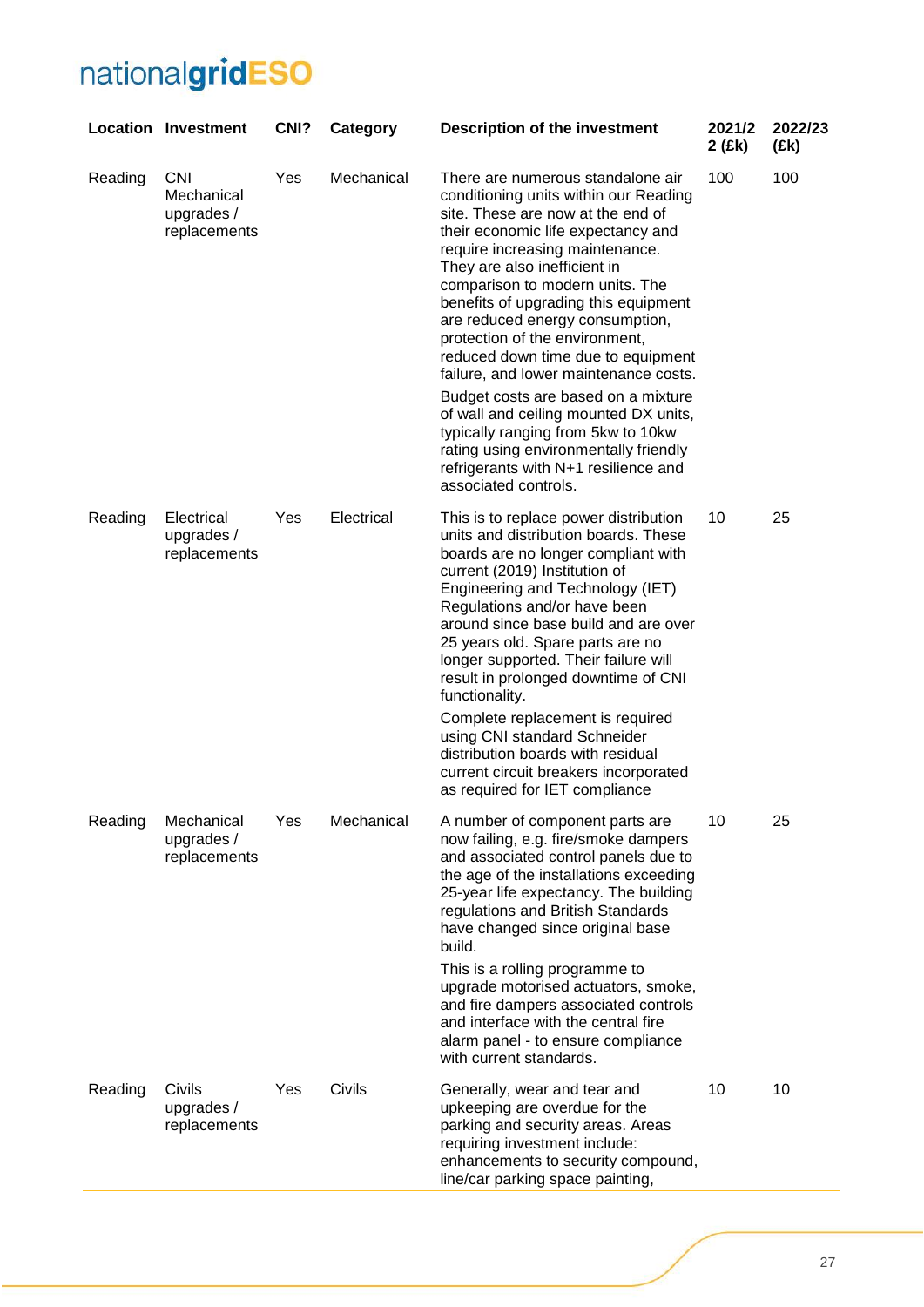|               | <b>Location Investment</b>                                                                                                                   | CNI? | Category | <b>Description of the investment</b>                                                                                                                                                                                                                                                                                                                                                                                                                                                                                                                                                                                                                                                                              | 2021/2<br>2 (£k) | 2022/23<br>(£k) |
|---------------|----------------------------------------------------------------------------------------------------------------------------------------------|------|----------|-------------------------------------------------------------------------------------------------------------------------------------------------------------------------------------------------------------------------------------------------------------------------------------------------------------------------------------------------------------------------------------------------------------------------------------------------------------------------------------------------------------------------------------------------------------------------------------------------------------------------------------------------------------------------------------------------------------------|------------------|-----------------|
|               |                                                                                                                                              |      |          | improvements to the inner fencing<br>compound housing air conditioning<br>units as well as access gates.                                                                                                                                                                                                                                                                                                                                                                                                                                                                                                                                                                                                          |                  |                 |
| Reading       | Fabric<br>upgrades /<br>replacements                                                                                                         | Yes  | Fabric   | Reading suffers from water ingress<br>into the data rooms and low voltage<br>rooms. We have installed hydrostatic<br>pressure relief pumps and<br>undertaken bunding with puddle<br>pumps to address/alleviate the<br>problem. However, further work is<br>required to properly identify the<br>cause and resolve the issue<br>permanently, whilst installing damp<br>proofing and base seal. A number of<br>trial pits are proposed with hand<br>digging Cat scans. Budget costs<br>based on £200-£250m <sup>2</sup> for<br>exploratory work - further costs<br>allowed for remedials (depending on<br>final remedial works) and any<br>diversion of underground services<br>including CCTV surveys of drainage. | 10               | 100             |
| Reading       | Security<br>upgrades /<br>replacements                                                                                                       | Yes  | Security | This allowance will enable us to<br>maintain a high level of security at<br>the facility, replacing ageing CCTV<br>systems and access control systems<br>and doors with new technology.<br>Budget cost for doors are £25,000<br>per set - Centre for Protection of<br>National Infrastructure Standard -<br>based on recent change of door set<br>in Gas National Control Centre<br>(GNCC). It is envisaged that the<br>majority of the power supplies and<br>data connections to the CCTV<br>cameras can be retained and reused<br>- the CCTV cameras are aged and<br>require replacing in line with current<br>CNI security standards.                                                                          | 100              |                 |
| Wokingh<br>am | Controls -<br>upgrade<br>building<br>management<br>system to<br>enable<br>monitoring of<br>critical<br>infrastructure<br>and energy<br>usage | Yes  | Controls | Recent changes to Part L2a of<br><b>Building Regulations with CIBSE</b><br>TM39 (Building Energy Metering) has<br>put the onus on to the "user" to be<br>able to collect data and make<br>assessments as to whether anything<br>unusual is happening that could be<br>wasteful of energy. This is a rolling<br>programme of upgrades to comply<br>with the part L2 of the building<br>regulations and to embrace new<br>technology and the benefits that<br>brings. This is for software/hardware                                                                                                                                                                                                                 |                  | 10              |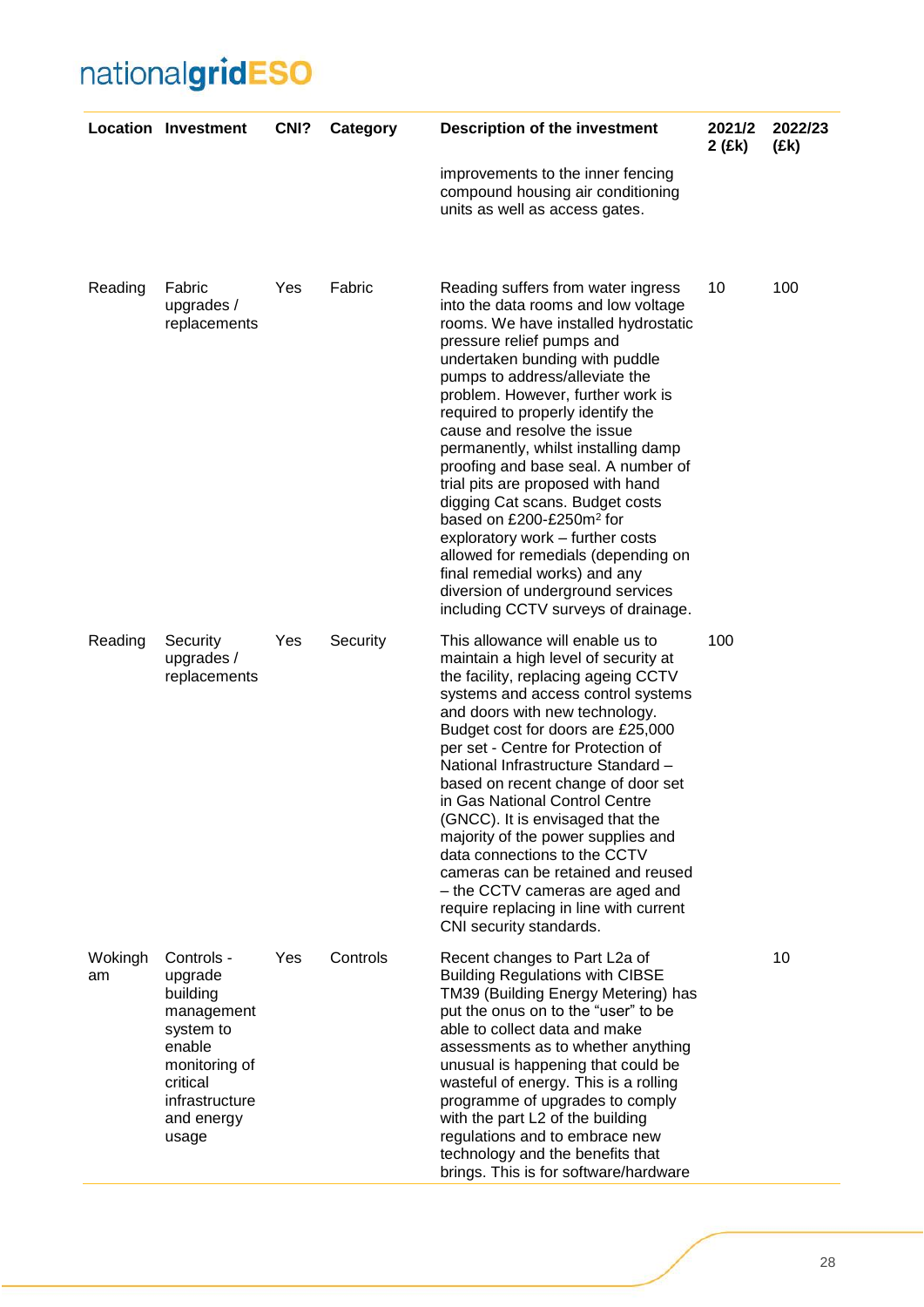|               | <b>Location Investment</b>                   | CNI? | Category   | <b>Description of the investment</b>                                                                                                                                                                                                                                                                                                                                                                                                                                                                                                                                                                                                                                                                                                                                                                                   | 2021/2<br>2 (£k) | 2022/23<br>(Ek) |
|---------------|----------------------------------------------|------|------------|------------------------------------------------------------------------------------------------------------------------------------------------------------------------------------------------------------------------------------------------------------------------------------------------------------------------------------------------------------------------------------------------------------------------------------------------------------------------------------------------------------------------------------------------------------------------------------------------------------------------------------------------------------------------------------------------------------------------------------------------------------------------------------------------------------------------|------------------|-----------------|
|               |                                              |      |            | upgrades. I.e. an allowance as<br>technology advances to ensure we<br>have the best control of our<br>equipment possible.                                                                                                                                                                                                                                                                                                                                                                                                                                                                                                                                                                                                                                                                                              |                  |                 |
| Wokingh<br>am | Monitoring -<br>flood/leak<br>detection      | Yes  | Controls   | The leak detection in the raised floor<br>voids is circa 30 years old and has<br>reached the end of its economic life<br>expectancy. Catching a leak early is<br>critical to minimising flood damage as<br>well ensuring no safety (electrical<br>shock) or operational impact.<br>Areas affected are the control room,<br>Apparatus Rooms (apps rooms<br>are where all the computer<br>network servers are housed), UPS<br>rooms and data services, covering<br>approx. total area of 600m <sup>2</sup> x £58/m <sup>2</sup><br>(remove existing, supply and install<br>new)                                                                                                                                                                                                                                          | 35               |                 |
| Wokingh<br>am | Computer<br>room air<br>conditioning<br>(12) | Yes  | Mechanical | 20 x units in total. 4 x in each apps<br>room x 4 apps rooms; 2 x in control<br>room and 2 x in print room adjacent<br>to the control room. Units are both<br>chilled water and direct expansion<br>cooled. They are aged, work is in an<br>extremely sensitive area and costly to<br>upgrade. Additional resources need<br>to be allocated to ensure safe, non-<br>disruptive delivery of works and full<br>time oversight/support. Includes<br>change control, electricity change<br>implementation panel, and change<br>approval board approvals which are<br>time consuming and costly.<br>Temporary cooling required in 'hot<br>spot' areas to ensure downtime does<br>not impact IT/CNI equipment.<br>National Grid's CNI Policy is<br>change/replace assets after 12-15<br>years. Units were installed in 2010. |                  | 1320            |
| Wokingh<br>am | Major<br>overhaul of<br>passenger lift       | No   | Lift       | The lift is more than 20 years old and<br>has exceeded life expectancy by<br>increasing, frequent maintenance.<br>The hydraulic lift will need to be<br>replaced or overhauled to meet<br>current standards and legislation for<br>safety and components. It is more<br>economically viable to replace with<br>new. Budget cost allows for new six-<br>person passenger lift and hydraulics<br>but keeping and maintaining the                                                                                                                                                                                                                                                                                                                                                                                         | 100              |                 |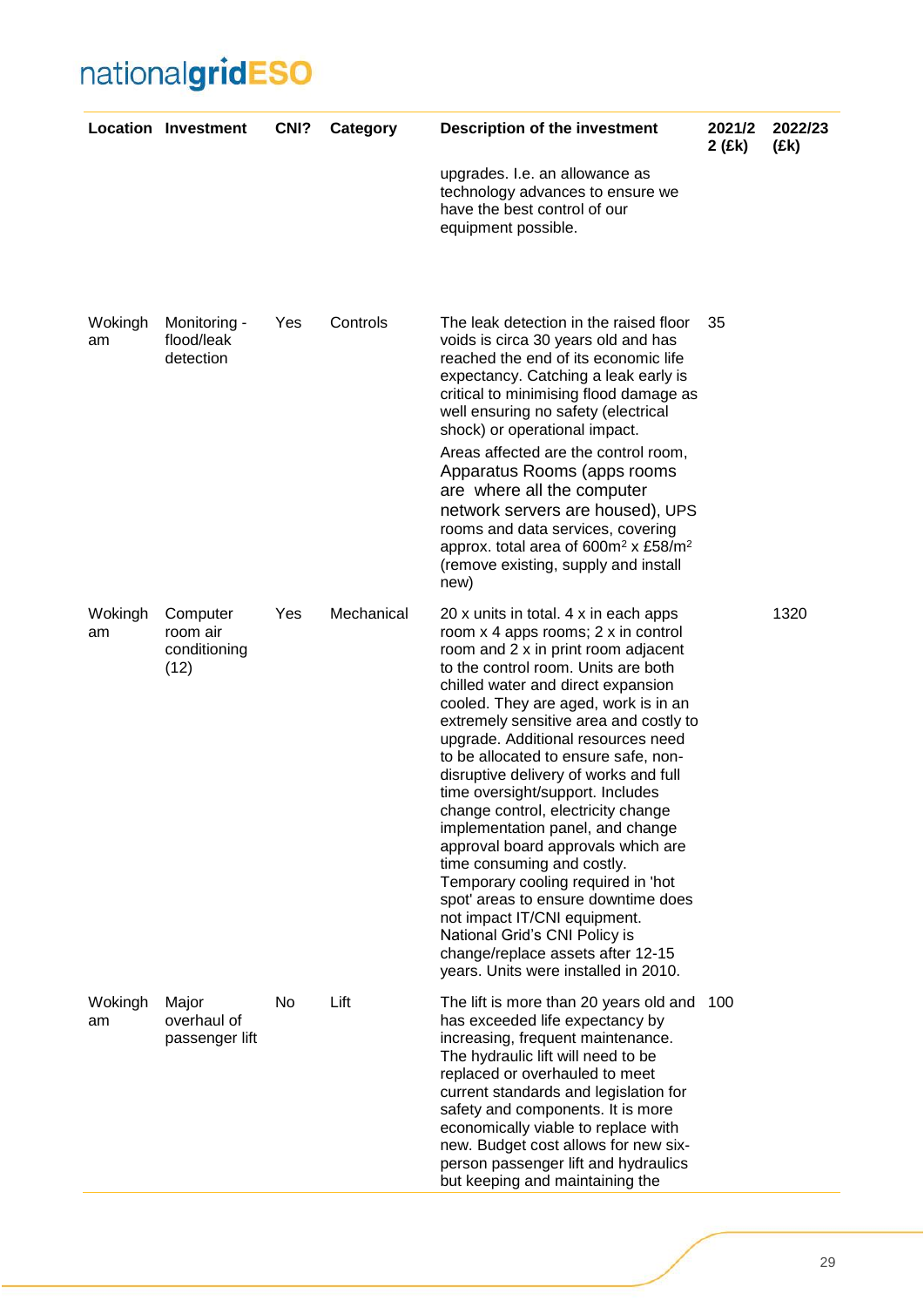|               | <b>Location Investment</b>                                                   | CN <sub>1</sub> ? | Category   | <b>Description of the investment</b>                                                                                                                                                                                                                                                                                                                                                                                                                                                                                                                                       | 2021/2<br>2 (£k) | 2022/23<br>(£k) |
|---------------|------------------------------------------------------------------------------|-------------------|------------|----------------------------------------------------------------------------------------------------------------------------------------------------------------------------------------------------------------------------------------------------------------------------------------------------------------------------------------------------------------------------------------------------------------------------------------------------------------------------------------------------------------------------------------------------------------------------|------------------|-----------------|
|               |                                                                              |                   |            | existing shaft construction. New shaft<br>lighting and safety features such as<br>lift over-run, auto-dial are required to<br>meet current lift regulations.                                                                                                                                                                                                                                                                                                                                                                                                               |                  |                 |
| Wokingh<br>am | Power - UPS / Yes<br><b>Batteries</b><br>$(15/5) -$<br>System 1 (A1<br>+ B1) |                   | Electrical | CNI Policy is to change these<br>electrical items every five years. The<br>budget reflects the cost of previous<br>replacements.                                                                                                                                                                                                                                                                                                                                                                                                                                           | 60               |                 |
| Wokingh<br>am | Power - UPS / Yes<br><b>Batteries</b><br>$(15/5)$ -<br>System 2 (A2<br>+ B2) |                   | Electrical | A1 and B1 changed in 2021. A2 and<br>B2 due to be changed in 21/22. The<br>budget reflects the cost of previous<br>replacements.                                                                                                                                                                                                                                                                                                                                                                                                                                           | 370              |                 |
| Wokingh<br>am | Power - UPS / Yes<br><b>Batteries</b><br>$(15/5) -$<br>System 3 (A3<br>+ B3) |                   | Electrical | CNI Policy is to change these<br>electrical items every five years. The<br>budget reflects the cost of previous<br>replacements.                                                                                                                                                                                                                                                                                                                                                                                                                                           | 60               |                 |
| Wokingh<br>am | Power - UPS / Yes<br>Batteries - W2<br>replacement<br>(15/5)                 |                   | Electrical | CNI Policy is to change these<br>electrical items every five years. The<br>budget reflects the cost of previous<br>replacements.                                                                                                                                                                                                                                                                                                                                                                                                                                           | 10               |                 |
| Wokingh<br>am | Refurbishment No<br>of reception                                             |                   | Fabric     | The reception at St Catherine's<br>Lodge, Wokingham is used 24/7 and<br>is the main entrance for all visitors,<br>employees and control room staff.                                                                                                                                                                                                                                                                                                                                                                                                                        |                  | 1250            |
|               |                                                                              |                   |            | The reception has not been changed<br>in 20 years. The current layout forces<br>staff and visitors to circulate in the<br>same area which offers an<br>opportunity for security breaches by<br>tailgating. Due to the presence of the<br>control rooms, the Wokingham site<br>receives a large number of visitors<br>from members of parliament to<br>school parties. Because this area has<br>not been refurbished for a number of<br>years, it does not lend itself to<br>modern ways of working and does<br>not have best practice facilities for<br>disabled visitors. |                  |                 |
|               |                                                                              |                   |            | We would like to reconfigure and<br>make alterations to the reception<br>area, which will improve security to<br>the site, provide a larger waiting area<br>for visitors and improved accessibility<br>for disabled visitors. This will support<br>a less congested flow of people,<br>which will improve the customer                                                                                                                                                                                                                                                     |                  |                 |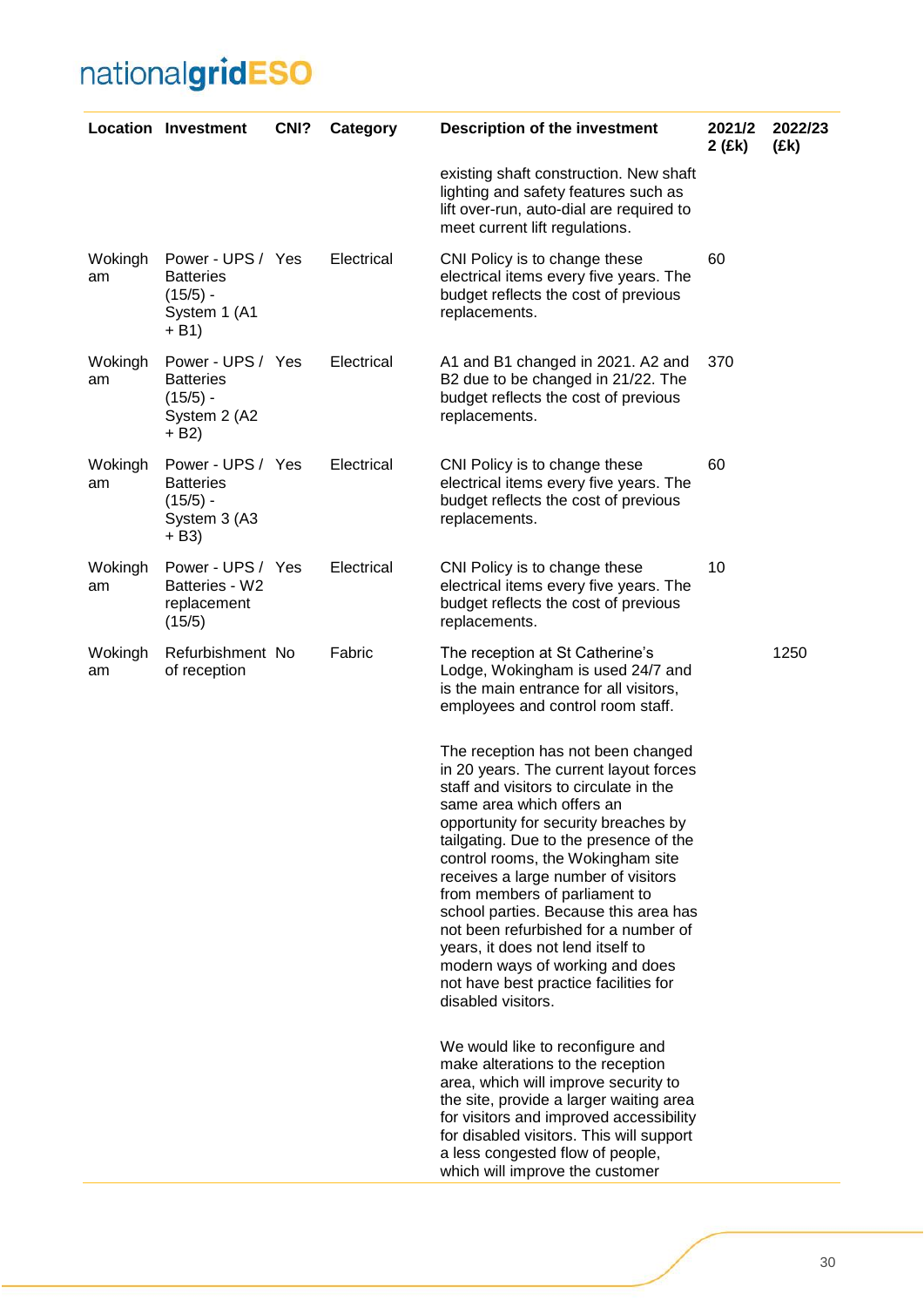|               | <b>Location Investment</b>                             | CNI? | Category   | <b>Description of the investment</b>                                                                                                                                                                                                                                                                                                                                                                                                                                                                                       | 2021/2<br>2 (£k) | 2022/23<br>(£k) |
|---------------|--------------------------------------------------------|------|------------|----------------------------------------------------------------------------------------------------------------------------------------------------------------------------------------------------------------------------------------------------------------------------------------------------------------------------------------------------------------------------------------------------------------------------------------------------------------------------------------------------------------------------|------------------|-----------------|
|               |                                                        |      |            | experience whilst promoting and<br>strengthening our brand as being a<br>modern and inclusive company.                                                                                                                                                                                                                                                                                                                                                                                                                     |                  |                 |
|               |                                                        |      |            | The work will be competitively<br>tendered and managed by our<br>internal project management team,<br>with costs being verified by our<br>external cost consultants.                                                                                                                                                                                                                                                                                                                                                       |                  |                 |
| Wokingh<br>am | Electrical<br>upgrades /<br>replacements               | No   | Electrical | Replacement of obsolete distribution<br>boards. Failure of these will result in<br>prolonged downtime.                                                                                                                                                                                                                                                                                                                                                                                                                     | 25               | 25              |
| Wokingh<br>am | Mechanical<br>upgrades /<br>replacements               | No   | Mechanical | Aged plant/pumps/motors etc<br>upgrade. Nearing end of economic<br>life expectancy (1-2 years remaining).<br>Mixture of plant items and component<br>parts. Replacements to incorporate<br>energy saving technology where<br>practicable, such as frequency<br>inverter drives - varying speed<br>directly proportional to power used.                                                                                                                                                                                     | 25               | 50              |
| Wokingh<br>am | <b>CNI</b> electrical<br>upgrades /<br>replacements    | Yes  | Electrical | The main electrical control panels in<br>Wokingham plant rooms are all aged<br>and showing signs of corrosion.<br>Spare parts are no longer supported.<br>They have exceeded life expectancy<br>by some 3-5 years and need urgent<br>replacement /upgrade to ensure<br>efficiencies, resilience, availability of<br>spares etc. The loss of some of these<br>panels will result in a direct impact on<br>Wokingham CNI function e.g. air<br>conditioning in the control room.                                              | 150              | 150             |
| Wokingh<br>am | <b>CNI</b><br>mechanical<br>upgrades /<br>replacements | Yes  | Mechanical | Chillers supply chilled water to CNI<br>areas. Lead times are excessive in<br>terms of failure replacement parts<br>impacting resilience. Efficiencies are<br>relatively low when compared to<br>modern equipment and maintenance<br>costs are high. Recently, two<br>compressors have failed on one<br>chiller due to age and condition<br>exceeding life expectancy. The<br>reciprocating chillers are becoming<br>increasingly redundant and the<br>modern alternative scroll type has<br>been budgeted as replacement. | 150              | 150             |
| Wokingh<br>am | Civils<br>upgrades /<br>replacements                   | No   | Civils     | Various items need replacing during<br>the year as footfall at Wokingham is<br>high and in constant use.                                                                                                                                                                                                                                                                                                                                                                                                                   | 50               |                 |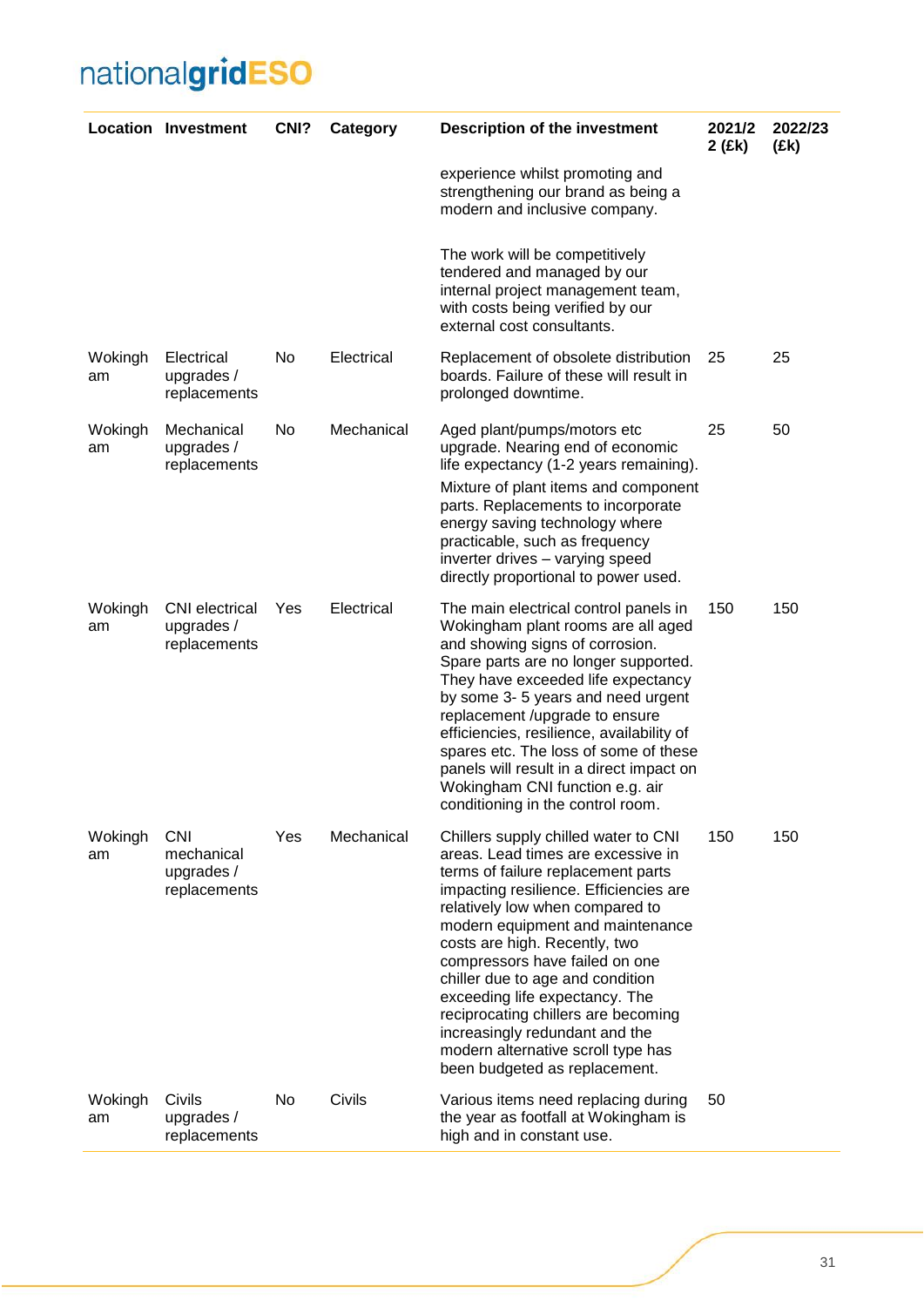|                                                            | <b>Location Investment</b>             | CNI? | Category       | <b>Description of the investment</b>                                                                                                                                                                                                                                                                                                                                                                                                                                                                                                           | 2021/2<br>2 (£k) | 2022/23<br>(£k) |
|------------------------------------------------------------|----------------------------------------|------|----------------|------------------------------------------------------------------------------------------------------------------------------------------------------------------------------------------------------------------------------------------------------------------------------------------------------------------------------------------------------------------------------------------------------------------------------------------------------------------------------------------------------------------------------------------------|------------------|-----------------|
| Wokingh<br>am                                              | Fabric<br>upgrades /<br>replacements   | No   | Fabric         | Installing new doors, renewing<br>various dilapidated building elements.<br>Renewal of heating and power.                                                                                                                                                                                                                                                                                                                                                                                                                                      | 50               | 50              |
| Wokingh<br>am                                              | Security<br>upgrades /<br>replacements | Yes  | Security       | Wokingham houses our main<br>electricity control room, This<br>allowance will enable us to maintain<br>a high level of security at the facility,<br>replacing ageing CCTV systems and<br>access control systems and doors<br>with new technology. New CCTV and<br>access control will form part of the<br>proposed enhanced CNI security<br>room currently located in the<br>reception area. Introduction of<br>turnstiles will be consistent with CNI<br>Standards. Budget costs based on<br>£/m <sup>2</sup> commercial refurbishment rates. |                  | 500             |
| Wokingh<br>am                                              | Sustainability<br>improvements         | No   | Sustainability | To fund carbon reduction and energy<br>efficiency measures to as discrete<br>projects and to enhance wider,<br>planned mechanical, electrical and<br>fabric repair and replacement works.<br>Already identified opportunities<br>include LED lighting and controls,<br>HVAC modifications and<br>optimisations, solar PV, electric<br>vehicle charging points and motor<br>and drive upgrades.                                                                                                                                                 | 100              | 100             |
| Warwick                                                    | Faraday<br>House lift                  | No   | Lift           | The lift is over 20 years old and<br>needs either a major refurbishment or<br>replacement. CIBSE Guide M<br>recommends the asset life of key<br>components to a lift as being 20years                                                                                                                                                                                                                                                                                                                                                          | 50               |                 |
| Warwick                                                    | Warwick<br>various<br>projects         | No   | Mechanical     | Building management system<br>upgrades, replacement CCTVs,<br>Sustainability improvements (LED<br>lighting/Hot water system). This<br>includes ESO's share of maintaining<br>the grounds, car parks and security.                                                                                                                                                                                                                                                                                                                              | 205              | 200             |
| <b>Total Property Capex investment (BPDT E4.5 line 28)</b> |                                        |      |                |                                                                                                                                                                                                                                                                                                                                                                                                                                                                                                                                                | 2300             | 4300            |

*Figure 10: Proposed property capex*

### <span id="page-31-0"></span>**Direct investment – Project TERRE central project (BPDT E4.5)**

Our business plan includes £1.7 million capex and 0.6 million opex for this area. Ofgem proposed that the capex is assessed at a later date but the £0.6 million opex has been included in its view of efficient costs.

Under the European Regulation called EBGL (Electricity Balancing Guideline) all TSOs are mandated to participate in the creation of shared IT platforms for the exchange of reserve products. The ESO has been a founding member of these projects and they are already in flight. The benefits to Trans-European Replacement Reserves Exchange (TERRE) and Manually Activated Reserve Initiative (MARI) are savings to t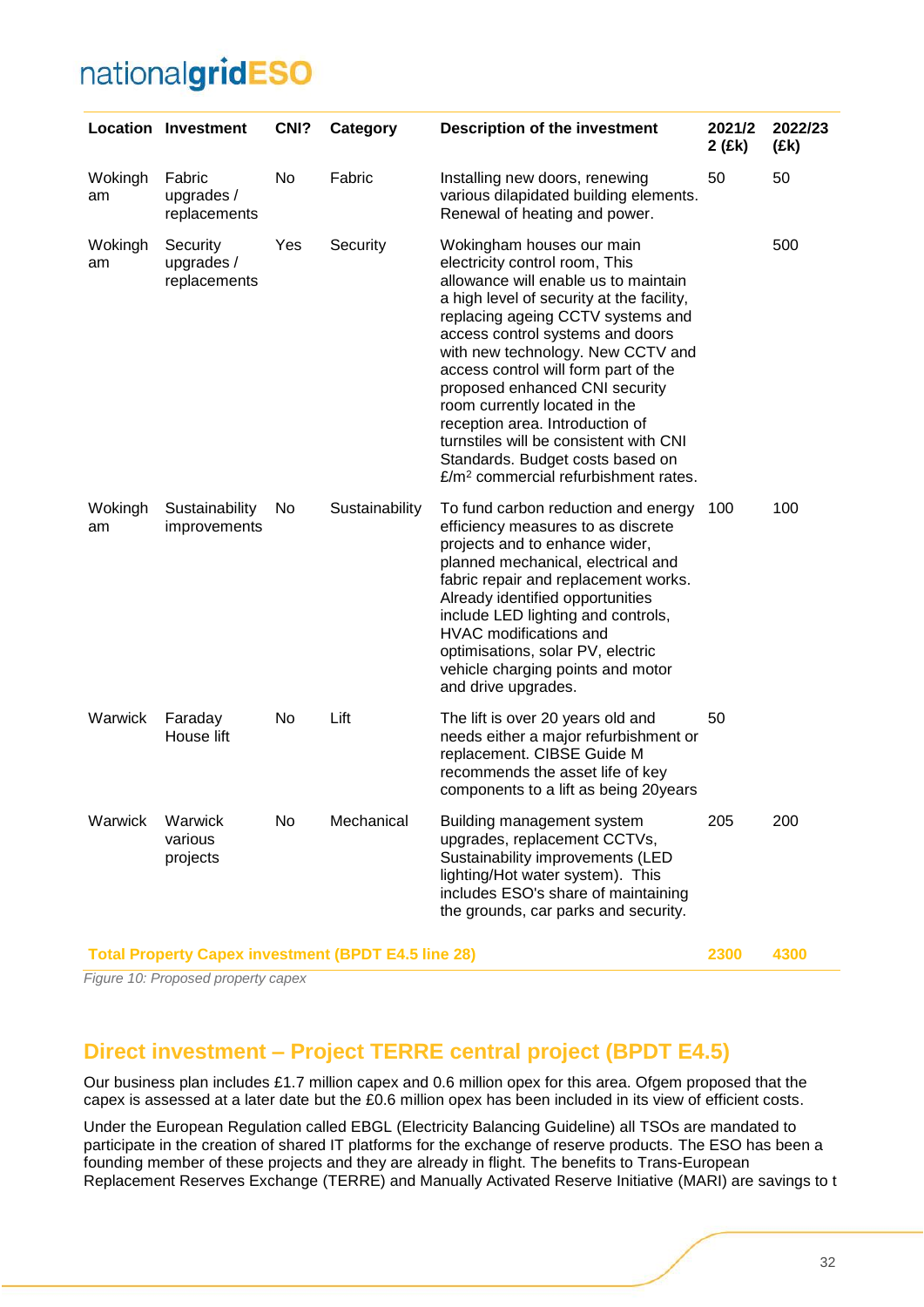consumers of up to £17 million per annum, compliance with EU law, fulfilling ESO priorities of participating in EU markets for Great Britain parties, and added energy security by accessing reserves from EU partners.

All TSOs must contribute to the central costs for these implementations and each TSO contributes according to the size of electricity consumption on its respective system. The costs we proposed cover our contribution to the development of these shared platforms. Please note that they do not cover costs for any ESO-specific IT.

| Capex costs (18/19 prices) £m                          | <b>Assumption</b>   | RIIO-2           |                  |
|--------------------------------------------------------|---------------------|------------------|------------------|
| (BPDT E4.5 line 36)                                    | costs split by      | 21/22            | 22/23            |
| Project TERRE - enhancements                           | 10 TSO <sub>s</sub> | 0.2 <sub>0</sub> | 0.2 <sub>0</sub> |
| Project MARI - initial cost (go live Dec 21)           | 6 TSOs              | 1.0              |                  |
| Project MARI - enhancements                            | 10 TSO <sub>s</sub> |                  | 0.2              |
| Total capex <sup>15</sup>                              |                     | 1.2              | 0.4              |
|                                                        |                     |                  |                  |
| OPEX ongoing IT costs (18/19 prices) £m                | <b>Assumption</b>   | RIIO-2           |                  |
| (BPDT E5.09 within other costs and Business Plan A6.2) | costs split by      | 21/22            | 22/23            |
| <b>Project TERRE</b>                                   | 6 TSO <sub>s</sub>  | 0.3              | 0.3              |
| <b>Project MARI</b>                                    | 6 TSO <sub>s</sub>  |                  | 0.04             |

#### **Total opex 0.3 0.3**

 $\overline{a}$ 

*Figure 11: Proposed Project TERRE and MARI investment*

Project TERRE covers the exchange of a reserve product with a full activation time of 30 minutes. The project has been running since July 2016 and is due to complete in October 2020. £2.2 million capex has been invested in RIIO-1 to cover the initial development of the platform.

ESO is now incurring opex costs for the running of the TERRE platform which will continue in RIIO-2. These costs are £285,000 per annum (19/20 prices).

In future years of RIIO-2 there will be additional capex requirements to accommodate further regulatory developments, enhancements and changes to the methodologies of the platform, driven by the Agency for the Cooperation of Energy Regulators (ACER).

Project MARI covers the exchange of a reserve product with a full activation time of 12 minutes. The project is starting this year with a delivery date of Summer 2022. This project has the same arrangements as TERRE; the ESO will be mandated to pay its share of the costs. MARI costs have been calculated using TERRE as a baseline but with efficiencies built in by using the same developer of TERRE and receiving a discounted price. The opex cost for MARI in FY23 is costed as £38,000.

The capex funding requests were stated in their own investment line and the opex funding request was part of the EU Code Change and Relationship business as usual activity costing. Please see Business Plan Data Table E5.09, activity A6.2 to see these opex costs.

Currently the costs are being shared between six TSOs but there is expectation that there will be ten TSOs participating in in the future. The table below shows the expected dates for each TSO to join the TERRE Platform, which include the delays driven by COVID-19.

<sup>&</sup>lt;sup>15</sup> The total capex rounds to £1.7 million when each of the two years of RIIO-2 is added together.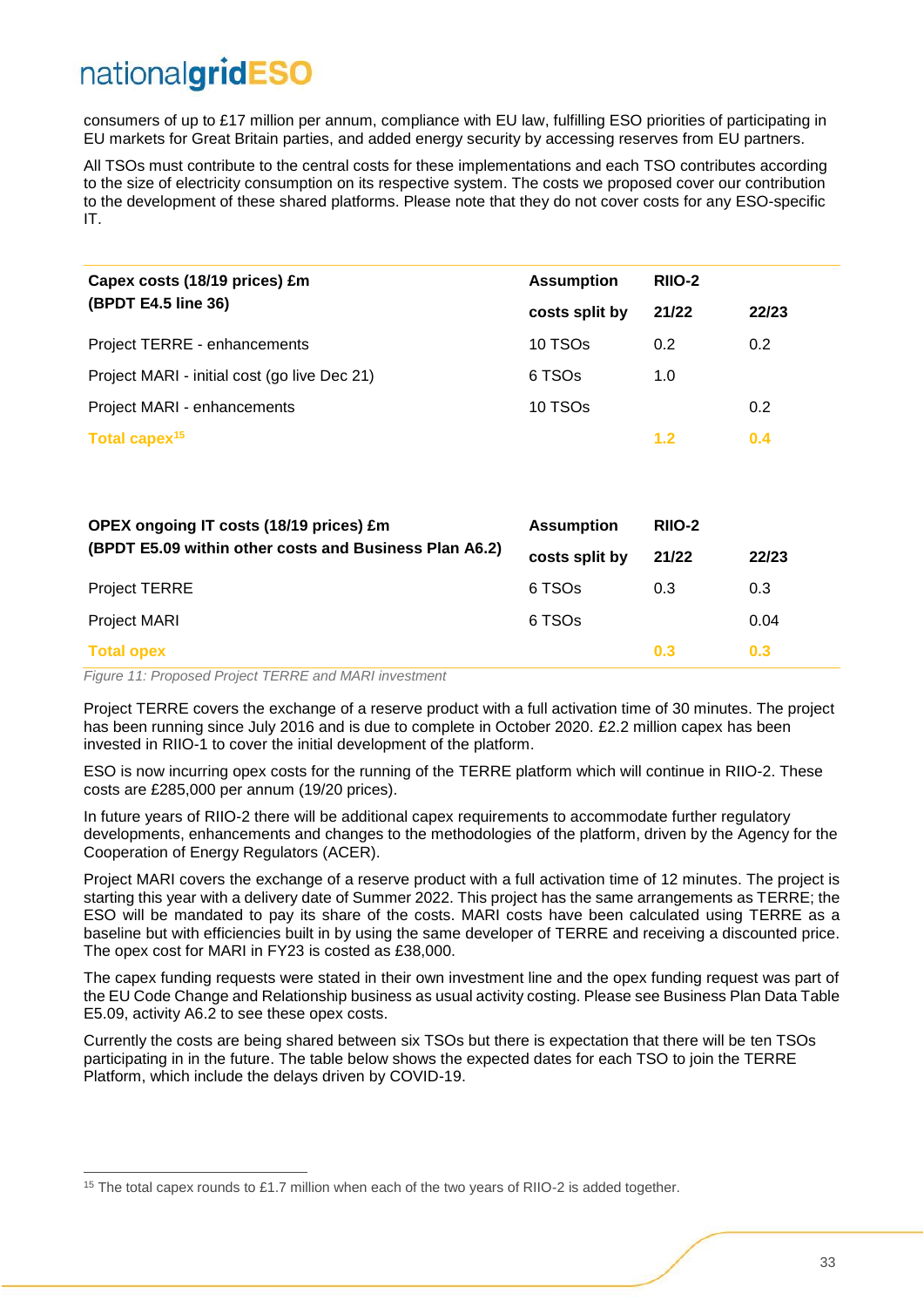| <b>Country</b>       | TSO                                           | Date of accession<br>(financial year) |
|----------------------|-----------------------------------------------|---------------------------------------|
| Portugal             | REN - Rede Eléctrica Nacional, S.A            | Q3 2020                               |
| France               | Réseau de Transport d'Electricité             | Q4 2020                               |
| Switzerland          | Swissgrid ag                                  | Q4 2020                               |
| <b>Great Britain</b> | National Grid Electricity System Operator plc | Q4 2020                               |
| Italy                | Terna - Rete Elettrica Nazionale SpA          | Q4 2020                               |
| Poland               | Polskie Sieci Elektroenergetyczne S.A.        | Q1 2022                               |

*Figure 12: Expected dates for each TSO to join the TERRE platform*

### <span id="page-33-0"></span>**ESO-specific HR and non-operational training costs (BPDT E4.6)**

The UK is on a path to reach net zero by 2050, and the ESO is a key player in that transition. We are committed to attracting and retaining passionate, talented and driven people to drive our net zero ambitions in RIIO-2 and beyond.

Our annual budget for HR and non-operational training is £1.9 million in 2020/21, and made of £1.1 million dedicated to our New Talent schemes, £0.2 million for wellbeing and leadership training, and £0.6 million for other HR costs such as reward, recruitment, cases and data.

Ofgem's draft determinations suggest that the ESO should spend a similar budget for RIIO-2 as the average budget we spent across RIIO-1, equating to around a £1.1 million efficiency reduction over 2021/23 compared to the costs in our business plan.

We are proposing to increase Ofgem's proposed efficient spend by £1.5 million over 2021/23 compared to RIIO-1, to adjust for increasing the use of our new talent schemes (plus £0.60 million over 2021/23), increasing training costs (plus £0.55 million over 2021/23) and increasing recruitment costs (plus £0.24 million over 2021/23) as described below.

This reflects our latest view of costs and brings the total budget to £5.2 million over RIIO-2, which is £0.4 million more than we had originally included in the Business Plan.

| <b>Investment line</b>                        | Amount<br>proposed in<br>business plan<br>(£m) | <b>Revised</b><br>business plan<br>proposal (£m) | <b>Proposed</b><br>efficient cost<br>(£m) | <b>Efficiency</b><br>reduction (£m) |
|-----------------------------------------------|------------------------------------------------|--------------------------------------------------|-------------------------------------------|-------------------------------------|
| HR and non-<br>operational<br>training (opex) | 4.8                                            | 5.2                                              | 3.7                                       | 1.1                                 |
|                                               |                                                |                                                  |                                           |                                     |

*Figure 13: HR and non-operational training*

The £5.2 million proposed cost over 2021/23 breaks down as follows:

- £2.8 million for new talent
- £0.97 million for training
- £1.44 million for reward, recruitment, contracts and other HR costs.

Please see the explanation provided below.

#### **New talent schemes**

New talent schemes like the higher apprenticeship scheme (24 months), the graduate scheme (18 months) and the industrial placement scheme (12 months) have successfully provided a pipeline of highly sought-after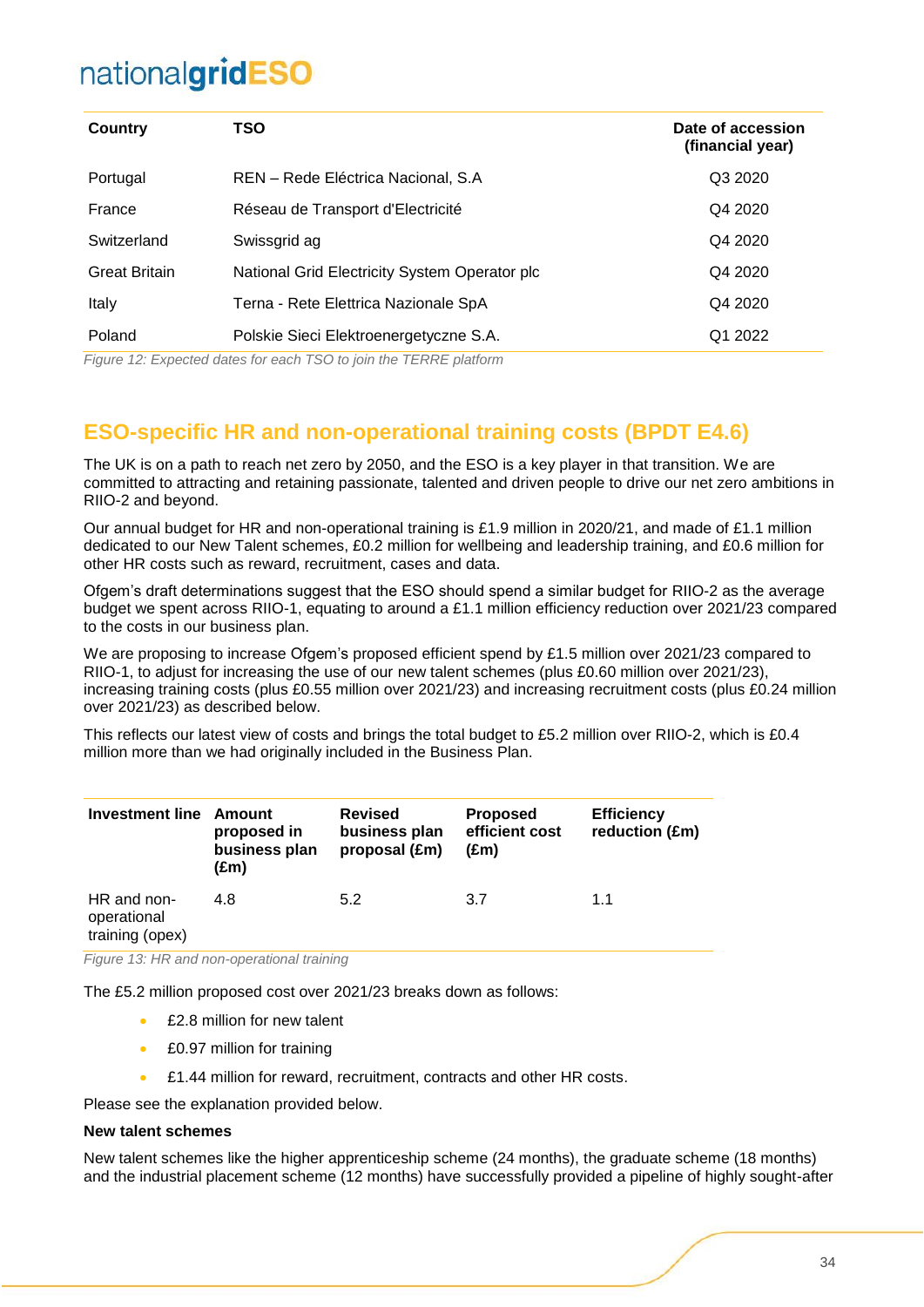science, technology, engineering and maths (STEM) talent to our power system engineer and commercial roles, and they have proven to be a more reliable and cheaper source of talent than what the labour markets have traditionally been able to provide.

We want to continue using our current new talent schemes to attract and retain STEM talent, and want to adapt those schemes to include additional technical career and development paths, to better reflect the skills we need for the future (e.g. engineering, data analytics, economics, IT).

In addition to the above, our strategic workforce planning forecasts indicate that retirement rates will be higher in the second half of RIIO-2 among power systems engineers. Bringing new talent in the company will allow us to free up some more experienced staff to fill those gaps.

In our Business Plan, we initially asked for £0.3 million increased spend for new talent over 2021/23. Our thinking has moved on since then and we believe the right amount of spend for this is £0.6 million over 2021/23. This is because new talent is one the key sources for filling our level 6 (L6) entry-level positions. The number of L6 positions in the ESO is expected to increase by 30 per cent (with more senior level 7/8 positions also increasing by 25 per cent). We are therefore planning to recruit 30 per cent more new talent positions in RIIO-2, to ensure we have a pipeline of talent to fill those L6 roles, bringing the number of individuals on new talent schemes from 28 to 36 (an additional 8 compared to today). This would increase our £1.1 million annual new talent costs by £0.3 million, and bring the total cost over 2021/23 to £2.8 million.

#### **Development of current workforce and onboarding of new recruits**

We are also committed to developing our current workforce to:

- fill the more versatile roles required to deliver our transformational activities. This includes, for example, specialised Agile IT training to support the development of a digitalised ESO, advanced and expert stakeholder engagement training for specialist roles to support the enhanced industry engagement we are committed to (particularly with distribution network operators throughout their own price control preparations), and foundation customer and commerciality training across the ESO. Our more junior staff will also need to be trained to backfill the roles that the more experienced staff will be leaving behind.
- fill the more advanced data analytics or digital roles we require to create, to deliver on our zero carbon operations strategic goal. We are currently exploring partnerships with companies who can help us do that (e.g. General Assembly, the Analytics Academy).
- build new online modules for our training curriculum. Our curriculum already provides many relevant training interventions but does not cover all our needs, so we are planning to build new online modules to include in our curriculum for our traditional business capabilities, and to develop partnerships with specialised training companies for the more specialist capabilities like advanced analytics or IT.

The £0.2 million annual training costs we spend today are dedicated to building new courses for wellbeing and leadership training. National Grid group is also developing new collateral for culture change that we will be able to use at no additional cost.

In our business plan, we initially asked for a £0.4 million increased spend for training over 2021/23. Since then, we have had exploratory conversations with potential suppliers on options for sourcing the training we require and our thinking has moved on as a result. We believe the right amount of increased spend for this is £0.57 million over 2021/23 compared to RIIO-1 numbers, for a total spend of £0.97 million over 2021/23 on training, including the wellbeing and leadership training (£0.2 million per year, and £0.4 million over 2 years).

The additional training actions we will take to upskill our workforce's technical and business capabilities in readiness for RIIO-2 – and which will bring our training costs up by £0.57 million over 2021/23 – include:

- an estimated £140k to refresh existing, and build new, training interventions in our curriculum. This money will go towards building 15-20 training modules as described below, which will cost approx. £5-£10k per module to build, for an estimated total cost of £75-£200k, i.e. an average of £140k which we are using in our calculations. Once those training modules exist, they are free for all to use. We are planning to:
	- work with partners to build two to five training interventions that upskill people on general industry knowledge, and specific codes and markets knowledge. This will allow for more rapid onboarding in several teams.